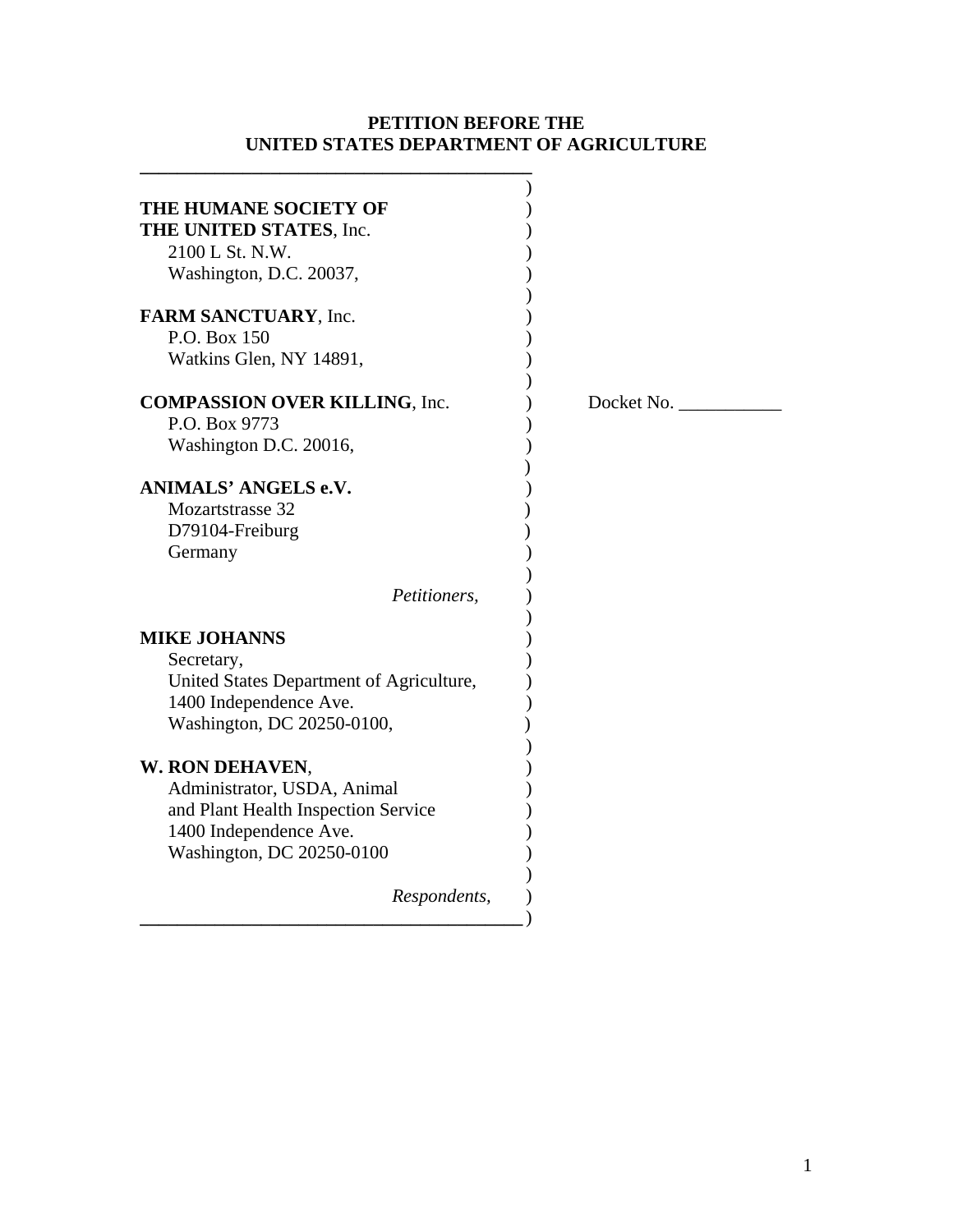#### **PETITION FOR RULEMAKING**

### **I. INTRODUCTION**

This petition is submitted on behalf of The Humane Society of the United States, Inc. ("The HSUS"), Farm Sanctuary, Inc., Compassion Over Killing, Inc., and Animals' Angels (hereafter "petitioners") and requests action by the United States Department of Agriculture, and its Animal and Plant Health Inspection Service (collectively "USDA") regarding the interstate truck transport of animals. Specifically, petitioners request that USDA promulgate long overdue regulations applying the oldest federal humane law—the Twenty-eight Hour Law—to the truck transport of animals. Currently the USDA does not have any regulatory scheme in place to ensure that the millions of animals transported by truck every year in the United States are fed, watered and allowed a five hour rest after 28 hours of travel, even though the Twenty-eight Hour Law ("the Act") has required these bare-minimum humane measures for over 132 years.

As discussed in detail below, the petitioners have amassed a detailed factual record showing extreme, and entirely avoidable cruelty associated with long distance truck transport of animals, including confinement exceeding 35 hours, broken limbs, severe overheating, dehydration, and frequent fatalities. Accordingly, new regulations applying the minimal protections provided by the Twenty-eight Hour Law to truck transport are not only legally required, but also sorely needed to reform an animal transport system that even the Congress of 1873 would have found morally repugnant.

The petitioners also request that the USDA regulate truck transport of animals as a means of protecting the public health, as required by the Animal Health Protection Act ("AHPA"). In enacting the AHPA, Congress made clear that "the health of animals is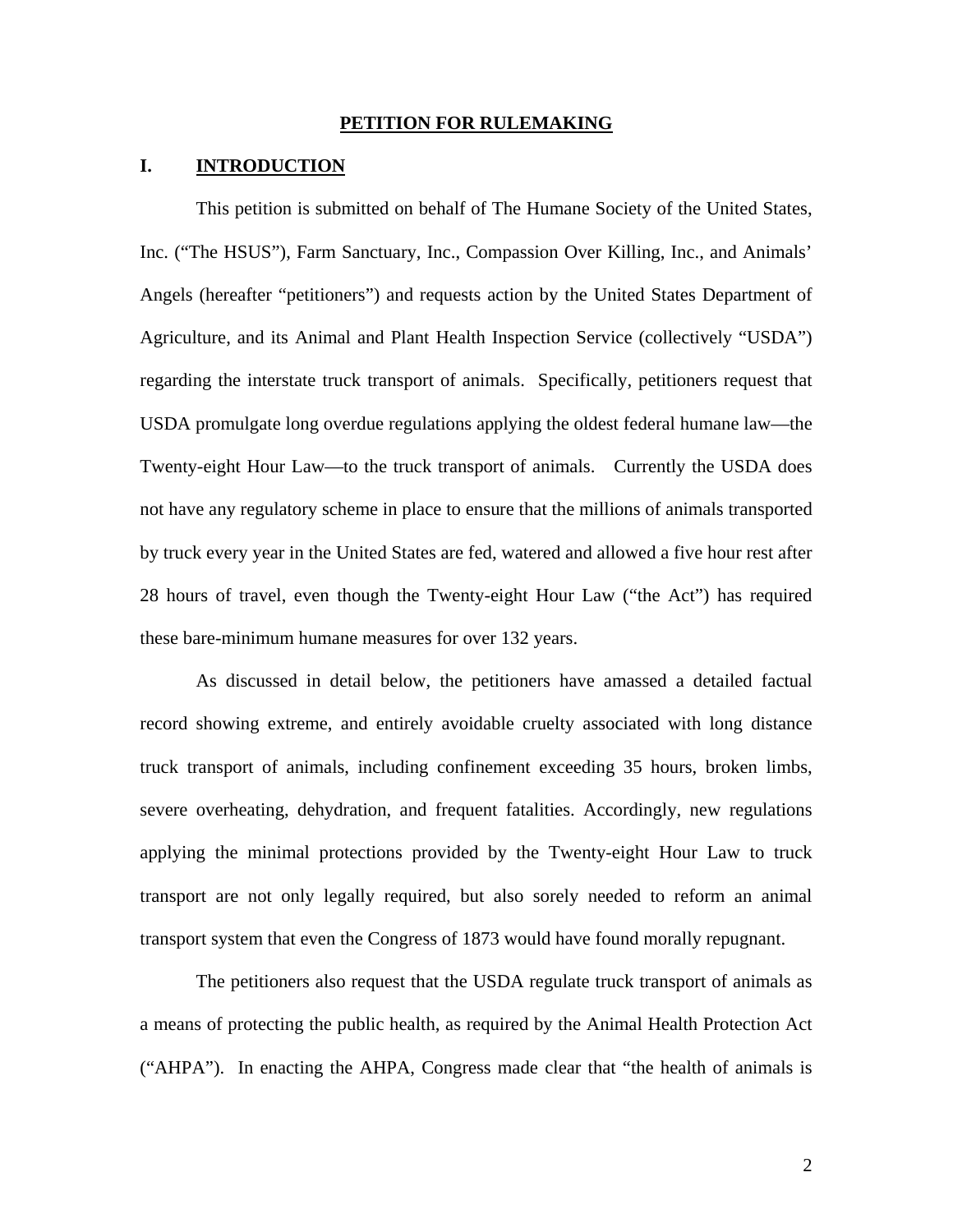affected by the methods by which animals and articles are transported in interstate and foreign commerce."<sup>1</sup> As discussed in more detail below, transporting animals great distances without rest, food and water frequently causes animals to become "downers" – i.e., those too sick or injured to walk – which, in turn, has very grave consequences for both animal welfare and the health of American consumers. Petitioners therefore request that the USDA issue regulations under *both* the Twenty-eight Hour Law and the AHPA mandating that truck transporters feed, rest and water animals in their care in accord with the Twenty-eight Hour law.

As explained below, the USDA has ample legal authority under both the Twentyeight Hour law, 49 U.S.C.  $\S$  80502, and the AHPA, 7 U.S.C.  $\S$  8301 et seq., to issue regulations pertaining to the truck transport of animals. The USDA's regulations implementing the Twenty-eight law are now more than 40 years old and do not even discuss truck transport, speaking instead only of transport by  $\text{tail}^2$  – even though train transport of farm animals fell into near total desuetude more than fifty years ago, while trucking has since ascended as the predominant means of animal transport.<sup>3</sup> Similarly,

 $1$  7 U.S.C. § 8301(3) (2005).

<sup>&</sup>lt;sup>2</sup> 9 C.F.R. § 89.1-89.5 (promulgated in 28 Fed. Reg. 5967, June 13, 1963).

<sup>3</sup> Attachment 1, Joseph E. Rickenbacker, *Causes of Loss in Trucking Livestock*, Farmer Cooperative Service USDA, Market Research Report 261 June 1958 at 1 ("Since motor trucks now handle from 80 to 90 percent of all shipments of the various species of livestock moving to market or processing plant from farms and feed lots, the higher rate of loss found in truck shipments becomes even more significant."); Attachment 2, USDA Agricultural Research Service, *A Research Program to Reduce Losses Due to Transportation of Livestock*, Report to Congress, 1 (May 1977) ("Almost all transportation is now by truck"); Attachment 3, Bernard Unti, PROTECTING ALL ANIMALS: A FIFTY-YEAR HISTORY OF THE HUMANE SOCIETY OF THE UNITED STATES 59 (Humane Society Press 2004); Jordan Curnutt, ANIMALS AND THE LAW A SOUREBOOK, 194 (2001) ("The law covered only animals moved by the railroads, and did not apply to interstate transport by trucks, a means of conveyance that had come to wholly dominate livestock transportation by the early 1950s."); U.S. Department of Transportation, Bureau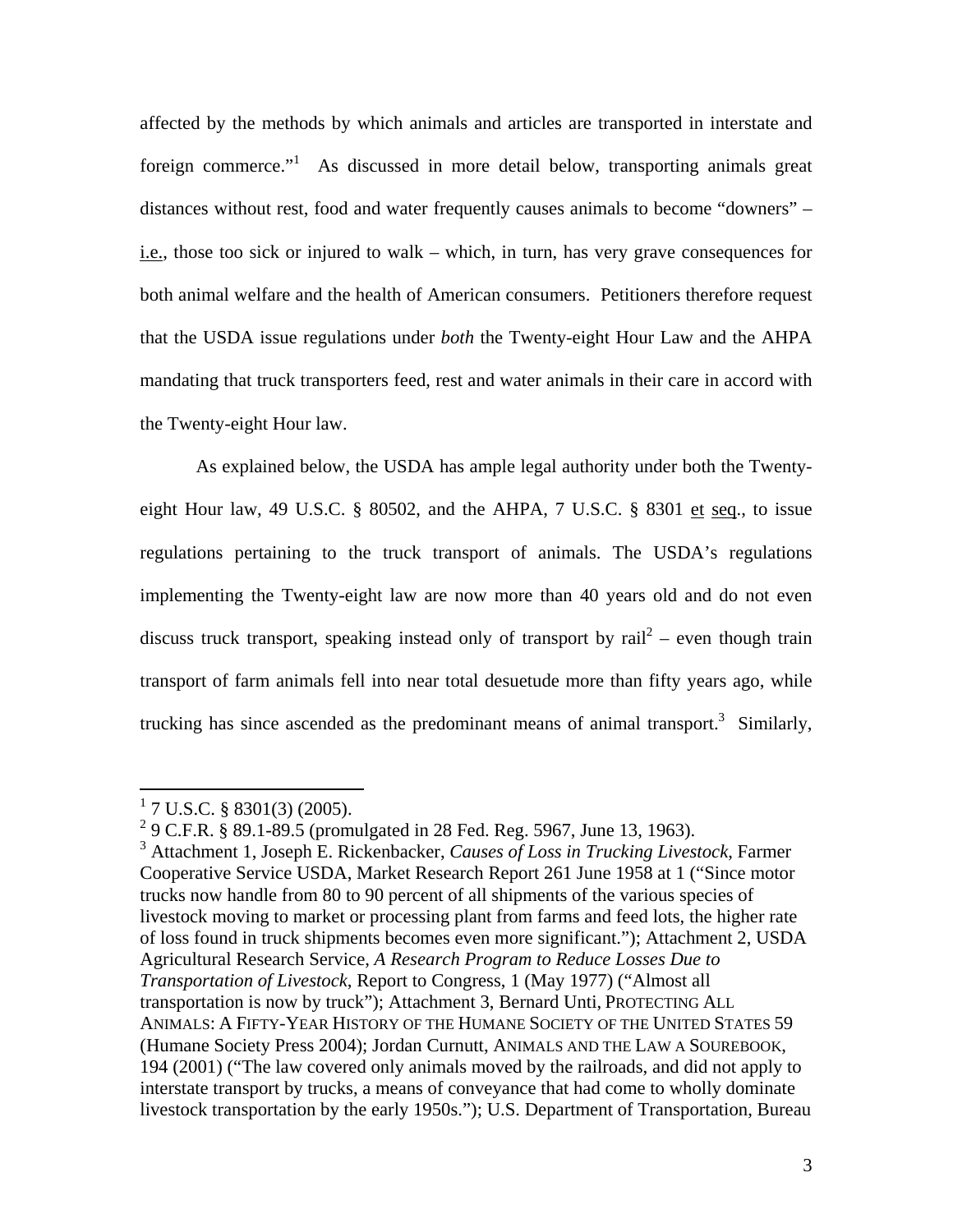the USDA's regulations promulgated under the AHPA apply to foreign importation of animals and do not generally regulate interstate animal transport.<sup>4</sup>

In short, the USDA's failure to promulgate regulations governing interstate truck transport of animals has rendered the Twenty-eight Hour Law essentially a dead letter, and frustrated Congress' public health goals under the AHPA. Accordingly, the petitioners request that new regulations be promulgated immediately.

#### **II. INTERESTS OF THE PETITIONERS**

 $\overline{a}$ 

Petitioner The HSUS is a non-profit charitable organization that promotes the protection of all animals. It maintains its headquarters in Washington DC, and is the largest animal protection organization in the United States, with more than nine million members and constituents. The HSUS actively advocates against practices that injure or abuse farm animals and promotes the humane slaughter of animals killed for human consumption. Furthermore, The HSUS offers information regarding the inhumane treatment of animals on a wide spectrum of topics, including the effects of intensive confinement and transport of farm animals. Some HSUS members consume meat and other products derived from animals transported interstate. These individuals have a strong personal interest in ensuring that all animals raised for human use are humanely and safely transported. The HSUS files this petition on behalf of itself and its adversely

of Transportation Statistics, *Table 7 - Shipment Characteristics by Two-Digit Commodity and Mode of Transportation for the United States: 2002, SCTG Code: 01 - SCTG Description (2-digit): Live animals and live fish* (2002) at

http://www.bts.gov/publications/commodity\_flow\_survey/2002/united\_states\_final/html/t able\_07.html (indicating that no statistically significant percentage of animals are transported by rail).

<sup>4</sup> *See, e.g.*, 9 C.F.R. § 93.201, 93.301, 93.401, 93.501 (2004) (respectively allowing for USDA inspection of the means of conveyance and holding facilities of imported poultry, horses, ruminants and pigs).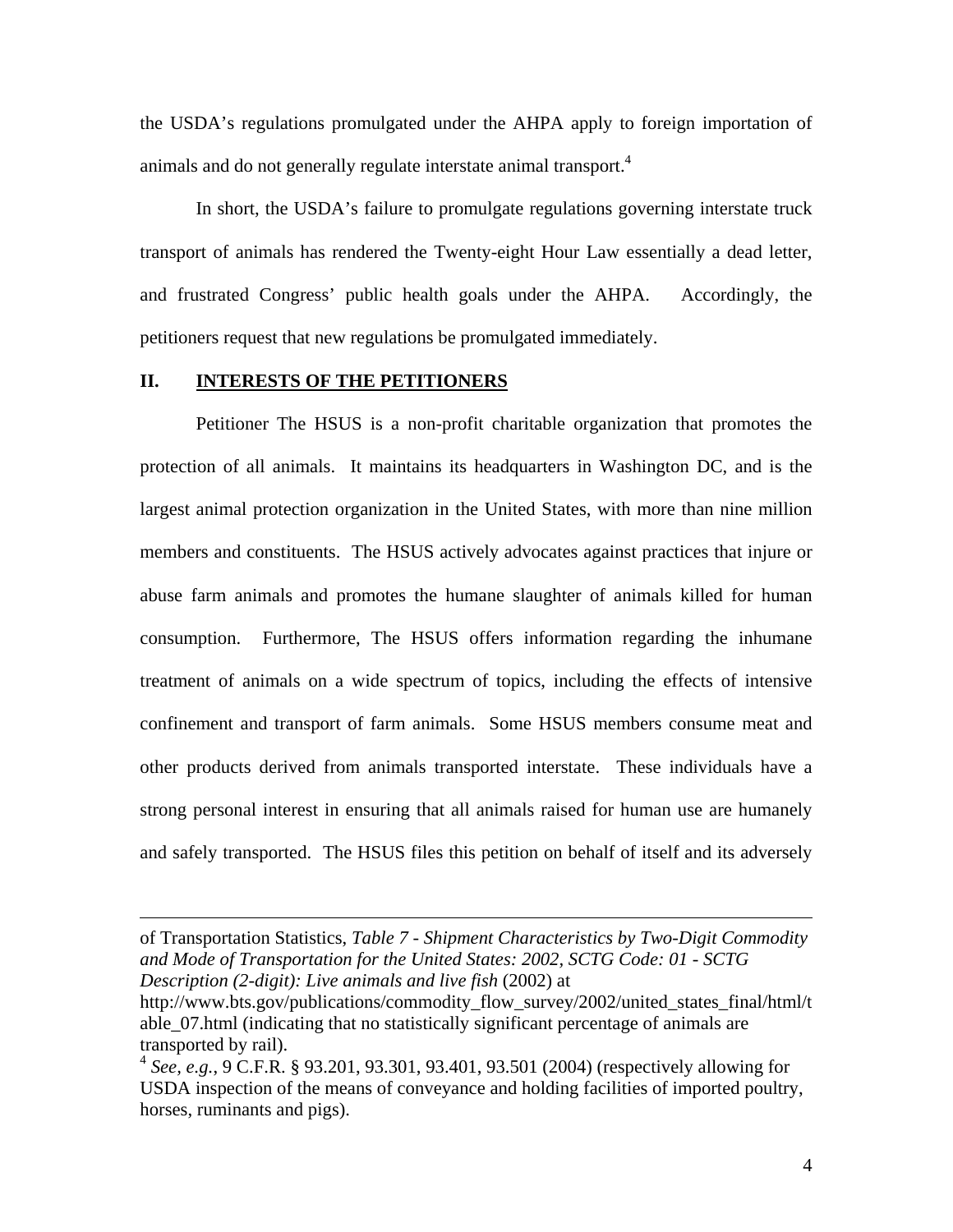affected members and constituents.

Petitioner Farm Sanctuary Inc. is a farm animal rescue and protection organization dedicated to ending the suffering of animals used for food. It is a national nonprofit corporation organized and existing under the laws of the State of Delaware with its principal place of business in Watkins Glen, New York. Farm Sanctuary also maintains and operates an office and shelter for rescued farm animals in Northern California. It was founded in 1986. Over the last 19 years, Farm Sanctuary has become the nation's largest farm animal advocacy and protection organization with more than 100,000 members. The organization has a strong personal interest in ensuring that animals transported long distances are treated in a safe, humane and compassionate manner.

 Petitioner Compassion Over Killing, Inc. is a nonprofit animal advocacy organization based in Washington, D.C. Since 1995, Compassion Over Killing has worked to end the abuse of animals in all facets of agriculture by investigating abuse, educating the public, calling for enforcement of laws that protect animals, and litigating when necessary. With more than 5,000 members nationwide, it has a strong interest in ensuring that farm animals are treated humanely during transport.

Animals' Angels is an internationally operating animal welfare organization campaigning for the reform of long distance transport of live animals for slaughter, further fattening or other commercial use. Animals' Angels was founded in March 1998 in Germany by Lutheran pastor Christa Blanke and currently has 5000 members. The group focuses on investigating livestock trucks on the highways, as well as the treatment of animals in slaughterhouses and at livestock markets. Animals' Angels has long been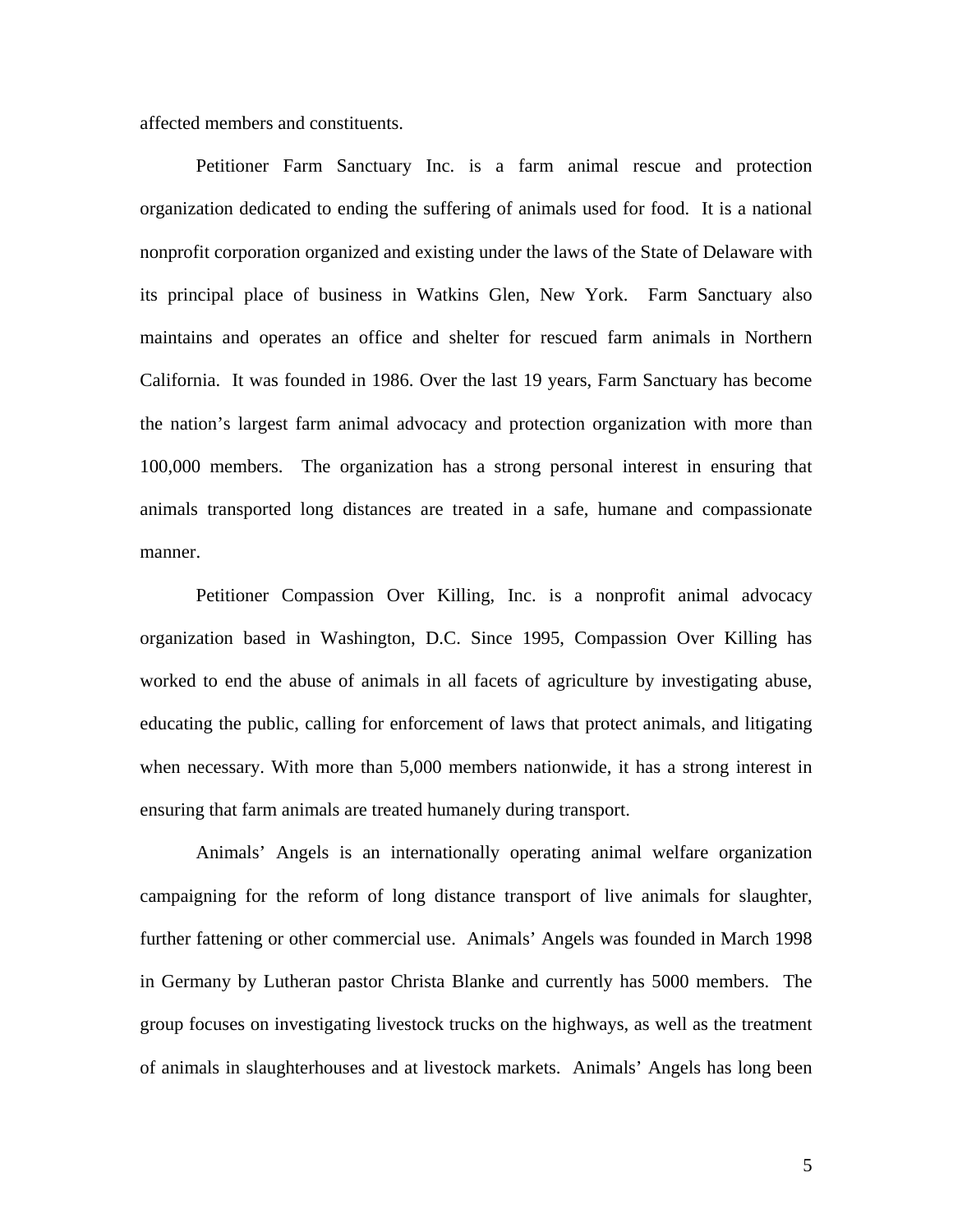committed to improving the enforcement of humane transport laws around the world. To that end, the group works alongside the highway police and offers police training courses in several European countries. In addition, the group forwards detailed reports and photos from its investigations to the respective authorities and animal welfare organizations of the state or country concerned.

Animals' Angels is highly respected in Europe, because of its intense efforts and sterling investigative record. The European Commission has cited Animals' Angels investigations as a "principal source of information" for its report to the European Council and Parliament regarding the insufficient enforcement of the EU directive on the protection of animals during transport.<sup>5</sup>

#### **III. ACTION REQUESTED**

Pursuant to the Right to Petition Government Clause contained in the First Amendment of the United States Constitution,  $6$  the Administrative Procedure Act,  $7$  and the USDA's implementing regulations, $\delta$  the petitioners submit this petition for rulemaking under the Twenty-eight Hour  $Law<sup>9</sup>$  requesting that the Secretary take action to comply with the express intent of Congress to adequately protect the welfare of all animals confined in excess of 28 hours without rest, food, and water during interstate transport. The requested relief is also appropriate under the Animal Health Protection

5 Commission of the European Communities, *Report From the Commission to the Council and the European Parliament on the Experience Acquired by Member States since the implementation of Council Directive 95/29/EC amending Directive 91/628/EEC concerning the protection of animals during transport*, COM(2000) 809 final (Brussels, December 12, 2000).

<sup>6</sup> U.S. Const. amend I.

 $^7$  5 U.S.C. § 553(e) (2005).

 $87$  C.F.R. § 1.28 (2005).

 $9^9$  49 U.S.C. § 80502 (2005).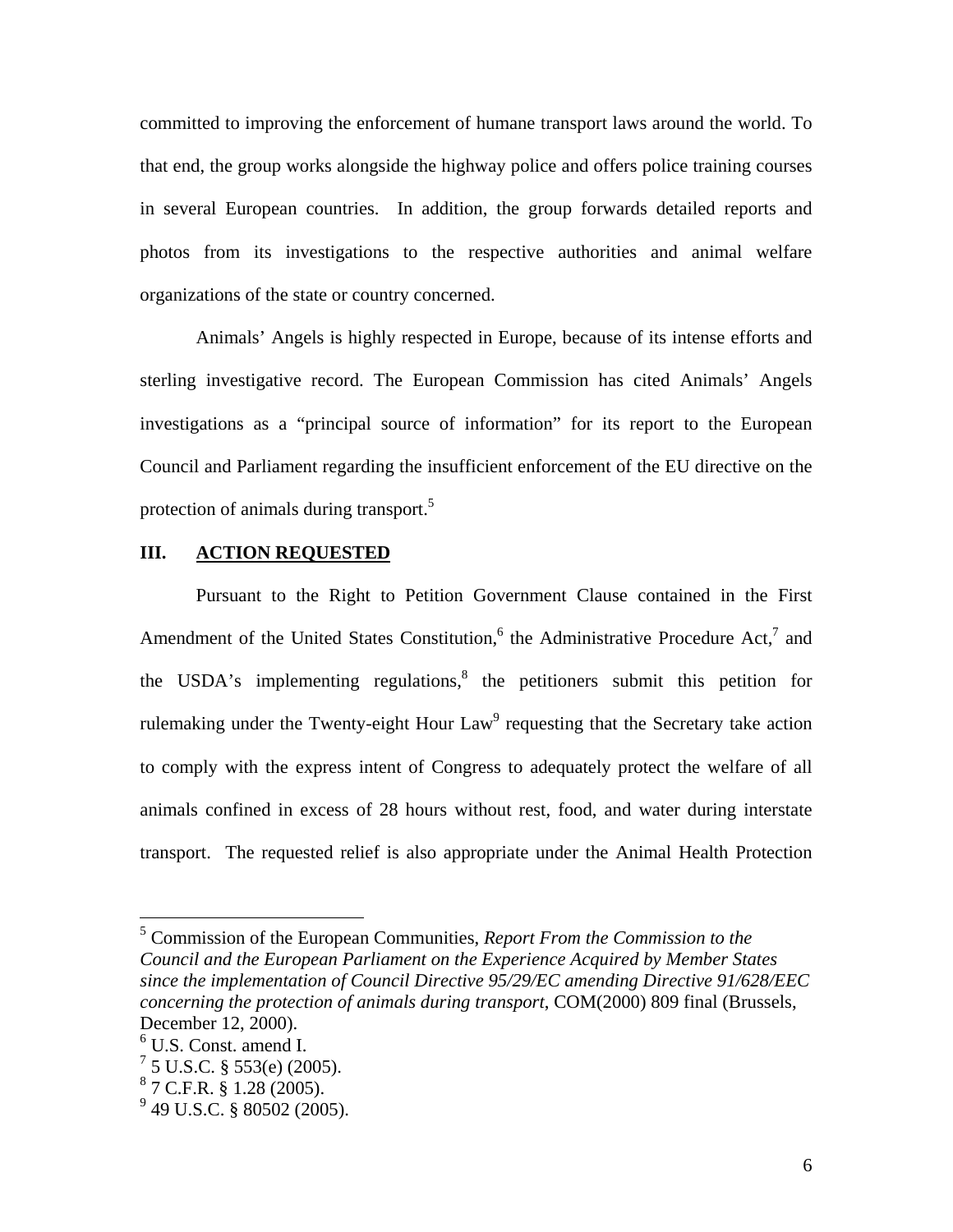Act, which requires the Secretary to protect U.S. public health, agriculture and the economy. Specifically, petitioners request that the USDA issue regulations limiting truck transport of animals in accord with the limits set by the Twenty-eight Hour Law by:

- (1) Defining the statutory terms "common carrier"<sup>10</sup> and "vehicle" to include truck transport in accord with the plain meaning of these terms; and
- (2) Defining the statutory term "animals"<sup>11</sup> as encompassing all animals, including poultry, in accord with the plain meaning of that term; and
- (3) Developing regulations to implement the Twenty-eight Hour Law to all ground interstate transport of animals by all common carrier vehicles.

# **IV. LEGAL BACKGROUND**

## **A. The Twenty-eight Hour Law**

Enacted in  $1873$ ,<sup>12</sup> the Twenty-eight Hour Law generally requires animal transporters to unload animals and allow them to feed, drink and rest for 5 hours after 28 hours of confinement.<sup>13</sup> The Act contains limited exceptions for extenuating circumstances.<sup>14</sup> As enacted in 1873, the Act applied to "railroad[s]. . . steam, sailing, or

 $^{10}$  Id.

<sup>&</sup>lt;sup>11</sup>  $\frac{10}{12}$ .<br><sup>12</sup> Attachment 4, Revised Statutes §§ 4386 et seq. (1873); Attachment 5, Cong. Globe, 42nd Cong., 2d Sess. 4226 (1872).

<sup>&</sup>lt;sup>13</sup> 49 U.S.C. § 80502 (2005); The Act was repealed and re-enacted in 1906: Attachment 6, The Cruelty to Animals Act or Livestock Transportation Act, June 29, 1906, ch 3594, 45 U.S.C.S. § 71; and again repealed and re-enacted in 1994: Pub. L. 103-272, §1(e) July 5, 1994, 108 Stat. 1356.

<sup>&</sup>lt;sup>14</sup> 49 U.S.C.§ 80502 (2005). Exceptions allow for: sheep to be confined for up to 36 hours if the  $28<sup>th</sup>$  hour occurs after dark. Additionally the 28 Hour period may be extended to 36 hours, if animals cannot be unloaded due to accidental or unavoidable causes that could not have been anticipated or avoided with due care. An animal's owner may also obtain an extension by requesting one in writing. In addition, by its terms, the Act does not apply where, "animals are transported in a vehicle or vessel in which the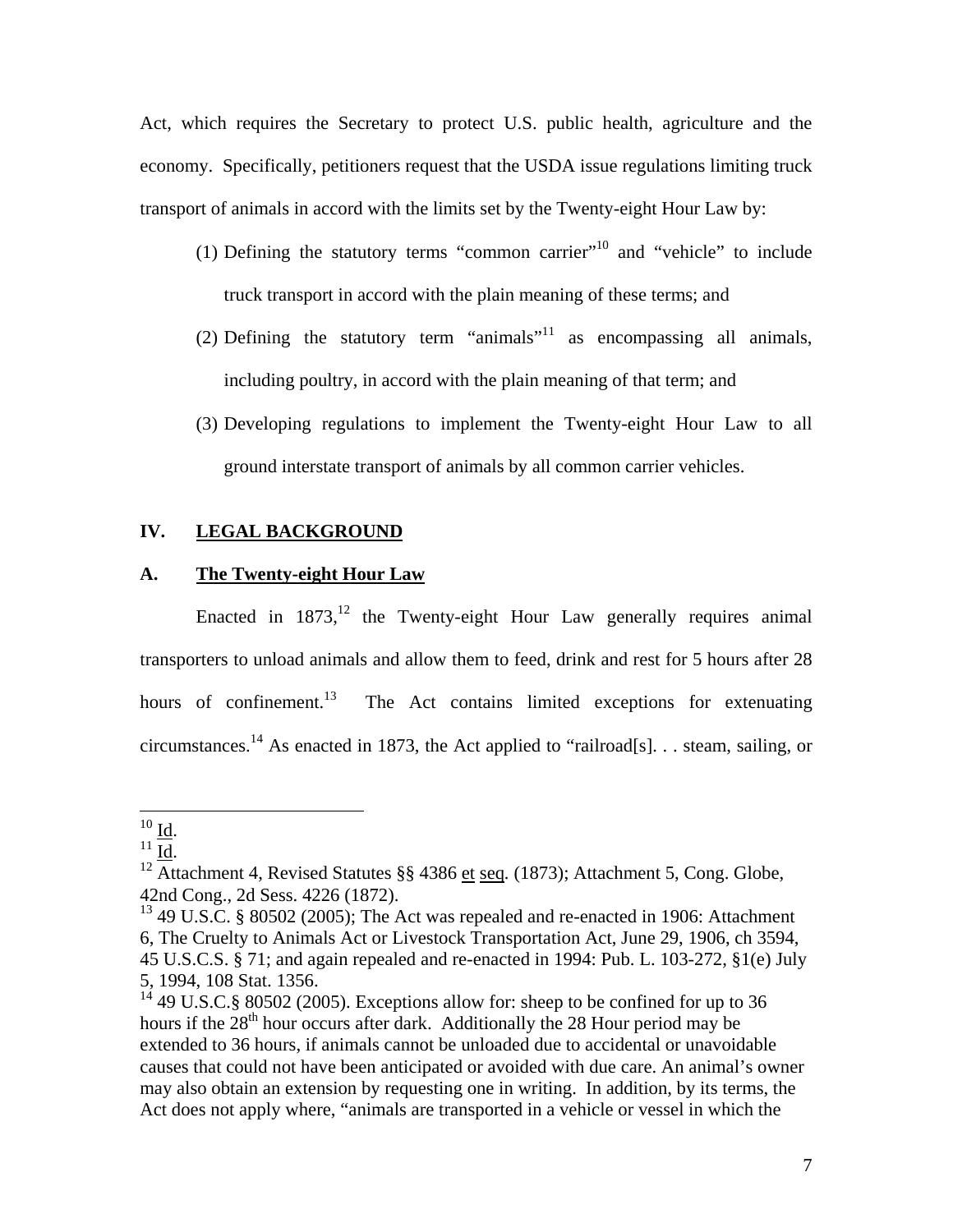other vessels of any description."15 The law in its current form, however, applies to all "vehicle[s]" operating as rail, express or "common carriers."<sup>16</sup> Thus, the law applies to and requires that "a rail carrier, express carrier, or common carrier . . . may not confine animals in a vehicle or vessel for more than 28 consecutive hours  $\dots$ <sup>17</sup>

The USDA has historically borne responsibility for enforcing the Twenty-eight Hour Law, and remains under mandate to enforce it. The 1906 version of the Act provided that "It shall be the duty of all U.S. Attorneys to prosecute all violations of this Act reported by the Secretary of Agriculture."<sup>18</sup> During Senate debates preceding the 1906 amendment of the Act, a senator noted that a particular section of the bill "was suggested by the legal officer of the Department of Agriculture, who has had the enforcement of this law in charge."<sup>19</sup> In addition, a 1918 USDA Bulletin reports that between 1906 and 1917, the USDA received 8,948 reports of violations of the Act and the agency collected \$426,818.08 in fines for violations of the Act during the same period. The bulletin encouraged carriers to "cooperate more with the Government" to the ends of obtaining,

better results and fewer prosecutions . . . The department is always glad

that the Act is administered by the Department of Agriculture).

animals have food, water, space and an opportunity for rest."; Id. at § 80502(c).

<sup>&</sup>lt;sup>15</sup> Attachment 4, Revised Statutes §§ 4386 et seq. (1873).

 $16$  49 U.S.C. § 80502 (a)(1).

 $17 \underline{\text{Id}}$ . (emphasis added) The statute does not define "express carrier," "common carrier," "vehicle," or "vessel" or any of its other key terms.

<sup>&</sup>lt;sup>18</sup> Attachment 6, 45 U.S.C. § 74 (1906) (emphasis added) (repealed and re-enacted by Pub. L. 103-272, July 5, 1994, 108 Stat. 1356, and codified as subsection (d) of 49 U.S.C. § 80502, providing "on learning of a violation, the Attorney General shall bring a civil action to collect the penalty. . ." As is made clear in H.R. REP. NO. 103-180, at 4 (1994) Congress intended no substantive change to flow from this change in language. <sup>19</sup> Attachment 7, Congressional Record, 59<sup>th</sup> Congress, Special Session, 3769 (1906) (statement of Senator Warren (R-WY); *see also*, Attachment 8, *Transportation of Live Stock—Twenty-eight Hour Law*, 25 U.S. Op. Atty. Gen. 411, 412 (April 27, 1905) (noting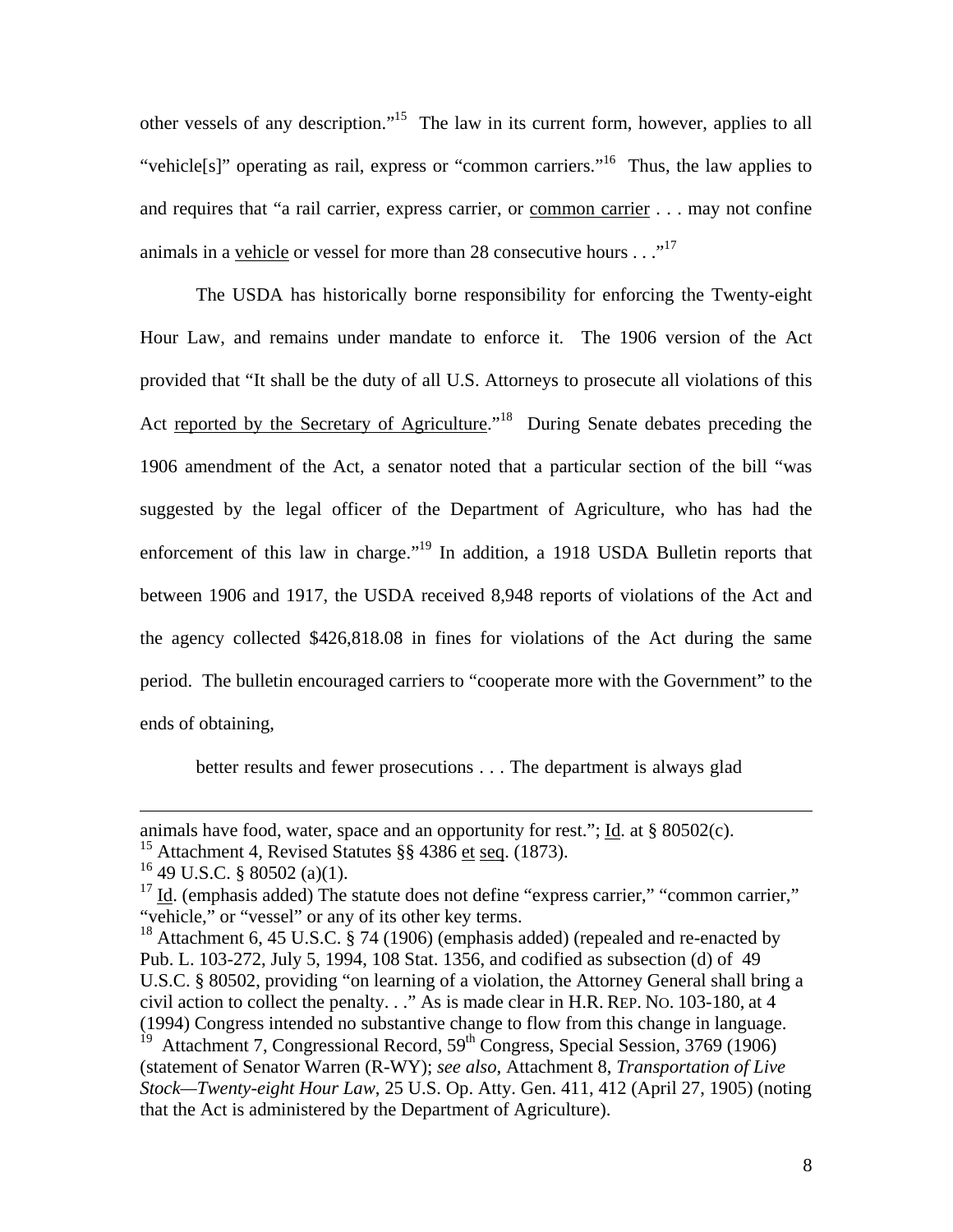to furnish the carriers and others with suggestions and all the information it has as to the best methods of handling live stock so as to comply with the terms of the law.

Congress has done nothing to divest the USDA of its "charge" to see the humane purpose of the Act implemented in a way that ameliorates the rigors of long-distance transport for all animals.

However, although mandated by law to enforce the Twenty-eight Hour Law, the USDA has evidently abandoned all enforcement efforts. Although the agency has not responded to petitioner HSUS' Freedom of Information Act request for records pertaining to violations of the Act and USDA enforcement,<sup>20</sup> it appears that there are no reported USDA administrative decisions involving USDA enforcement of the Act between 1977 and the present. Similarly between 1960 and 2005 there are no reported federal cases involving enforcement of the Twenty-eight Hour Law.

### **B. The USDA Regulations Implementing the Twenty-eight Hour Law**

By their terms, the USDA's regulations implementing the Act apply only to rail transport. In 1963 the USDA promulgated its only regulations implementing the Twentyeight Hour Law, which remain in effect and unrevised to date.<sup>21</sup> These regulations are codified under the title "Statement of Policy Under the Twenty-eight Hour Law," and set minimum guidelines for, *inter alia*, the amount of rest, food and water to be provided to

 $20$  Attachment 9, Letter of Peter Brandt requesting information pursuant to the Freedom of Information Act (May 26, 2005); and Letter of Cynthia A. Eck USDA APHIS FOIA Specialist (June 13, 2005) (stating that the agency has not been able to determine if it has responsive records, and that the agency will not comply with the FOIA response timeline).

<sup>21</sup> *See* 9 C.F.R. §§ 89.1-89.5 (promulgated in 28 Fed. Reg. 5967 (June 13, 1963).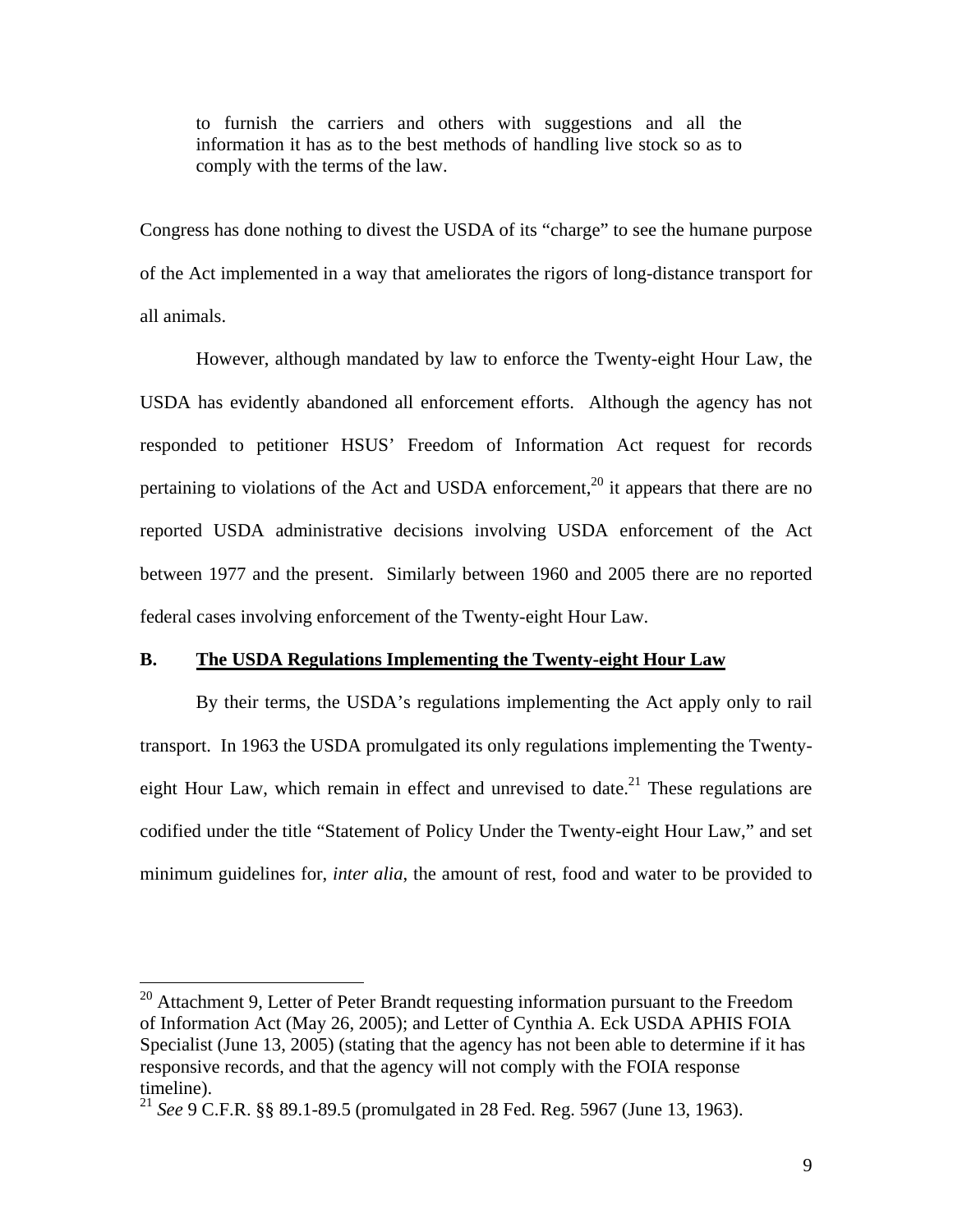cattle, dairy calves, horses, mules, sheep, goats, lambs, kids and swine.<sup>22</sup> The regulations also impose requirements on facilities where animals are unloaded:

Stock pens and other enclosures for feeding, watering, and resting livestock in transit should have (1) sufficient space for all of the livestock to lie down at the same time, (2) properly designed facilities for feeding and watering the livestock, (3) reasonably well-drained, clean, and safe floors of concrete, cinders, gravel, hard-packed earth, or other suitable material, and (4) suitable protection from weather reasonably to be expected in the region in which the pens are located. $23$ 

The agency maintains that the Act does not apply to trucks,  $24$  and its regulations bear out this policy by speaking exclusively in railroad terminology. For example the regulations apply to "cars" and "carloads" but make no reference to "common carriers," "trucks," "truckloads," or to other terms applicable to means of transport besides rail.<sup>25</sup> Thus, the regulations impose on rail transporters several duties relating to shelter, food and water which are designed to implement the humane purpose of the Act. In contrast, the regulations impose no duties whatsoever on non-rail animal transporters.

The USDA has never offered any reasons for excluding truck transporters from the Act. For example, in a detailed guide to truck transport of cattle and pigs the USDA

 $^{22}$  Id.

 $^{23}$  9 C.F.R. § 89.5(a).

<sup>24</sup> Attachment 10, Attachment 10, USDA Agriculture Marketing Service, *Cattle and Swine Trucking Guide for Exporters*, 10-30 note 10 (May 1997) at: http://www.ams.usda.gov/tmd/livestock/Truck%20Guide.htm#N\_10\_ ("Federal law requires that livestock in interstate commerce be in transit for no more than 28 hours without food, water, and rest. However, this law applies only to rail shipments"); 60 Fed. Reg. 48362, 48365 (Oct. 19, 1995) ("The Twenty-eight Hour Law does not apply to transport by truck."); Attachment 11, Joseph E. Rickenbacker, *Loss and Damage in Handling and Transporting Hogs*, Farmer Cooperative Service, USDA 1961 at 19-20 ("Truck shipments are not subject to the legislation mentioned above [Twenty-eight Hour Law] and stops enroute for feed, water and rest are discretionary."). 25 9 C.F.R. §§ 89.1-89.5.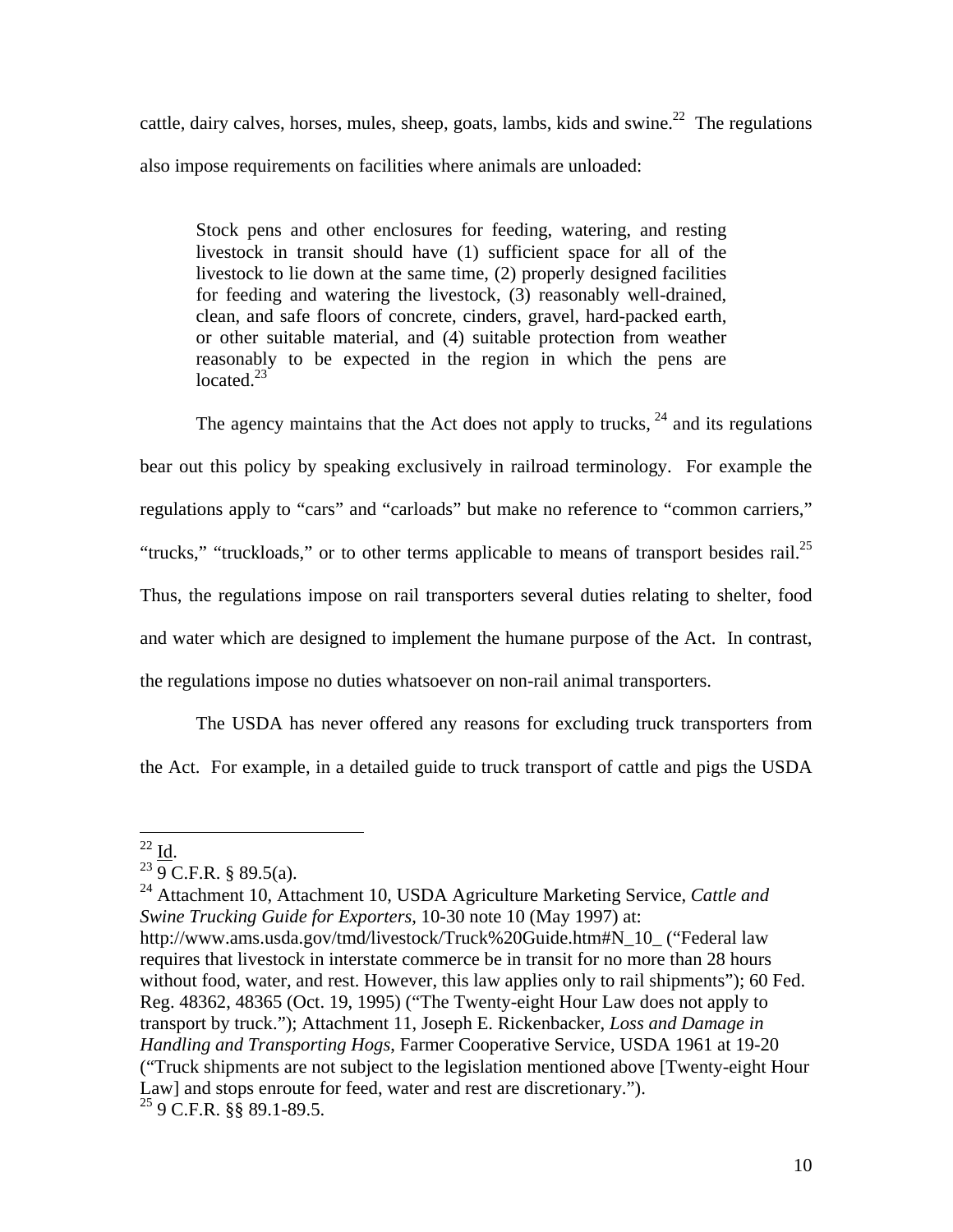states the conclusion "Federal law requires that livestock in interstate commerce be in transit for no more than 28 hours without food, water, and rest. However, this law applies only to rail shipment." The agency also gives the following guidance to livestock truckers:

Mature cattle have been delivered in good condition after being carried for as long as 48 hours. However, experienced transporters feel that cattle should not be carried for more than 30 to 40 hours without rest. Generally, feeder calves should not be in transit for more than 34 hours without rest. Swine have been carried for as long as 36 hours without rest. However, they are stress-sensitive animals and therefore cannot withstand the rigors of transport as well as cattle. Deciding how long animals should be on the road requires good judgment. Maximum transit time depends on many factors such as weather, species, and condition of animals. $^{26}$ 

Thus, the USDA is aware that cattle, pigs and calves are currently being shipped for well over 28 hours without being afforded a single break for rest, feeding and watering, but is simply not doing anything about it.

### **C. State Regulation of Animal Transport**

 $\overline{a}$ 

 Taken together, state laws regulating animal transport are an uneven patchwork of conflicting standards concerning maximum time limits and types of transporters regulated. Many states have no regulation of animals in transport at all,  $27$  while others have laws based on the Twenty-eight Hour Law. Some state laws apply only to rail or

<sup>26</sup> Attachment 10, USDA Agriculture Marketing Service, *Cattle and Swine Trucking Guide for Exporters*, 10-30 (May 1997) at:

http://www.ams.usda.gov/tmd/livestock/Truck%20Guide.htm#N\_10\_.

 $27$  Geoffrey S. Becker, Environment and Natural Resources Policy Division, May 1, 1992, Congressional Research Service, *Humane Treatment of Farm Animals: Overview and Selected Issues*. Appendix A: Selected State Laws (Oregon, Texas, South Dakota, North Carolina, Mississippi, Missouri, and Nebraska are some of the states that do not regulate animals in transport).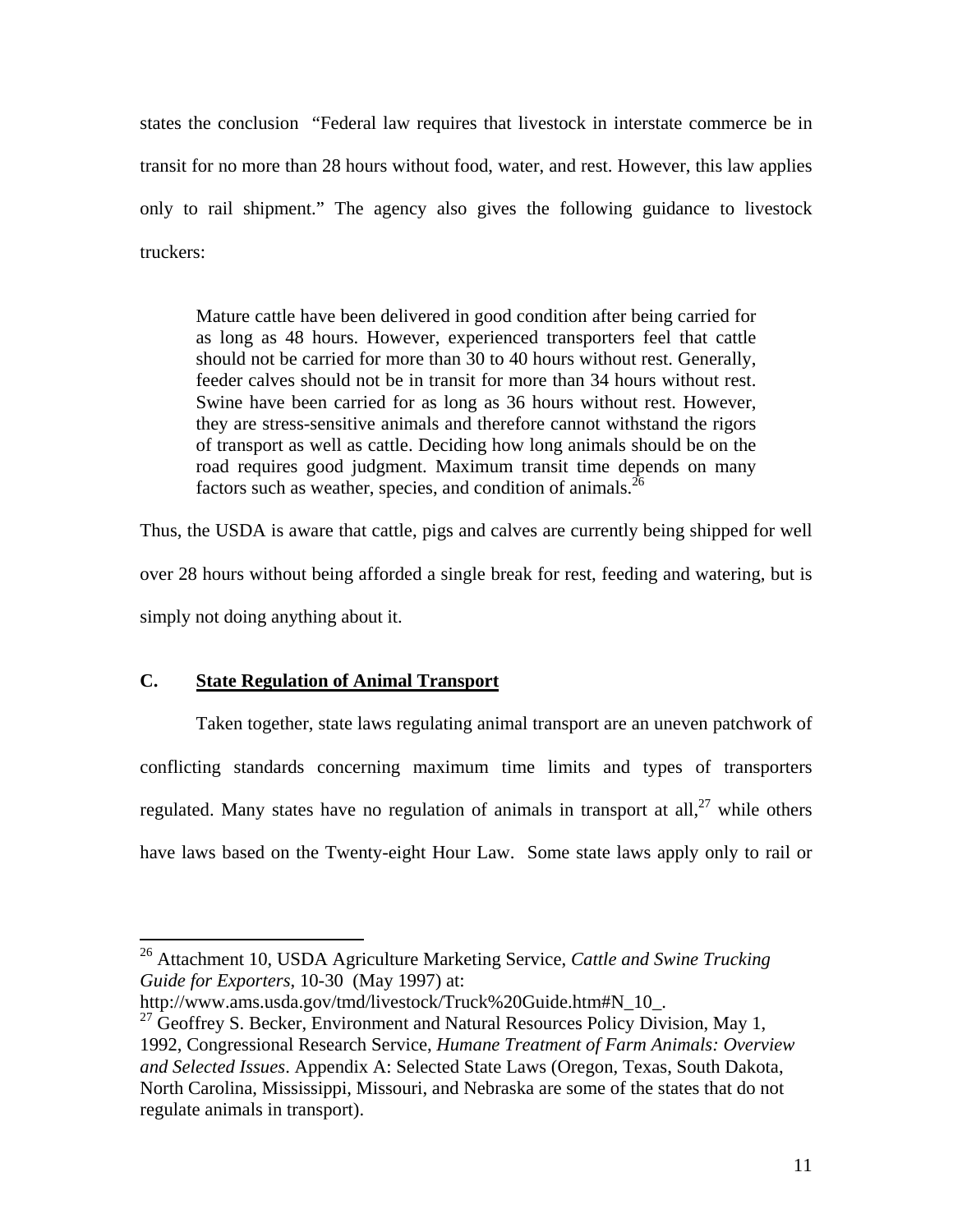other non-truck carriers,28 and some do not explicitly mention trucks but are worded broadly enough to logically include trucks.<sup>29</sup> For example, the laws in Virginia and Illinois apply to "railroad or other common carrier."30

The maximum number of hours animals can be confined also varies greatly. Some state laws impose 28 hour maximums $31$  and others allow animals to be transported without breaks for up to 36 hours.<sup>32</sup> However, other states restrict transport confinement to 24 hours,  $33$  and Vermont limits confinement time to 18 hours for trucks.  $34$  In addition,

<sup>28</sup> *See e.g.*, Conn. Gen. Stat. Ann. § 53-252 (2004) ("No railroad company, in transporting animals, shall permit them to be confined in cars more than twenty-eight consecutive hours . . . "); Minn. Stat. Ann. § 343.24 (2004) (This stature does not explicitly refer to rail, but the twenty-eight hour provision refers to "cars or compartments" while other provisions in the "cruelty in transportation" statute refer to a "vehicle or otherwise"), Michigan, MCLS § 750.51 (2005) ("Confining animals on railroad cars-No railroad company, in the carrying or transportation of animals . . .")

<sup>29</sup> *See e.g.*, Florida, Fla. Stat. Ann. § 828.14 (2004) ("No person or corporation, or agent of either, engaged in transporting livestock on railway trains or on steam or sailing vessels, *or otherwise*, shall detain such stock for a longer continuous period than 28 hours . . .") (emphasis added); Ohio, Ohio Rev. Code § 959.13 (2004) (animal cruelty statute prohibits, "Detain[ing] livestock in railroad cars or compartments longer than twentyeight hours after they are so placed without supplying them with necessary food, water, and attention, nor permit such stock to be so crowded as to overlie, crush, wound, or kill each other" but also prohibits more generally, "Carry[ing] or convey[ing] an animal in a cruel or inhuman[e] manner." Since this is not specific to a mode of transport, it appears to be broad enough to cover trucks, but does not prescribe specific behavior which would constitute cruel and inhumane carrying), New York, NY CLS Agr & M § 359 (explicit provision applying to train transport is separate from prohibition against carrying "in or upon any vessel or vehicle or otherwise, any animal in a cruel or inhuman manner, or so as to produce torture. . . ").

<sup>30</sup> Va. Code Ann. § 3.1-796.69 (2004) and 510 ILCS 70/7 (2005).

<sup>31</sup> *See e.g.* Conn. Gen. Stat. Ann. § 53-252 (2004), Fla. Stat. Ann. § 828.14 (2004), Ohio Rev. Code § 959.13 (2004), Minn. Stat. Ann. S 343.24 (2004), 13 V.S.A. § 381 (2004) (28 hours is the limit only for rail; for trucks, the hour limit is shorter), 510 ILCS 70/7 (2005), NY CLS Agr & M § 359.

<sup>32</sup> MCLS § 750.51 (2005).

<sup>33</sup> *See e.g.* Va. Code Ann. § 3.1-796.69 (2004).

<sup>34 13</sup> V.S.A. § 382 (2004).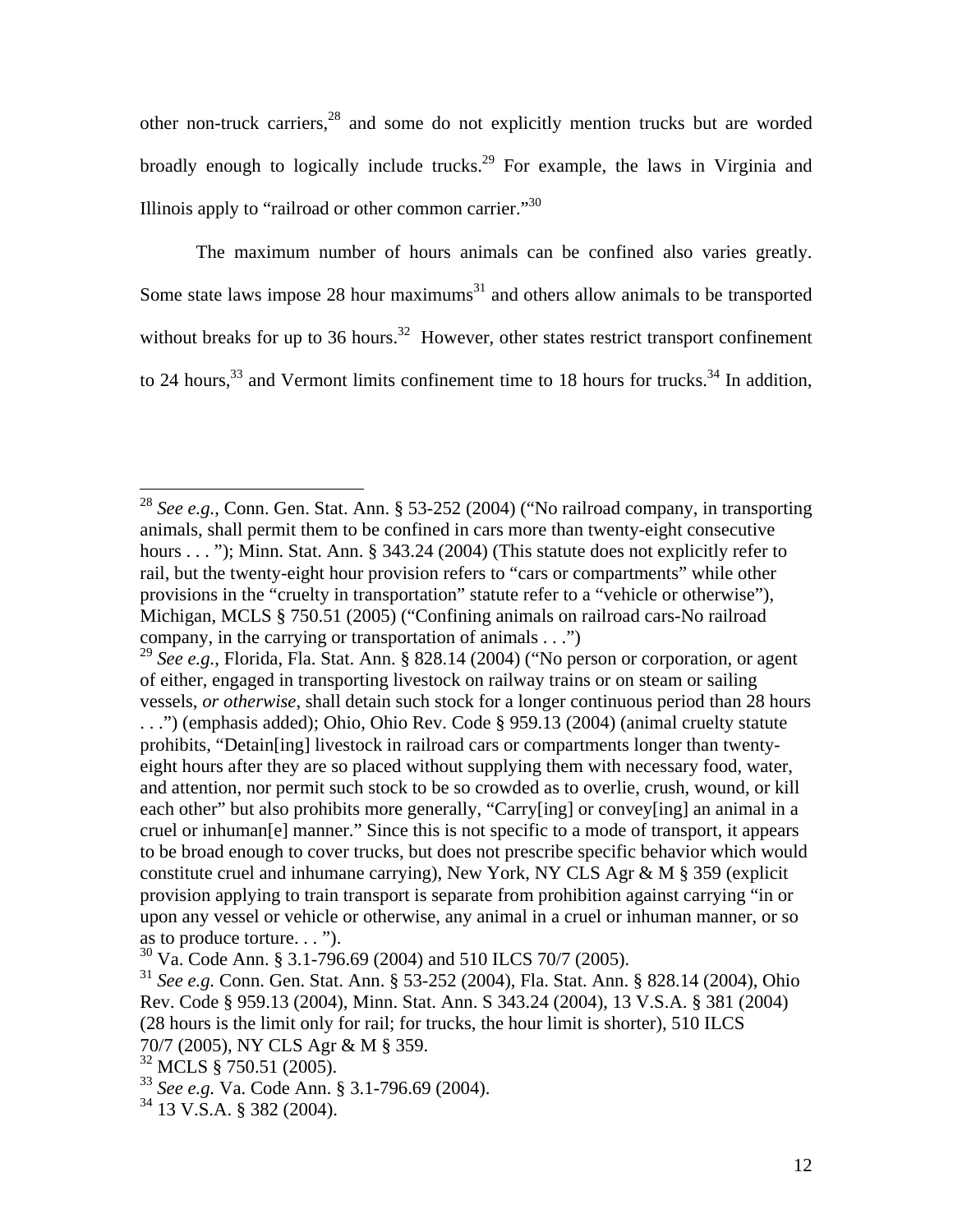some states regulate transport but do not prescribe a specific limitation on hours.<sup>35</sup> Finally, in some states, the statutory standards vary depending on the species of animal transported.<sup>36</sup> As a whole, state animal transport laws do not provide any form of comprehensive protection for animals traveling in interstate commerce—which is presumably why Congress elected to implement a federal standard in the first place.

## **D. The Animal Health Protection Act**

Enacted in 2002, the Animal Health Protection Act, 7 U.S.C. § 8301 et seq. (AHPA), gives the USDA broad authority over animal transportation to prevent disease, and to protect the United States economy and the health of its citizens.<sup>37</sup> In the AHPA, Congress delegated to the USDA, *inter alia*, the authority to regulate trucks and other means of conveyance engaged in interstate animal transport.<sup>38</sup> The broad AHPA definition of "means of conveyance" as "any personal property used for or intended for use for the movement of any other personal property" clearly includes animal-transport trucks.<sup>39</sup>

The AHPA includes Congressional findings directing the USDA to promulgate regulations protecting the health of animals in transport. Specifically, Congress found that "the health of animals is affected by the methods by which animals and articles are

<sup>35</sup> *See e.g.*, Pennsylvannia, 18 Pa.C.S. § 5511 (2005) (applies to animals including poultry and prohibits transporting in a cruel or inhumane manner).

<sup>36</sup> *See e.g.*, California, 3 CCR 950 (h) (2005) and 3 CCR 953 (2005) (applies only to deer).

<sup>37 7</sup> U.S.C. § 8301 (2004); *see* also H.R. REP. NO. 107-424, at 388 (2002), *reprinted in* 2002 U.S.C.C.A.N. 141, 664 ("recogniz[ing] that the principal purpose of the Animal health Protection Act is to protect against animal disease").

<sup>38 7</sup> U.S.C. § 8301(5)(B).

 $39$  7 U.S.C. § 8302(11).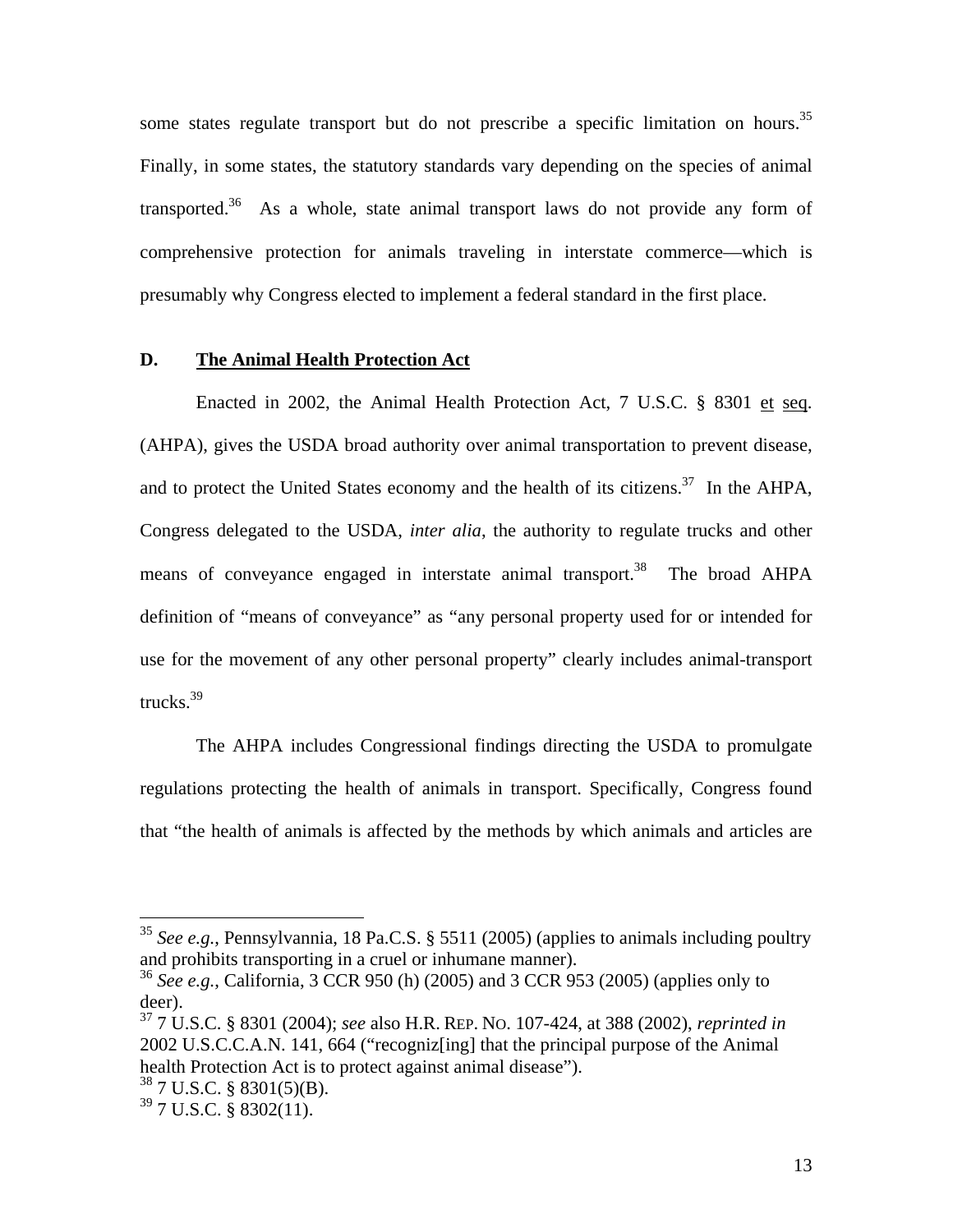transported in interstate commerce and foreign commerce"<sup>40</sup> and to safeguard the health of animals in transport.<sup>41</sup> Congress also found that regulation by the USDA is "necessary" in order to thereby "protect the agriculture, environment, economy, and health and welfare of the people of the United States."<sup>42</sup> However, the USDA has not issued regulations implementing the AHPA's command to regulate interstate animal transport comprehensively. Rather, the USDA has promulgated regulations that focus almost exclusively on the inspection of vehicles conveying animals into the United States from foreign nations. $43$ 

# **V. FACTUAL BACKGROUND**

## **A. Truck Transport of Animals in the United States**

 According to one expert, approximately 3,000 truckloads of cattle are moved per day in the United States<sup>44</sup> and 939,000 commercial truckloads of cattle are transported to slaughter per year in the United States.<sup>45</sup> Along with cattle, thousands of pigs, sheep and other animals are transported interstate by truck on a daily basis in the United States. The

 $^{40}$  <u>Id</u>. at § 8301(3).

<sup>&</sup>lt;sup>41</sup> Id. at § 8301(1)(A)

<sup>&</sup>lt;sup>42</sup> Id. at § 8301(5)(B) (emphasis added); In addition, to help achieve the public health oriented goals of the AHPA, Congress provides significant funding to USDA in several sections of the AHPA. 7 U.S.C. § 8316 (authorizing the appropriation of "such sums as are necessary" to carry out the Act. Also, § 8320 authorizes \$30,000,000 for 2002 to expand the inspection activities and then such sums as are necessary to continue the expansion in the following fiscal years. There is also a response fund set up by § 8321 that now gets \$1,000,000 annually, plus reimbursements are also deposited there). <sup>43</sup> *See*, 9 C.F.R. § 73.1(b) (2005) (establishing quarantine for cattle scabies).

<sup>44</sup> Joel Crews, *Handle With Care Transporting Livestock Correctly Pays Off*, Food Systems Insider (March 1, 2004) at:

http://foodsystemsinsider.com/articles/0403/0403handle.htm.

<sup>45</sup> Tim O'Byrne, *Transporting Cattle Focus on Applied Practices*, slides from AMI Annual Animal Care & Handling Conference (Feb. 9, 2005) (Noting that the average commercial truckload of cattle numbers 38 head and citing USDA/NASS statistics: 35.7 million head of cattle federally inspected per year.).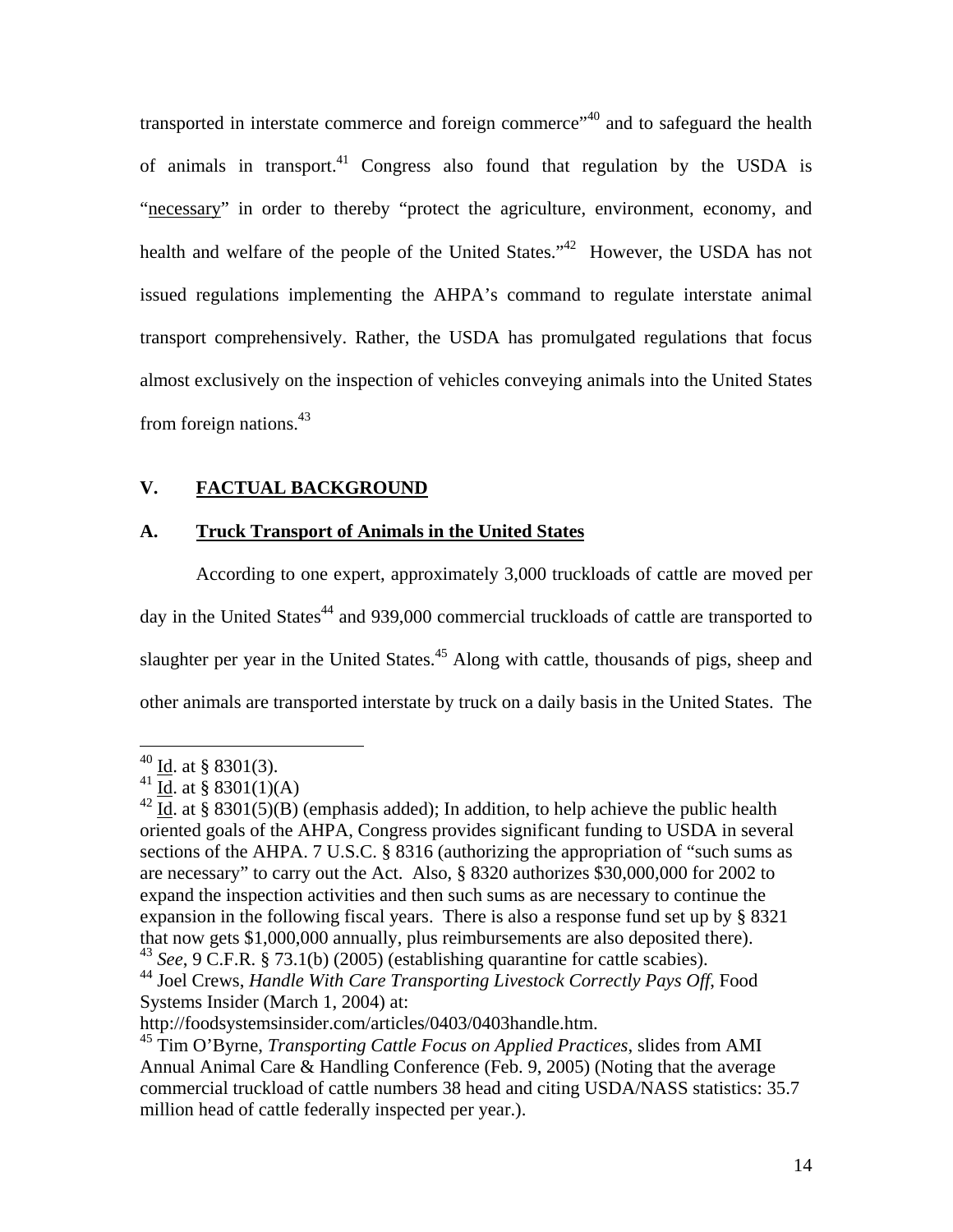number of cattle, sheep and pigs trucked interstate each year increased by 20 million animals between 1970 and 2001, with 30 million and 50 million animals transported respectively.46 USDA statistics indicate that in 2003, the total population of U.S. born livestock animals (excluding poultry) was 202.8 million, including 96.1 million cattle,<sup>47</sup> 100.4 million pigs, $48$  and 6.3 million sheep. $49$  Of these numbers, 57 percent of all cattle (54.78 million), 27 percent of all pigs (27.11 million) and 34 percent of all sheep (2.14 million) will be shipped across state lines at least once during their lifetimes.<sup>50</sup>

The number of animals enduring trips exceeding 28 hours most likely numbers in the millions per year. Because federal Department of Transportation (DOT) trucking regulations require truck drivers to rest for at least 10 hours per every 11 driving hours,  $51$ an 18 hour truck route is at least 28 hours long for the animals, assuming drivers obey these federal regulations.

The USDA has not made available any counts of animals transported without rest breaks for more than 28 hours. However, general livestock market statistics compiled by the USDA demonstrate that every year millions of animals travel in excess of 28

<u>.</u>

<sup>&</sup>lt;sup>46</sup> Attachment 36, USDA Economic Research Service, Dennis A. Shields and Kenneth H. Mathews, Jr., *Interstate Livestock Movements* 2 (June 2003) at

http://www.ers.usda.gov/publications/ldp/jun03/ldpm10801/ldpm10801.pdf (accessed July 1, 2005).

<sup>47</sup> Attachment 12, National Agriculture Statistics Service, *Livestock Track Records*, 3 (Sept. 2004) at http://usda.mannlib.cornell.edu/reports/nassr/livestock/plsbb/lvst0904.pdf.

<sup>48</sup> Id. at 12.

 $49 \overline{\text{Id}}$ . at 14.

<sup>&</sup>lt;sup>50</sup> USDA Economic Research Service, Dennis A. Shields and Kenneth H. Mathews, Jr., *Interstate Livestock Movements* 2 (June 2003) at

http://www.ers.usda.gov/publications/ldp/jun03/ldpm10801/ldpm10801.pdf (accessed July 1, 2005).

<sup>&</sup>lt;sup>51</sup> 49 CFR §§ 385, 390, 395 (2004). This regulation also imposes a mandatory limit on the number of consecutive days drivers can operate, requiring 34 consecutive off-duty hours before they can begin a 7 or 8 day work cycle.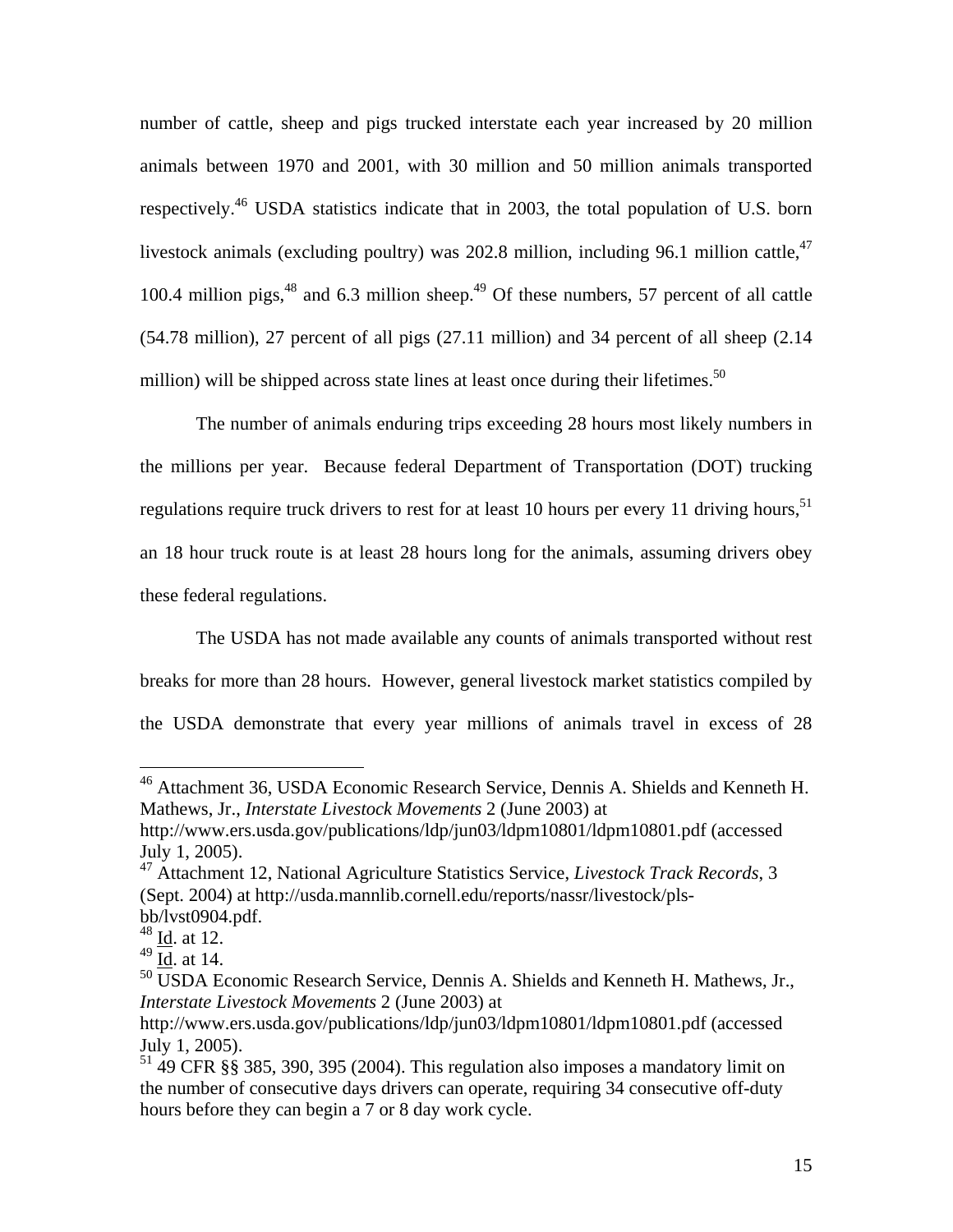consecutive hours. For example, in 2001, for cattle alone, taking into account only the longest interstate transport routes, at least 1,983,791 animals were transported distances that would take a minimum of 28 hours to drive.<sup>52</sup> There is a near total lack of data regarding transport of chickens and other poultry birds. Although poultry are commonly transported—and some are transported very long distances<sup>53</sup>—there are no publicly available state or federally compiled statistics concerning their numbers in transport or the lengths of their time in transit. $54$ 

# **1. Recent Investigations of Long Distance Truck Transport**

Very recent investigations into truck transport have confirmed that truck transporters routinely subject animals in their care to constant confinement, extreme heat, and complete food and water deprivation, for well over 28 hours. Often this results in preventable deaths and severe injury.<sup>55</sup> For example, on the evening of July 30, 2005 an investigator with petitioner Compassion Over Killing observed the severe mistreatment

 $52$  Attachment 13, declaration of Cheryl Leahy (Aug. 10, 2005).

<sup>53</sup> R. Newberry, *et al*, *Management of Spent Hens*, 2(1) Journal of Applied Animal Welfare Science, 13, 14 (1999) (so-called "spent hens" i.e. egg laying hens that have reached "the end of their economically viable life span" have little economic value as a source of meat and are therefore "unattractive to most poultry-processing companies. Spent hens may therefore be transported over long distances to reach a processing plant willing to purchase them."

 $54$  This is most likely explained by the near total vertical integration of the U.S. poultry industry *See* USDA/ERS, *Poultry and eggs: background* (updated May 12, 2005) at http://www.ers.usda.gov/briefing/poultry/background.htm (accessed July 1, 2005); Many other species of animals are transported across state lines, however statistics at the national level exist only for the transport of livestock animals—the animals which are, in all likelihood, the most commonly transported. The USDA regulates transport of certain animals under the Animal Welfare Act, Pub.L. 89-544 (1966) as amended, and although the agency has made publicly available the number of regulated carriers, (98 in 1995, last year for which statistics are published) the agency does not make available any information regarding the number of animals transported pursuant to its AWA regulations.

<sup>55</sup> Attachment 14, Compassion Over Killing Confidential Investigation Report at 1-2 ¶¶ 6, 12, 13 (Aug. 11, 2005).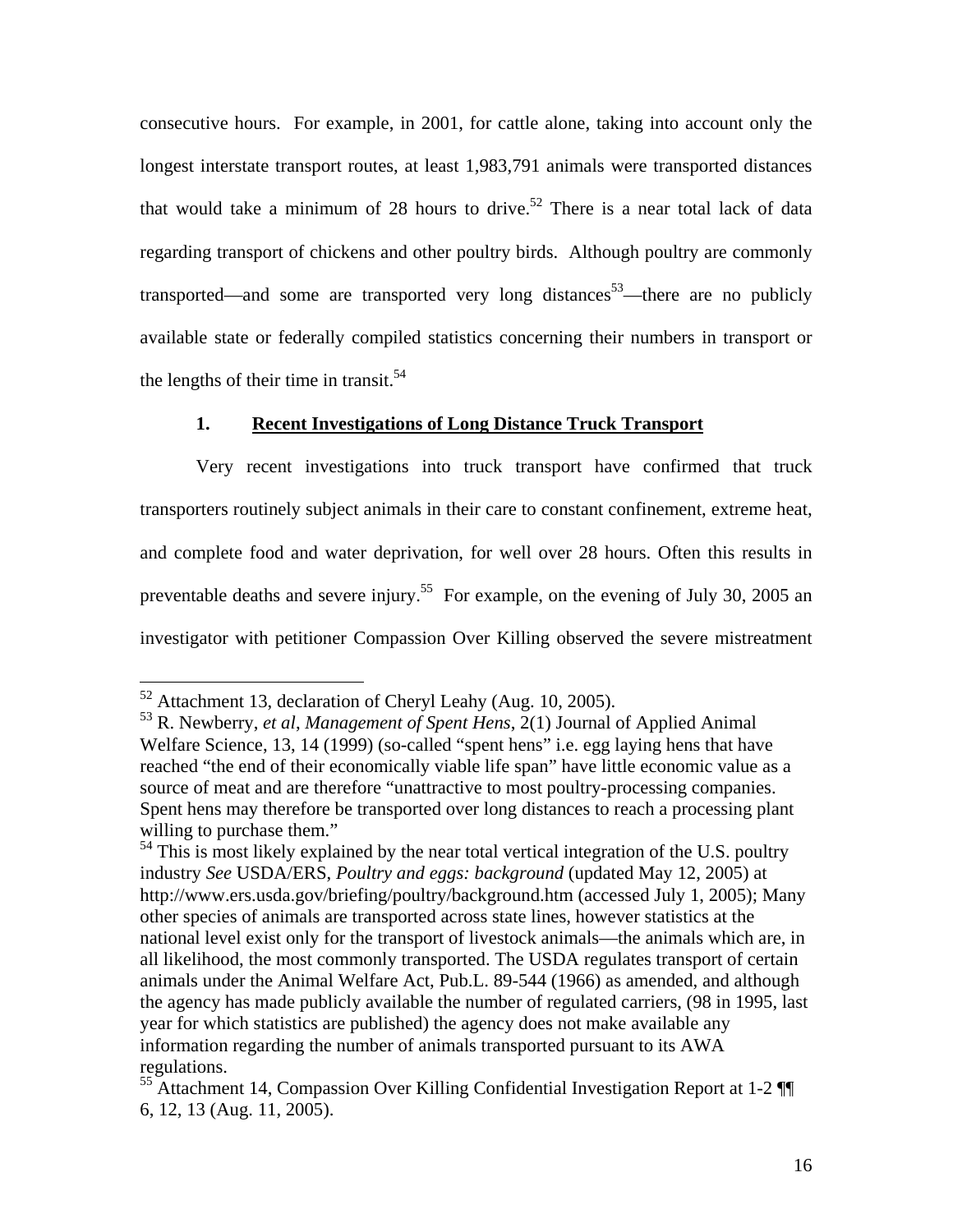of 283 pigs at a truck stop known as Bosselman Travelcenter/Pilot in Nebraska, at the intersection of Nebraska Route 183 and Interstate  $80<sup>56</sup>$  Through conversation with the driver of this truck the investigator learned that the truck carried 283 pigs and had been loaded at approximately 11:00 AM that morning near Kansas City, Missouri, and that the animals had not been given any water prior to loading.<sup>57</sup> In addition, the driver stated that the animals would not be fed, rested or offered any drinking water throughout their journey—which would last at least 35 hours and end in Modesto, California.<sup>58</sup> The temperature that day in this area of Nebraska reached 95 degrees Fahrenheit, and the investigator noted that the temperature near the crowded metal truck felt noticeably higher. $59$ 

The truck arrived at the Bosselman truck stop at 7:25 PM., having traveled approximately 400 miles since loading eight and one-half hours earlier.<sup>60</sup> Traveling only 400 miles in the tightly packed truck and enduring excessive heat had already proved fatal for at least two pigs.<sup>61</sup> The truck's driver pointed out to the investigator one pig who had died in transit and made reference to another dead pig in a different part of the truck. He also informed the investigator that the bodies of these dead animals will be left in the truck for the remaining 30-plus hours of the journey. $62$ 

Although the truck was so tightly packed with animals that several pigs were forced to lean against and sit on one another as well as on one of the dead pigs, the driver

- 
- 

 $^{56}$  <u>Id</u>. at 1 ¶ 2.

 $rac{57}{10} \frac{\underline{10}}{\underline{10}}$ . at 1 | 4.

 $\frac{59}{10}$ .<br> $\frac{1}{60}$ . at 1, 2-3  $\P$ , 3, 4, 10.

 $61 \overline{Id}$ . at  $1-2 \overline{9} 6$ .

 $62 \overline{Id}$ .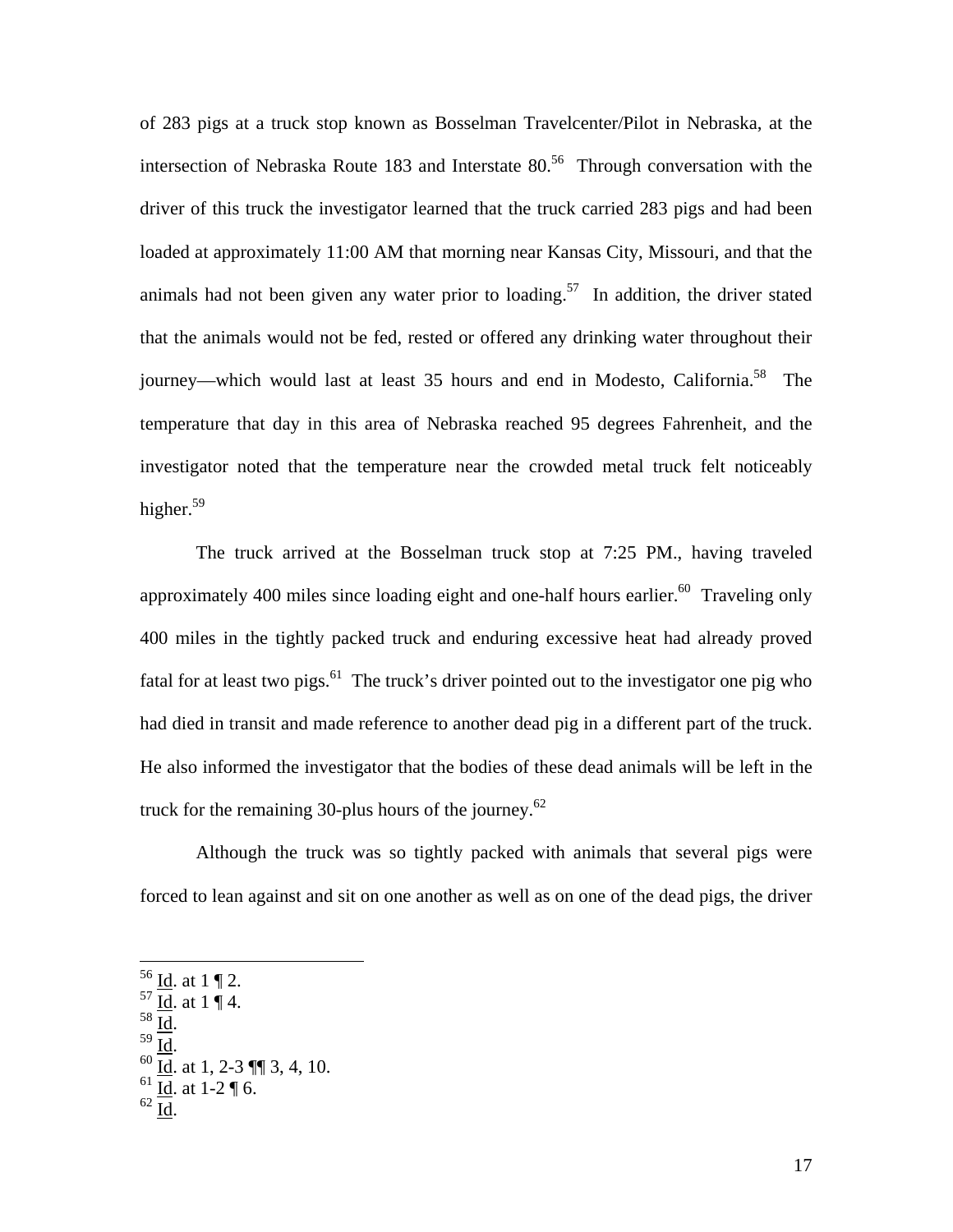stated that he could fit many more than 283 pigs into this truck.<sup>63</sup> Many of the surviving pigs had several injuries. The hind quarters of one pig were swollen and another's was extremely red.<sup>64</sup> Many of the animals were covered in scratches and lacerations and were bleeding. Near the truck, the smell of ammonia was extremely strong.<sup>65</sup> Nearly all the pigs were panting, many were frothing at the mouth, and one animal coughed incessantly.66 The investigator also observed pigs fighting each other as one animal attempted to walk over others simply to move inside the cramped truck.<sup>67</sup> Other pigs were observed chewing on the ears of others.<sup>68</sup>

The investigator observed the driver spraying the pigs with water for approximately 45 minutes in an attempt to cool down the animals, but he did not provide any water for the thirsty animals to drink.<sup>69</sup> As he sprayed the animals, the driver repeatedly and forcibly yanked the nozzle from the mouths of pigs trying to quench their thirst.<sup>70</sup> The investigator observed pigs licking water off the skin of other pigs while others tried to catch water dripping from the deck above.<sup>71</sup> After spraying the pigs the driver went into the truck stop to shower and later drove the truck at least forty miles to pick up his wife, and later he returned with her to the truckstop.<sup>72</sup> By the time the driver finally left the truck stop at 1:45 AM to continue the journey to California these animals had already been confined for over 14 hours, yet had only traveled 400 miles of the more

 $rac{63}{64}$   $rac{Id}{Id}$ . at 2 ¶ 7.  $\underline{\overline{\text{Id}}}.$ <br> $\underline{\overline{\text{Id}}}$ . at 2 ¶ 8.  $rac{68}{69}$  <u>Id</u>. at 2 ¶ 9.<br> $rac{70}{10}$  Id.  $72 \overline{Id}$ . at 2-3 ¶ 10.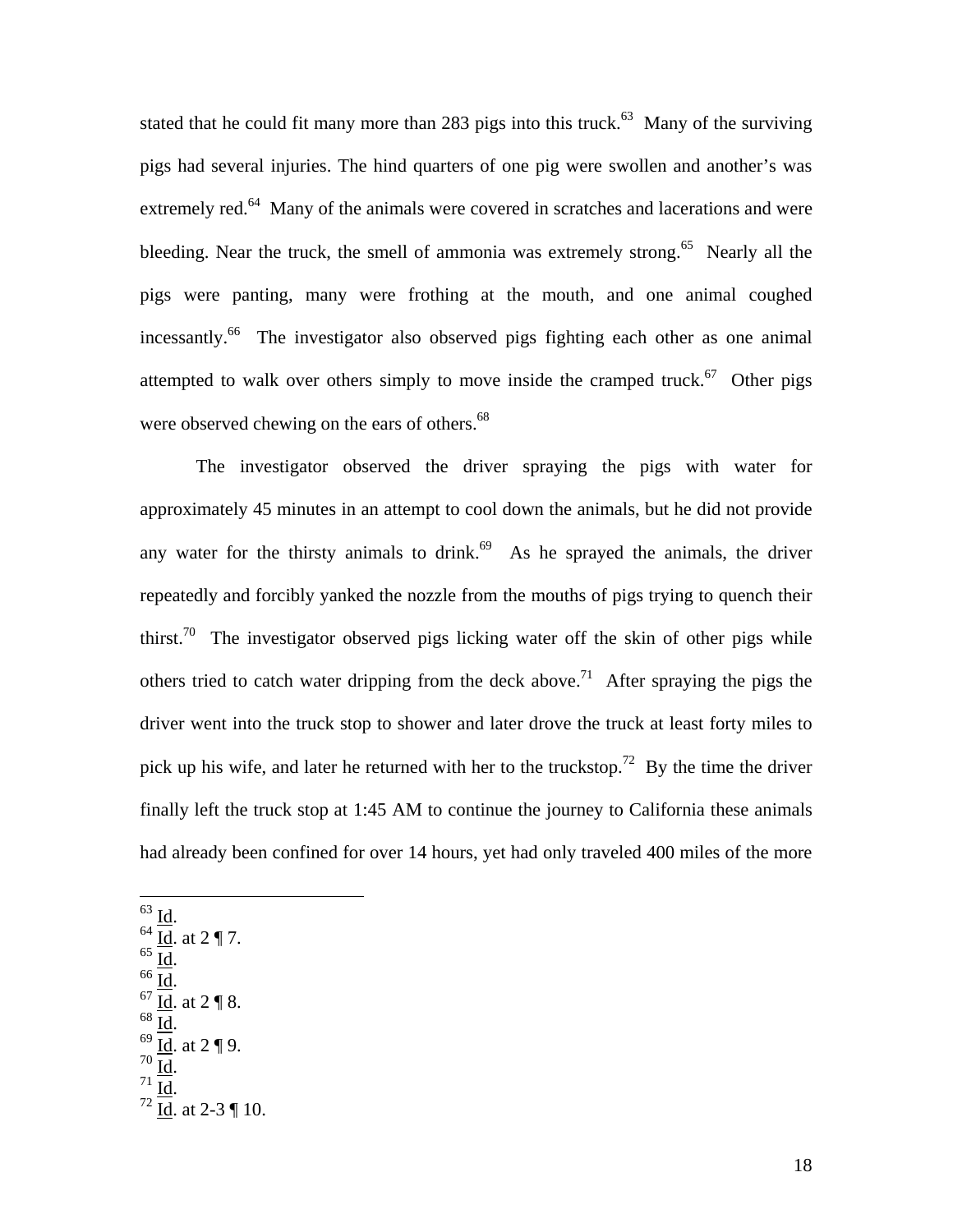than 1,800 mile journey from Missouri to California.<sup>73</sup> During this approximately six hour lay-over at the Bosselman truck stop, the driver did not release the animals to allow them a chance to rest, nor did he feed them or give them water to drink.<sup>74</sup> Moreover, the driver told the investigator that these pigs would not be offered a single chance to eat, drink or rest off the truck throughout the 35 hour drive to California.<sup>75</sup>

This encounter, along with the investigator's conversations with other truck drivers, reveals that truck transport of animals in the United States is characterized by near total neglect for the basic needs of animals for food, water and rest during journeys that regularly last more than 36 hours.<sup>76</sup> For example, on July 29, 2005, in Nebraska, one driver told the COK investigator that each month he drives cattle from a small stockyard just east of New York City to Chihuahua, Mexico.<sup>77</sup> This is a 3,600 mile trip which he stated he regularly drives non-stop in 48 hours, without ever offering the cattle water, food or a chance to rest.<sup>78</sup> While he only makes this trip once each month, he said others make the trip three times per month and that the cattle, "if they are lucky," will be unloaded at livestock sales barns along the way while drivers refuel the truck.<sup>79</sup> Normally the cattle are not unloaded and are thus denied rest, food and water for at least 48 hours.<sup>80</sup>

This driver also transports pigs and said that one time he had a pig "blow-up" after 22 hours of confined travel. $81$  The other pigs had "worked him over" and they were

 $rac{73}{74}$  <u>Id</u>.

 $\frac{73}{74}$   $\frac{\underline{\text{Id}}}{\underline{\text{Id}}}.$ <br>  $\frac{75}{16}$   $\frac{\underline{\text{Id}}}{\underline{\text{Id}}}$ . at 3-4  $\P\P$  11-15.  $^{77}$   $\overline{Id}$ . at 3 ¶ 11.  $78 \overline{1d}$ .<br>  $79 \overline{1d}$ .<br>  $80 \overline{1d}$ .<br>  $81 \overline{1d}$ . at 3 ¶ 12.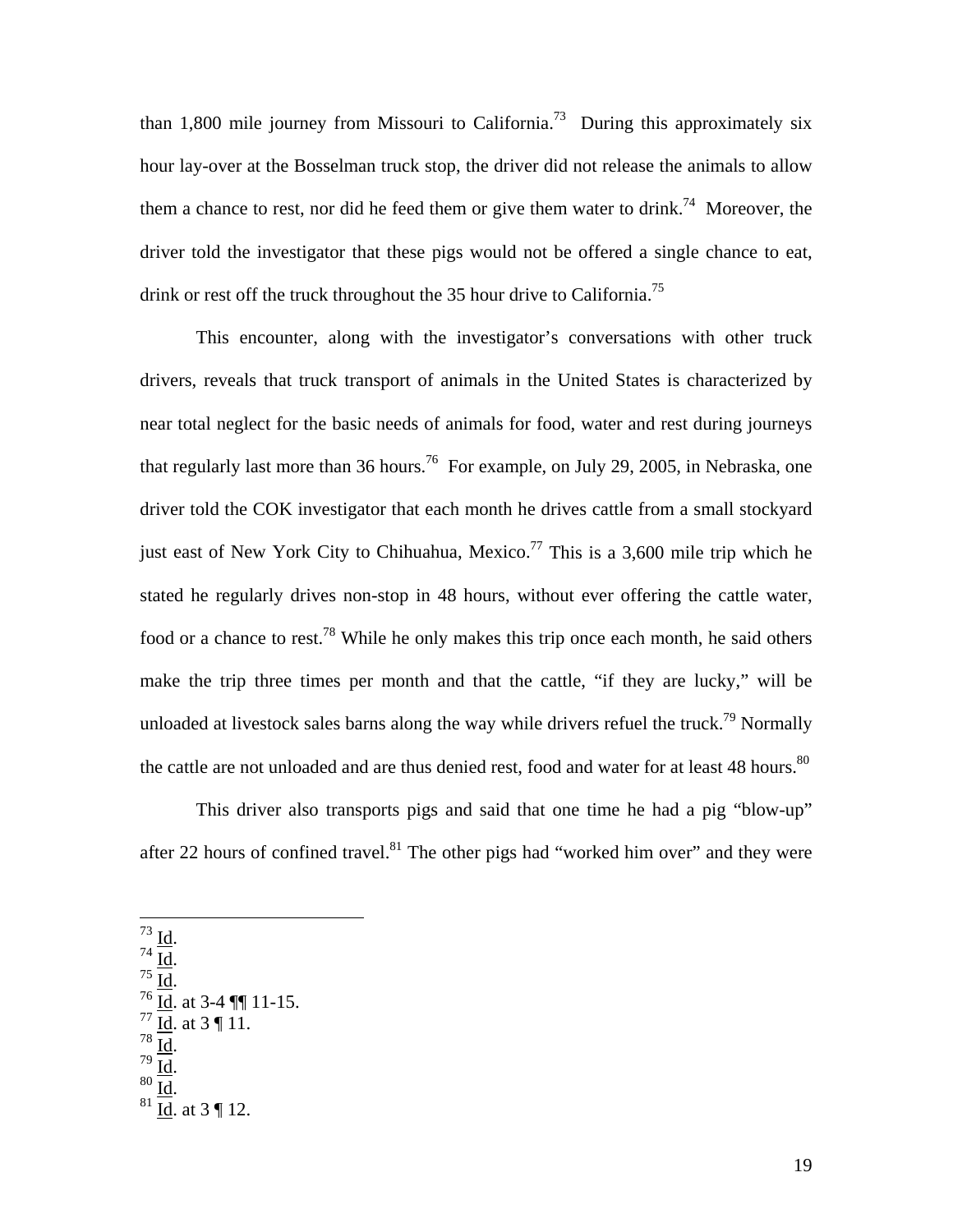all covered in blood.<sup>82</sup> This same driver also reported that, on another trip, he had 40 pigs out of 290 die in transit and that seven more pigs had to be shot inside the truck at the slaughterhouse.<sup>83</sup>

Also on July 29, 2005, in Nebraska, another truck driver told the COK investigator that 24 calves had died during a fellow driver's trip through the Mojave Desert from Sacramento to Texas.<sup>84</sup> This driver also said that he has driven cattle from Quebec to Mexico and that the animals are not allowed to touch U.S. soil due to concerns over diseases, including mad cow disease.<sup>85</sup> He added that the animals hooves are not allowed to touch U.S. soil and implied that they are denied food, water and rest throughout the entire trip. $86$ 

### **2. Truck Transport Investigations in 2003 and 2004**

Investigations in 2003 and 2004 demonstrate the stress and grave injury animals regularly endure during inhumanely long truck journeys. In 2003, at the outset of the trip, workers packed approximately 200 pigs into a standard pig transport truck.<sup>87</sup> The truck then travelled for 35 hours without stopping to offload the animals on its journey between Lethbridge, Canada, just north of the Canada/U.S. border, to Atwater,

 $82 \underline{\text{Id}}$ .

 $rac{83}{10}$ .<br>  $rac{84}{10}$ . at 3 ¶ 13.<br>  $rac{85}{10}$ .

 $\frac{86}{10}$ <br><sup>87</sup> Attachment 15, Animals' Angels, Animals Angels North America Summer 2003 Investigation Schedule 1-4; Animals' Angels, *Live Export of Pigs From Canada to Hawaii*, video converted to cd rom (2004); *See also*, David Messinger PhD Vice President of educational services of the National Pork Board, Managing Transportation for Optimal Welfare (power point slideshow) at http://www.meatami.com/Meisinger.pdf (noting that "Hauling 200 hogs on these trailers could result in double the DOA's [compared to hauling 190 hogs].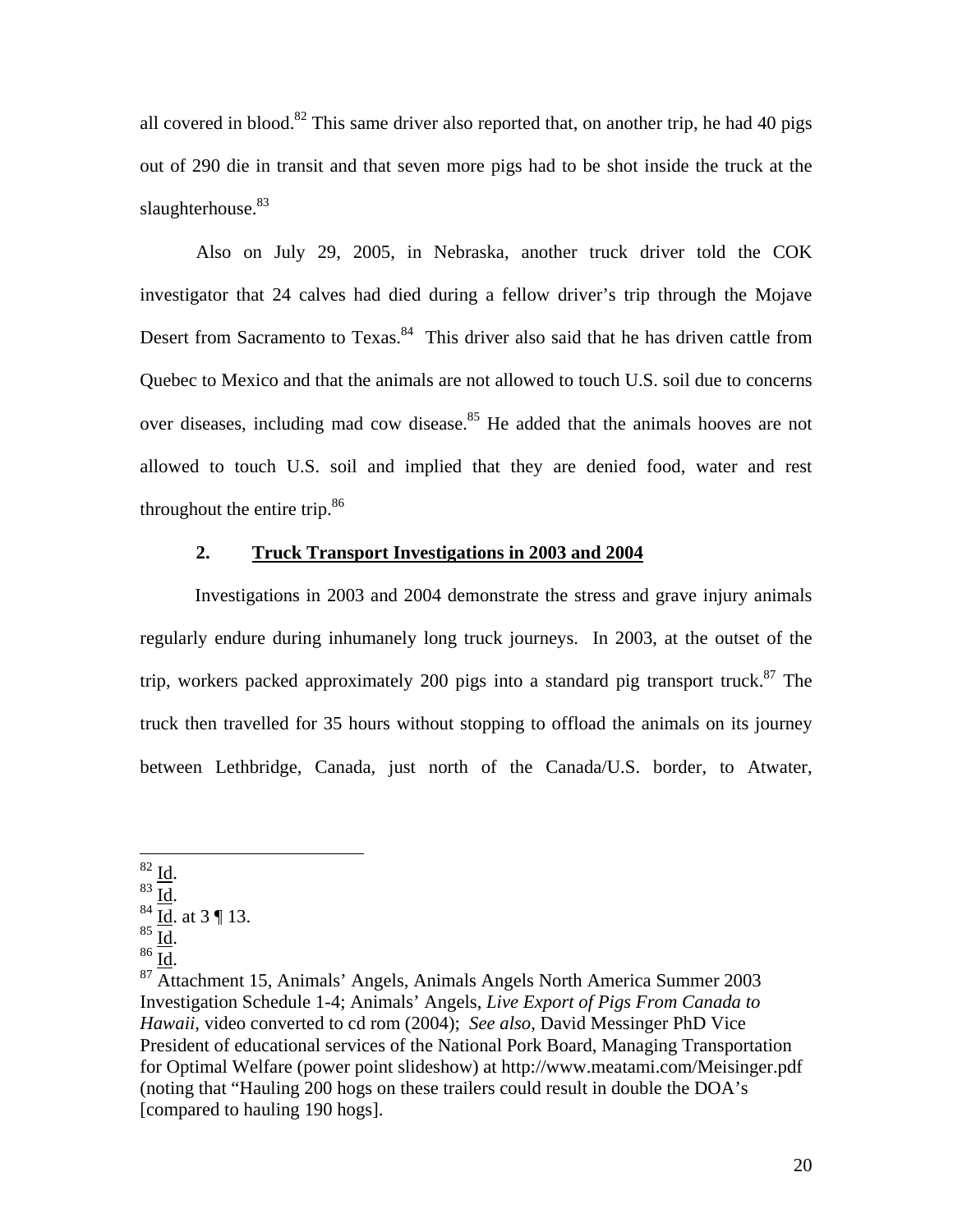California, just south of San Francisco.<sup>88</sup> The investigators reported that during the trip the pigs endured 100 degree weather, and were deprived of food, water and rest.<sup>89</sup> There was only one driver in this truck for the 35-hour duration of the trip.<sup>90</sup> The ammonia that accumulated in the truck over the 35 hours made it difficult for the inspectors to film, as it burned the investigators' throats and eyes when they approached the sides of the truck.<sup>91</sup> Upon reaching California, several pigs were suffering from severe injuries. One had a broken leg, three were limping badly, and two experienced heart attacks shortly after unloading.<sup>92</sup> According to the investigators, after only three and one-half hours of being "rested" in slaughterhouse pens, the pigs were then shocked repeatedly with electric prods to move them up the long chute towards the kill floor of the slaughter facility.<sup>93</sup>

In 2004, Animals' Angels investigators followed two separate trucks, each carrying 200 pigs, from Lethbridge, Canada to Vacaville, California.<sup>94</sup> Neither driver obeyed the Department of Transportation regulations mandating driver rest of at least ten hours per every eleven driving hours,<sup>95</sup> and both arrived in Vacaville, California approximately 28 hours after leaving Lethbridge, Canada.<sup>96</sup> Each driver drove 28 hours

<sup>88</sup> Attachment 15, Animals' Angels, Animals Angels North America Summer 2003 Investigation Schedule 2.

 $\frac{89}{90}$  <u>Id</u>. 1-2.

<sup>91</sup>  $\frac{1}{\underline{Id}}$ .<br>
92  $\frac{1}{\underline{Id}}$ .<br>
93  $\frac{1}{\underline{Id}}$ . 1-3.

<sup>94</sup> Attachment 16, Animals' Angels, *Summary The Live Export of Pigs From Canada to Hawaii*, \*1 (May, 2005).

 $95$  49 CFR §§ 385, 390, 395 (2004).

<sup>96</sup> Attachment 16, Animals' Angels, *Summary The Live Export of Pigs From Canada to Hawaii*, \*1 (May, 2005).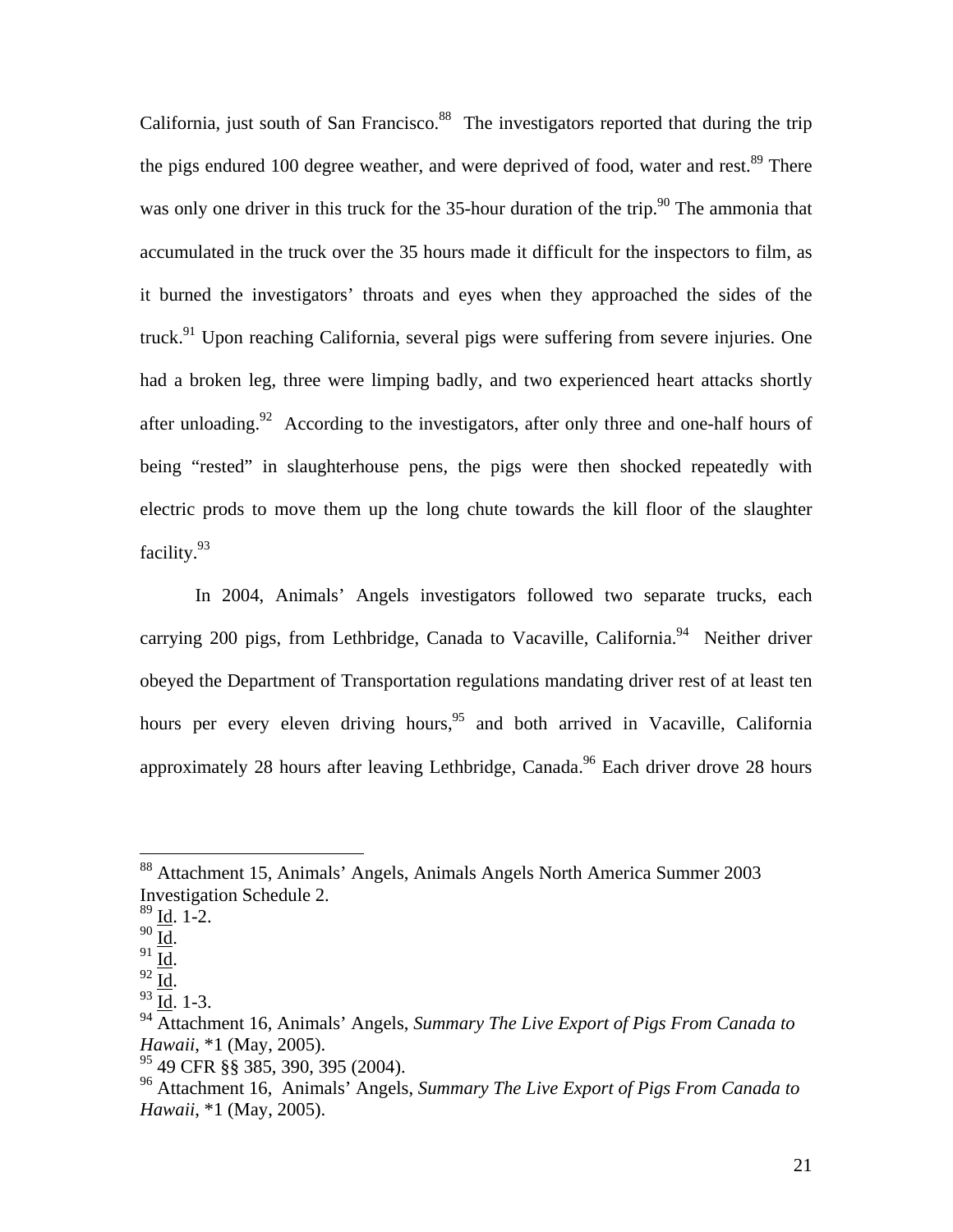without stopping to sleep. $97$ 

By flouting federal regulations mandating driver rest, these drivers were able to complete their transport in 28 hours.<sup>98</sup> However, neither driver offloaded animals at the end of 28 hours, as required by the Twenty-eight Hour Law. The Animals' Angels investigators reported that both drivers simply offloaded 200 pigs each directly into rusted metal semi-truck containers scattered about the Vacaville property.<sup>99</sup> These 400 pigs were left in metal containers for more than 24 hours in 90 to 100 degree heat.<sup>100</sup> In short, 400 pigs were confined without any provision for rest for over 50 hours and were deprived of any food or water during the 28 hours of truck transport. Both the 2003 and 2004 investigations demonstrate that the absence of USDA regulation of trucks under the Twenty-eight Hour Law is causing animals to endure inhumane exposure to the elements, as well as deprivation of food, rest and water for time periods far exceeding 28 hours.

#### **3. Excessive Confinement and Deprivation in Transport Trucks Is Standard Industry Practice**

Perhaps the most surprising aspect of the cruelties associated with the longdistance truck transport of animals is that the industry makes no attempt to keep it a secret. Thus, companies transporting animals by truck and the trade groups representing these interests acknowledge that it is a standard practice to confine animals in transit for more than 28 hours.

For example, the Livestock Conservation Institute, a group representing the interests of U.S. livestock companies, advises that, "Cattle and sheep should have a rest

 $\frac{97}{10}$  Id.

98  $\underline{\underline{Id}}$ .<br>
99  $\underline{\underline{Id}}$ .<br>
100  $\underline{\underline{Id}}$ .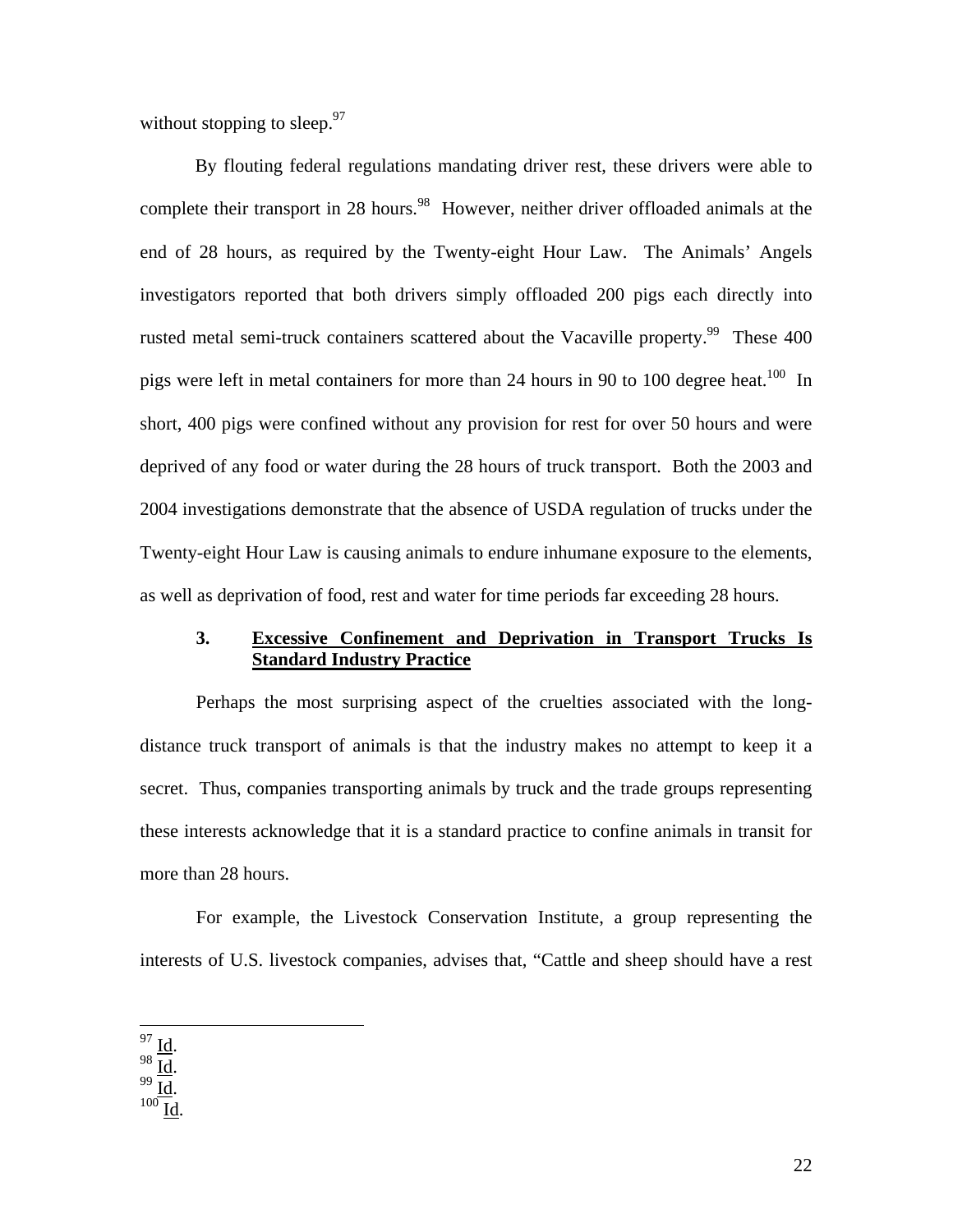stop if the trip will last more than 48 hours" and that "calves will be less stressed if the trip can be made within 34 hours."<sup>101</sup> In accord with this guidance, livestock transporters make it their practice to confine animals for more than 28 hours.

Thus, a representative of one of the largest cattle transporting companies in the United States recently stated that the "only time we let our cattle out during trips is when we ship them from Pennsylvania to California. They're left off at Missouri, Iowa, or Nebraska for about 8 hours to eat and drink. Then they're shipped off to California."<sup>102</sup> This representative also noted that the drive from the Midwestern states, Missouri, Iowa, and Nebraska, to California takes approximately 36 hours to drive, including sleep time for the drivers.<sup>103</sup> Thus, it is the standard practice of one of the leading cattle trucking interests operating in the United States to deprive animals of a chance to rest, eat and drink for 36 hours. Moreover, this representative stated that "it is standard throughout the industry for companies to not let cattle out unless the trip is across the country" and thus animals are routinely confined for more than 36 hours without a chance to eat, drink and rest. 104

<sup>101</sup> Attachment 17, Temple Grandin, *Livestock Trucking Guide*, 13 (Livestock Conservation Institute pamphlet) (1992); *see also*, Attachment 18, *If Sick Calves are Eating, They're on the Way*, Progressive Farmer 82 (March 1995) (quoting rancher, Kenny Bryan "When a calf has been on a truck for two to three days, that rumen can stop.")

 $102$  Record of June 14, 2005 interview on file with petitioner HSUS.

 $103$  Id. ("It takes us about 36 hours, and that's including sleep time for the driver, for the cattle to get from California to Nebraska or Colorado.").  $104$  Id.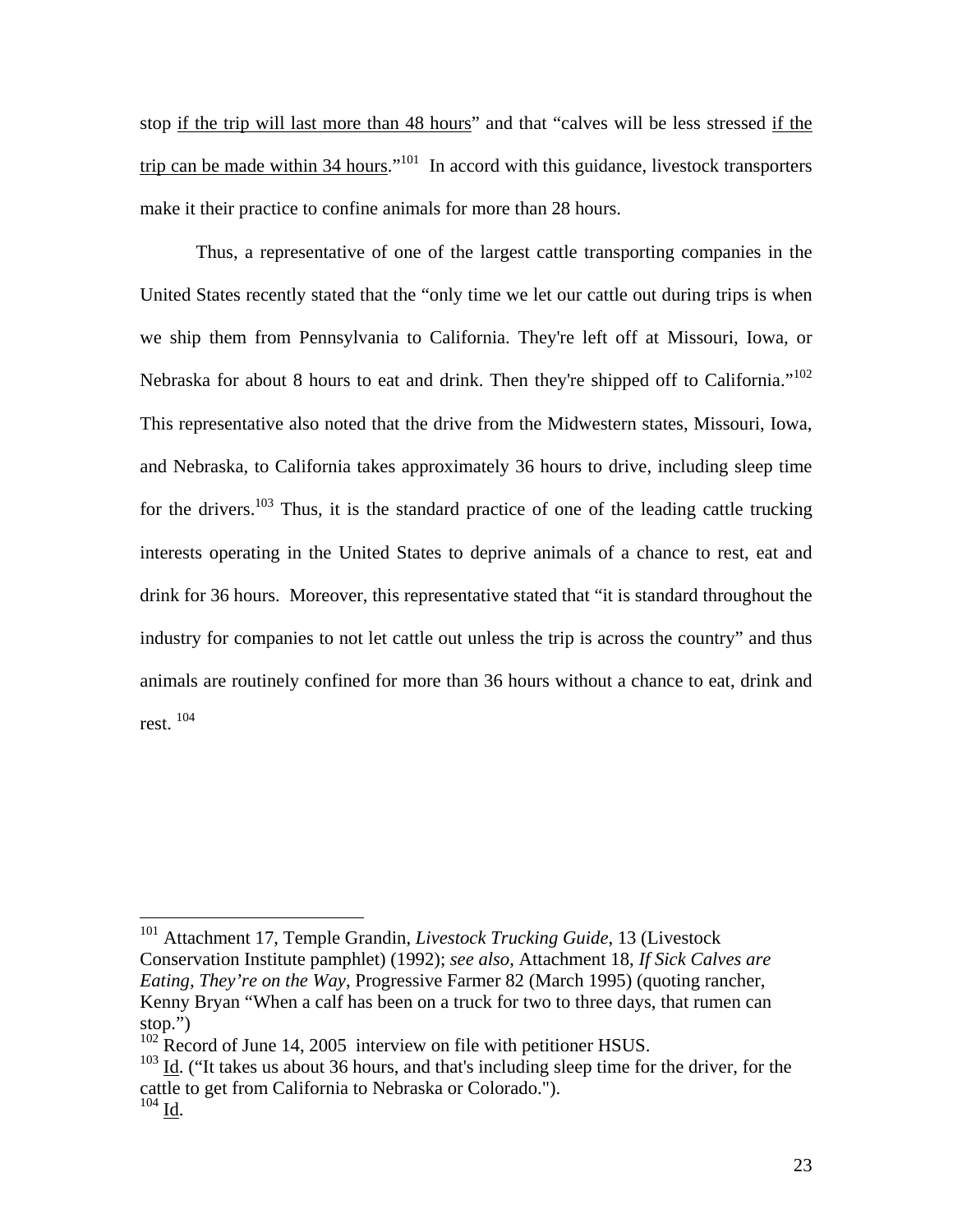# **B. The Detrimental Impact of Long-Distance Truck Transport on Animal Welfare**

Truck transport of animals is widely recognized as a cause of grave injury, severe stress, and death for animals.<sup>105</sup> The USDA has long understood truck transport to be a major source of injuries, stress and fatalities.<sup>106</sup> In addition, truck transport of animals is recognized as an area that "has been largely ignored, and may be the weakest link" in the food supply chain.<sup>107</sup> Animals are regularly killed, permanently injured, dehydrated, starved and severely stressed as a result of enduring confinement in transport—often for two days or more—in overcrowded trucks, where they are exposed to extreme heat and cold and routinely denied food and water.

<sup>105</sup> Attachment 19, *Livestock Handling and Transport*, Temple Grandin Ed., Temple Grandin, *Introduction: Management and Economic Factors of Handling and Transport*, 1, 3-5 (CABI 2000); Dell M. Allen, *Handle with Care*, 12:5 Meat Marketing & Technology 85 (May 2005) ("Extreme heat or cold, abusive or rough handling, cattle prods, forcing animals to move when they're tired, long truck hauls, mixing pens, overcrowding of panes--these are all conditions that create animal stress").

<sup>106</sup> Attachment 20, Joseph E. Rickenbacker, *Handling Conditions and Practices Causing Bruises in Cattle*, Farmer Cooperative Service, USDA 1959 at 1 ("This survey indicated that the total loss due to death and crippling was approximately \$8 million a year at average annual prices for 1955 and 1956. In general, dead and cripple losses among animals hauled by motortruck exceeded those among animals moved by railroad, often by substantial margins."); Attachment 11, Joseph E. Rickenbacker, *Loss and Damage in Handling and Transporting Hogs*, Farmer Cooperative Service, USDA 1961 at 19-20 ("regardless of distance, death loss in truck transport was higher than rail loss, not just higher, but much higher"); Attachment 2, USDA Agricultural Research Service, *A Research Program to Reduce Losses Due to Transportation of Livestock, Report to Congress*, 1 (May 1977) ("From research conducted to date and from discussions with the livestock and livestock transportation industry, it has been determined that the problems of livestock stress, especially those related to confinement during transport, are significant in transport-related livestock losses.")

<sup>&</sup>lt;sup>107</sup> Joel Crews, *Handle With Care Transporting Livestock Correctly Pays Off*, Food Systems Insider (March 1, 2004) (quoting Tim O'Byrne, president of Las Vegas-based Calico Beef Consulting) at: http://foodsystemsinsider.com/articles/0403/0403handle.htm (accessed July 1, 2005).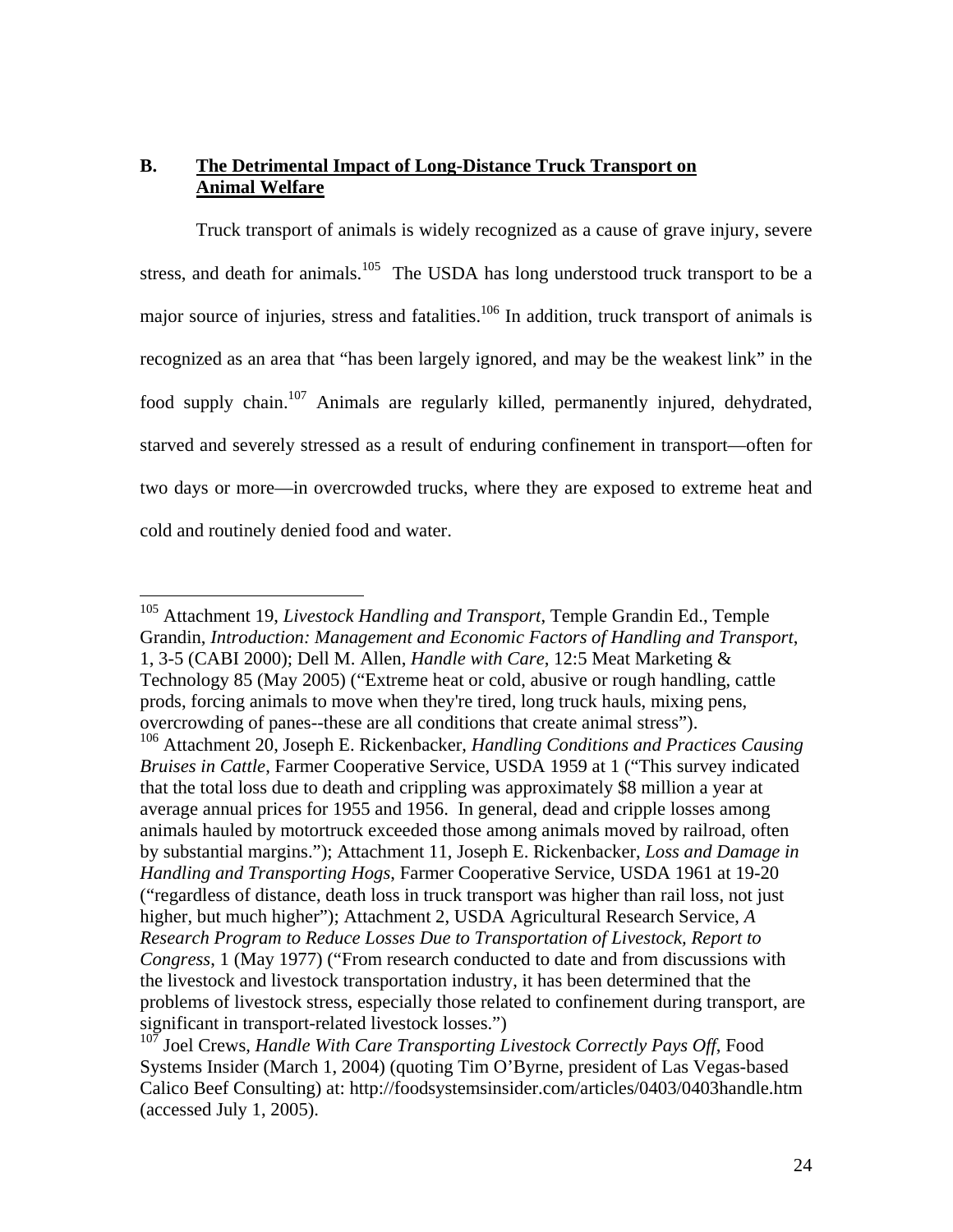Frequently in truck transport, stress, fatigue, overcrowding and temperature extremes combine to create a cruel sum far exceeding the substantial harms these elements cause acting alone.<sup>108</sup> For example, on hot days, the most common cause of deaths for all species is overcrowding in trucks.<sup>109</sup> Similarly, research shows that overcrowded pigs—in addition to dying at a very high rate in hot weather—continually change positions and are not able to lie down and rest, all of which increases their stress and fatigue.<sup>110</sup> Thus a cruel and frequently fatal synergy occurs when animals are packed into trucks at high density and then confined in extreme weather conditions for long periods of time.

Tim O'Byrne, a professional consultant on cattle handling, recently noted, "We haven't done enough to bring truckers back into the fold, and it's one of the most stressful parts of the process for cattle."<sup>111</sup> Mr. O'Byrne's observation is borne out by recent studies in the European Union demonstrating that cattle show signs of fatigue,

 $\overline{a}$ 

A combination of different stressors often has a greater effect than a single stressor, as emphasised in much of this report. Transport itself involves such a combination but it may also be combined with other stressors. When young animals are weaned just before transport, the absence of maternal care and absence of milk is added to the various stressors associated with transport so disease condition is more likely in such animals. Also, one pathogen may affect susceptibility to others. Or for example, viral infections which may be sub-clinical increase the susceptibility for secondary bacterial infections and this may lead to severe disease.

109 Attachment 22, *Livestock Handling and Transport*, Temple Grandin Ed., Broom T.M., *Welfare Assessment and Welfare Problem Areas During Transport*, 43, 55 (CABI 2000).  $110$  Id. at 47 (pigs prefer to lie down and rest in transport, and cannot rest if they cannot lie down.); Attachment 23, *Livestock Handling and Transport*, Temple Grandin Ed., T.G. Knowles & P.D. Warriss, *Stress Physiology of Animals During Transport*, 385, 402 (CABI 2000) ("Physical stress and the associated fatigue are likely to be higher if pigs stand rather than lie down, during the journey."). 111 Id.

<sup>&</sup>lt;sup>108</sup> Attachment 21, European Commission Health and Consumer Protection Directorate General, *The Welfare of Animals During Transport*, 15 (adopted March 11, 2002):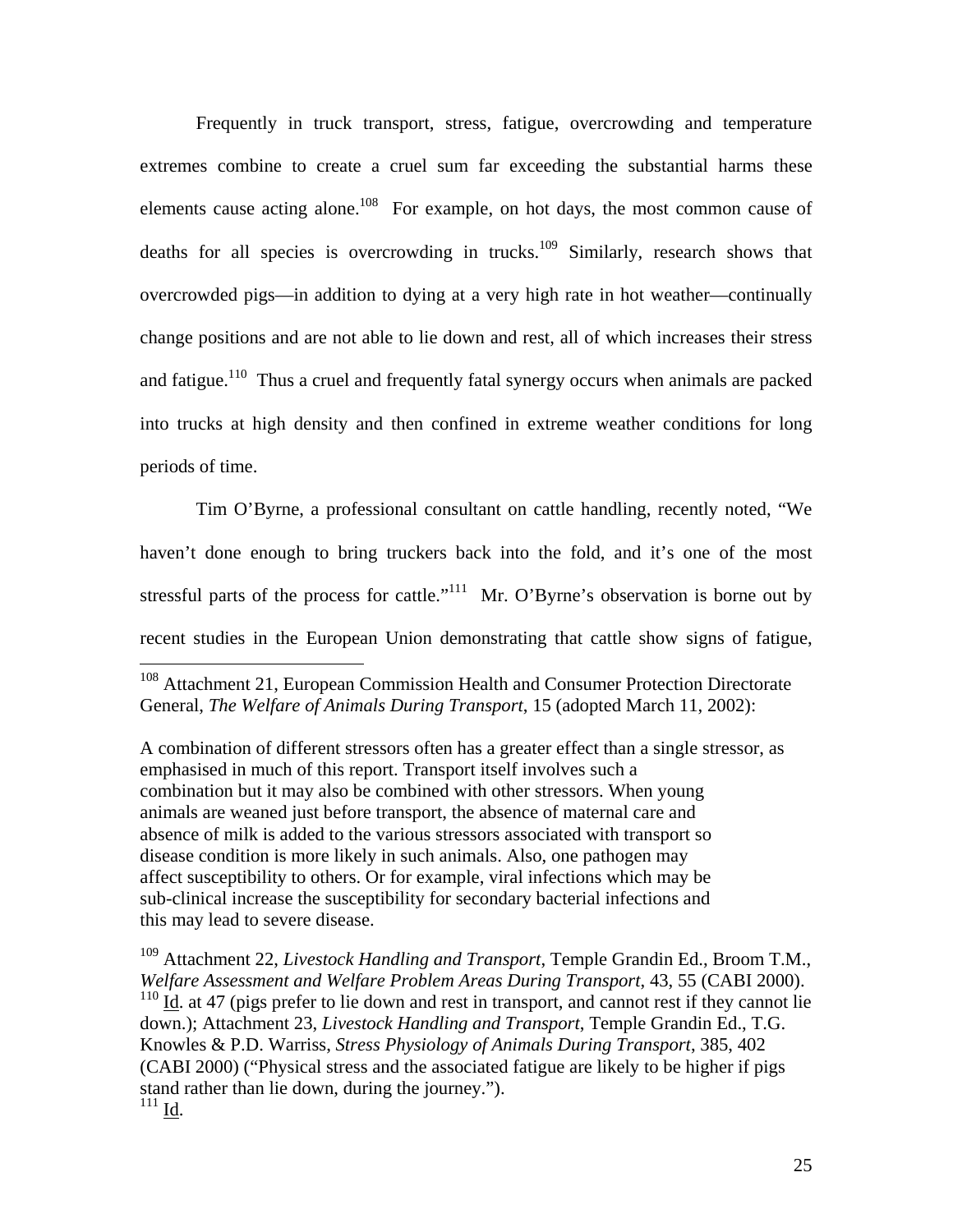stress, and dehydration during road journeys lasting 31 hours.<sup>112</sup> Moreover, these studies show that the greatest impact on the animals' welfare, in terms of stress, weightloss, and fatigue, occurs within the first 15 hours of transport.<sup>113</sup>

 Research on cattle transport indicates that these animals suffer from "Shipping Fever," which is caused by stress-induced changes in the immune system and is characterized by (1) loss of appetite and body mass, (2) compromised immune function, and (3) increased dehydration, increasing correspondingly with transit time.<sup>114</sup> Based on observed stress, dehydration and fatigue, researchers recommend that cattle transport should not exceed 24 continuous hours, and that animals should be allowed to recuperate off of the truck mid-trip for an uninterrupted  $24$  hours.<sup>115</sup>

For calves, death and severe injury are common during long truck transport.<sup>116</sup> Calf mortality rates increase in inverse proportion to the animals' age, and disease incidence increases as time in transit increases. $117$  In a study on the responses of calves

<sup>112</sup> Attachment 24, T.G. Knowles *et al*, *Effects on Cattle of Transport by Road for up to 31 Hours*, 145 Veterinary Record 575, 579-80 (1999).

<sup>&</sup>lt;sup>114</sup> Attachment 25, Parker, *et al., Quantitative analysis of Acid-base Balance in Bos Indicus Steers Subjected to Transportation of Long Duration*, 81 J. Animal Science 1434, 1434 (2003); Attachment 26, T.G. Knowles, *A Review of the Road Transport of Cattle*, 144 Veterinary Record, 197, 197-98 (1999) (noting that shipping fever is the cause of 1% of all cattle loss in the United States); Attachment 27, *Livestock Handling and Transport*, Temple Grandin Ed., V. Tarrant Temple Grandin, *Cattle Transport*, 151, 152-53 (CABI 2000). (identifying shipping fever as one of the "greatest causes of concern" in cattle shipping).

<sup>115</sup> Attachment 23, *Livestock Handling and Transport*, Temple Grandin Ed., T.G. Knowles & P.D. Warriss, *Stress Physiology of Animals During Transport*, 385, 396 (CABI 2000).

 $116$  Id. at 397 (noting that calf mortality due to disease often follows, and is often caused by transport and also noting that mortality of transported calves has been reported as 160% of mortality rate of calves not transported).

 $117$  Id. (less transport related disease found in calves transported 13 hours than in calves transported 31 hours); Attachment 28, T.G. Knowles, et al, *Effect on Young Calves of a*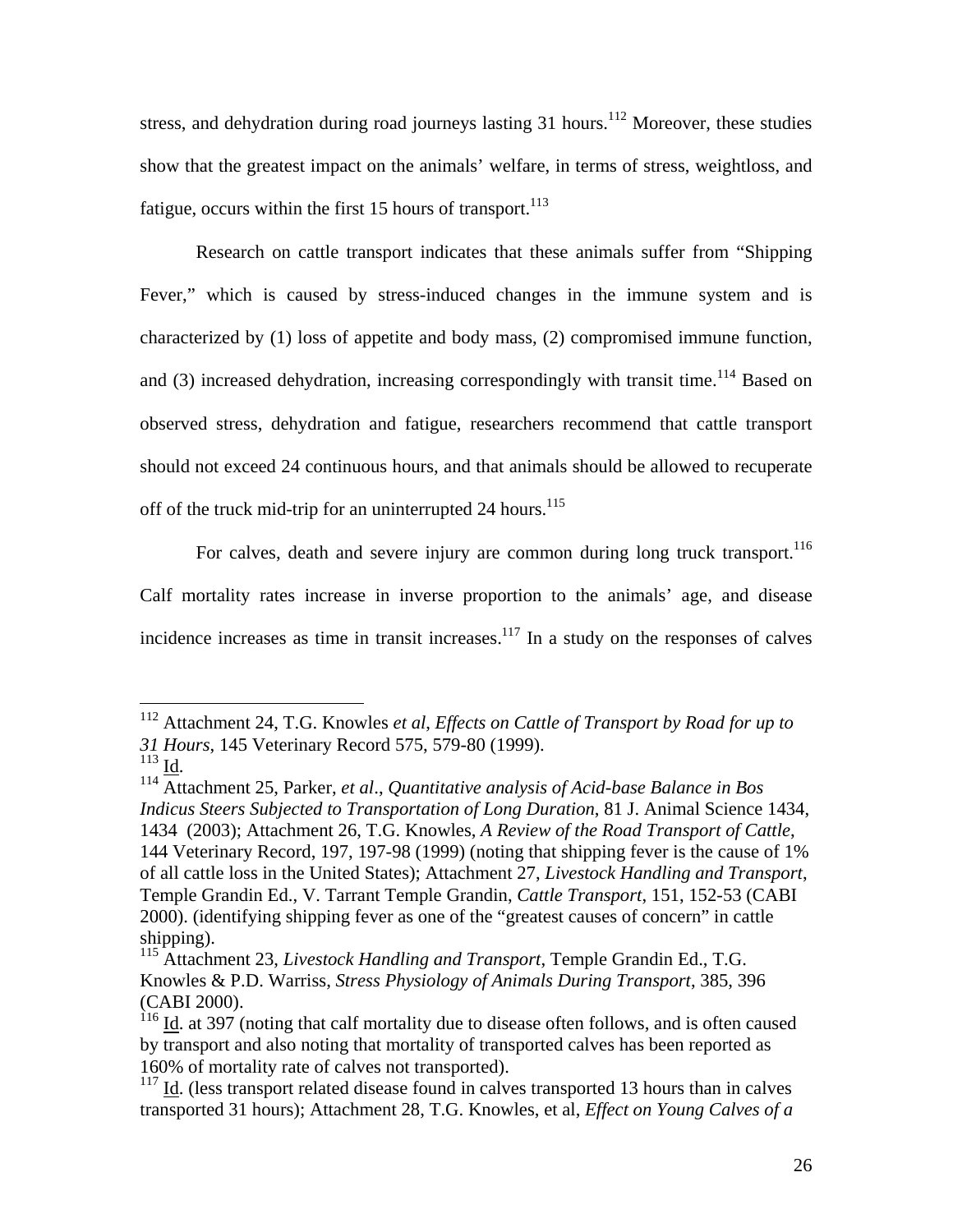less than one month old to truck transport of nineteen hours, there was increasing utilization of body reserves and a measurable increase in dehydration, coupled with an increased loss of liveweight.<sup>118</sup> When transported in cold weather, calves lose weight at a faster rate than in temperate weather, and calves have difficulty regulating their body temperature during and following transport.<sup>119</sup>

Truck transport is especially harmful to pigs, chiefly because they cannot regulate their body temperatures well, and are therefore extremely sensitive to heat and cold. According to the National Pork Board, approximately 170,000 pigs die during transport every year as a result of exposure, overloaded trucks, lack of water, feed, and adequate rest.<sup>120</sup> Indeed, according to one researcher, Cate Dewey, D.V.M., "[a]bout 80 percent of market-related deaths occur when pigs are on the truck."<sup>121</sup> In a pamphlet entitled

*One-Hour Feeding Stop During a 19-hour Road Journey*, 144 Veterinary Record 687, 687 (1999).

<sup>118</sup> Attachment 28, T.G. Knowles, et al, *Effect on Young Calves of a One-Hour Feeding Stop During a 19-hour Road Journey*, 144 Veterinary Record 687, 687 (1999) (all the transported calves "showed a marked decrease in bodyweight that was not recorded in the the control animals.").

<sup>119</sup> Attachment 23, *Livestock Handling and Transport*, Temple Grandin Ed., T.G. Knowles & P.D. Warriss, *Stress Physiology of Animals During Transport*, 385, 397 (CABI 2000); T.G. Knowles, et al, *Effects on calves less than one month old of feeding or not feeding them during road transport of up to 24 hours*. 140(5) Veterinary Record 116- 24 (1997).

<sup>120</sup> Joe Vansickle, *Quality Assurance Program Launched*, National Hog Farmer, 2 (Feb. 15, 2002) (according to the National Pork Board, the pork the industry loses \$59 million a year due to hogs that have been either killed or crippled during transport.) at http://nationalhogfarmer.com/mag/farming\_quality\_assurance\_program; Trucker Quality Assurance Instructor Training Workshop (undated brochure for training workshop) at: http://www.porkboard.org/docs/TQA%20TRAINING%20WRKSHP%20BRO.pdf ("Yet, every year, the American pork industry loses tens of millions of dollars because of poor quality pork products that are the direct result of mishandling and bruising during transport.").

<sup>121</sup> Tyler Kelley, *Don't let stress, heat be a downer for pigs*, Monday May 2, 2005 Pork Magazine] (quoting Cate Dewey, University of Guelph) at

http://www.porkmag.com/directories.asp?pgID=728&ed\_id=3377.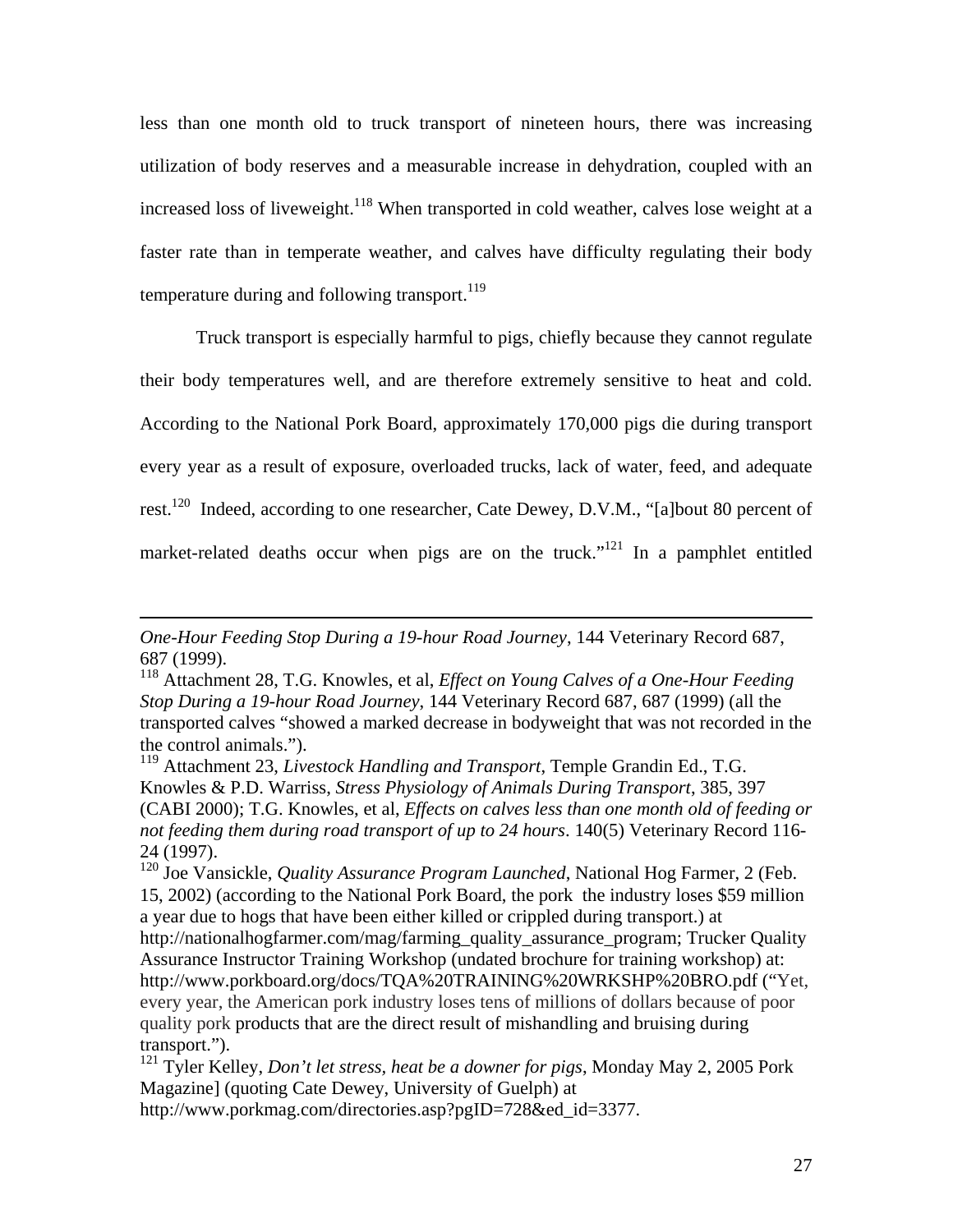*Livestock Trucking Guide*, livestock handling expert Temple Grandin notes that for pigs, "death losses often double on hot, humid days."<sup>122</sup> In addition to this high mortality rate, every year approximately 420,000 pigs are severely and permanently injured during truck transport. $123$ 

Studies focusing on the effect of truck transport on pigs show that as travel time increases, mortality rates tend to increase, as does liveweight loss.<sup>124</sup> The loss of weight during transport indicates that pigs have endured hunger, or dehydration, or both, during transport.<sup>125</sup> In fact, pigs become dehydrated after only six hours in transit.<sup>126</sup> Their

<sup>122</sup> Attachment 17, Temple Grandin, *Livestock Trucking Guide*, 2 (Livestock Conservation Institute pamphlet) (1992); Attachment 23, *Livestock Handling and Transport*, Temple Grandin Ed., T.G. Knowles & P.D. Warriss, *Stress Physiology of Animals During Transport*, 385, 401 (CABI 2000) ("there was a marked increase in mortality when average monthly temperatures rose above 15 degrees C."); Attachment 11, Joseph E. Rickenbacker, *Loss and Damage in Handling and Transporting Hogs*, Farmer Cooperative Service, USDA 1961 at 17 ("Death loss was a much more significant factor during the extreme seasons of summer and winter.").

<sup>123</sup> Joe Vansickle, *Quality Assurance Program Launched*, National Hog Farmer, 2 (Feb. 15, 2002) at http://nationalhogfarmer.com/mag/farming\_quality\_assurance\_program/. <sup>124</sup> Attachment 29, Jose Vicente Peloso, Influence of Pre-Slaughter Fasting in Muscle Condition in Swine and its Effects on the Final Meat Processing Quality, *Second International Virtual Conference on Pork Quality (November 5, to December 6 2001)(* "In the first 24 hours of fasting, the pig loses 5% of its body weight . . . Fasting for 48 hours increases this loss to 7.1%. Carcass loss represents 20% of live weight loss with 24-h fasting, and 31% with 48-h fasting."). P.D. Warriss, *The welfare of slaughter pigs during transport*, 7 Animal Welfare 365-381 (1998) (pigs transported for longer are more prone to dying in the truck). USDA has been aware of the correlation between increased travel time and increased mortality since at least 1961, *see*, Attachment 11, Joseph E. Rickenbacker, *Loss and Damage in Handling and Transporting Hogs*, Farmer Cooperative Service, USDA 1961 at 17 ("Possibility of death in transit was far greater by truck than by rail. This was true, regardless of distance shipped, but was especially true where shipments moved really long distances.").

 $125$  Attachment 29, Jose Vicente Peloso, Influence of Pre-Slaughter Fasting in Muscle Condition in Swine and its Effects on the Final Meat Processing Quality, *Second International Virtual Conference on Pork Quality* 1, 5 (November 5, to December 6 2001); P.D. Warriss, *The welfare of slaughter pigs during transport*, 7 Animal Welfare 365-381 (1998) (pigs transported for longer are more prone to dying in the truck); 126 P.D. Warriss et al, *Reduction of Carcass Yield in Transported Pigs*, 34 Journal of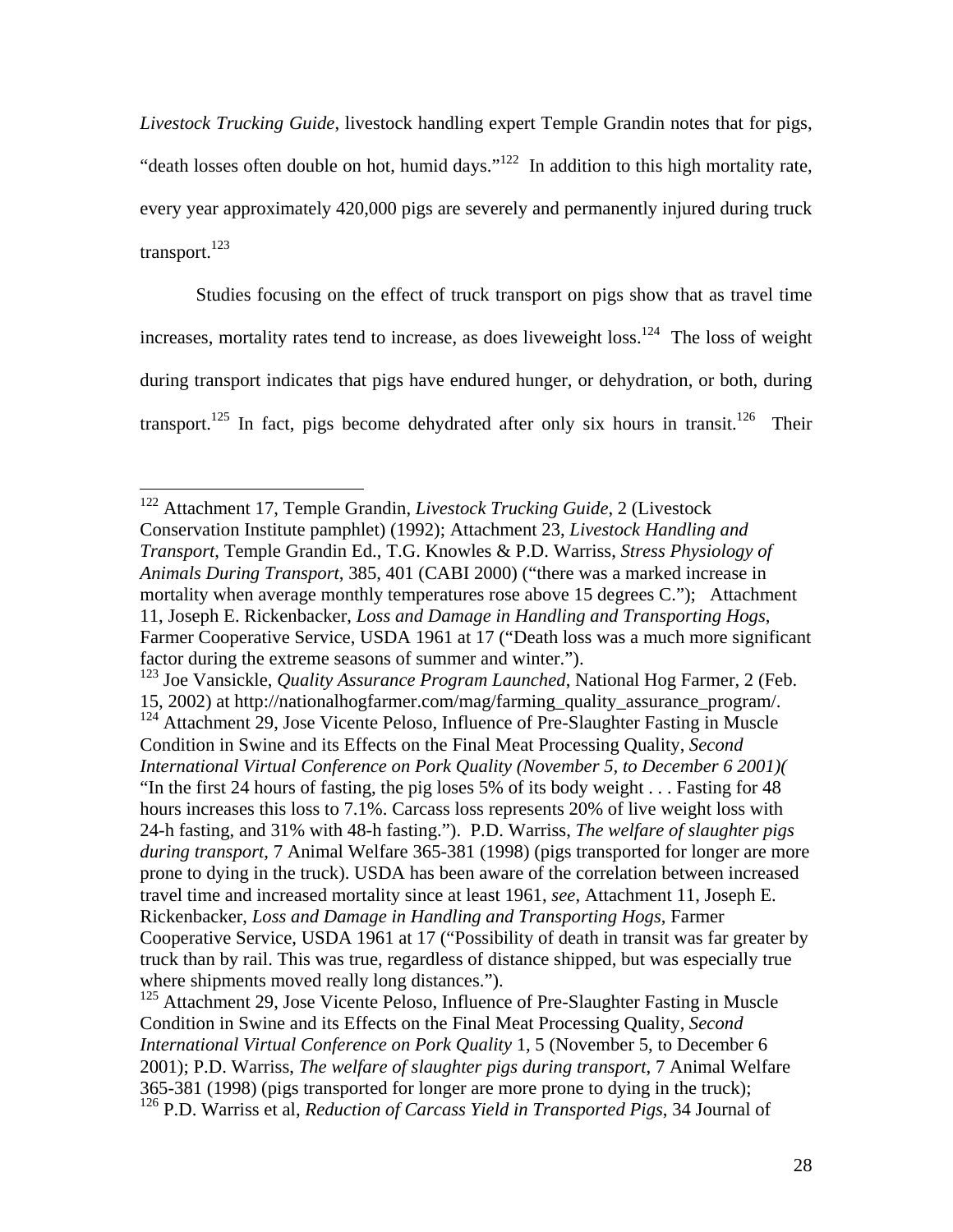hunger during truck transport is exacerbated by the common practice of depriving the animals of all food for 12 to 24 hours prior to slaughter.<sup>127</sup> According to the National Pork Producers, transport is a stressful time for pigs, and even healthy individuals can lose up to 5 percent of their body weight during a mere four hour transport.<sup>128</sup> After long distance transports, pigs tend to have higher ultimate pH values in their muscles, suggesting glycogen depletion and, possibly fatigue.<sup>129</sup>

As with cattle and pigs, sheep show signs of great stress and lose a significant amount of weight at a progressive rate during long journeys by truck.<sup>130</sup> Most of the weight loss and other physiological indications of stress occur in sheep during the first few hours of a journey.131 In a recent study conducted in the European Union, sheep lost

71 Journal of Animal Science 888 (1993) at

Science and Food Agriculture 351-56 (1983).

<sup>127</sup> Attachment 30, Morgan Morrow, et al, *The Effect of Feed Withdrawal on Pork Quality and the Prevalence of Salmonella and Gastric Ulcers at Slaughter*, Final Report to National Pork Producers Council, republished in 220 Journal of American Veterinary Medicine 2 (Feb. 15, 2002) ("producers are recommended to withdraw feed from hogs from 12-24 hours prior to slaughter.").

<sup>128</sup> Attachment 31, National Pork Producers, *Swine Care Handbook*, 5 (undated) (citing McGlone *et al.*, *Shipping Stress and Social Status Effects on Pig Performance, Plasma Cortisol, Natural Killer Cell Activity, and Leukocyte Numbers*,

http://www.porkboard.org/docs/swinecarehandbook.pdf; *see also*, Joel Crews, *Handle With Care Transporting Livestock Correctly Pays Off*, Food Systems Insider (March 1, 2004) at: http://foodsystemsinsider.com/articles/0403/0403handle.htm (quoting David Messinger, PhD. And Vice President of the National Pork Board's Educational Services: "The high-strung genetics of today's pigs make them highly susceptible to quality compromises [due to stress].").<br> $^{129}$  Id

 $130$  Attachment 21, European Commission Health and Consumer Protection Directorate General, *The Welfare of Animals During Transport*, 34, 72 (adopted March 11, 2002).

<sup>131</sup> Attachment 23, *Livestock Handling and Transport*, Temple Grandin Ed., T.G. Knowles & P.D. Warriss, *Stress Physiology of Animals During Transport*, 385, 399 (CABI 2000); ("liveweight losses of 3, 5, 7.5, 11, 12 and 14% over 6, 12, 24, 48, 72, 96h [hours] respectively with food withdrawl alone; however, losses as high as 20% after just 72h have been reported"); Broom, et al, *Hormonal and Physiological Effects of a 15 Hour Road Journey in Sheep*: *Comparison With the Responses to Loading, Handling and*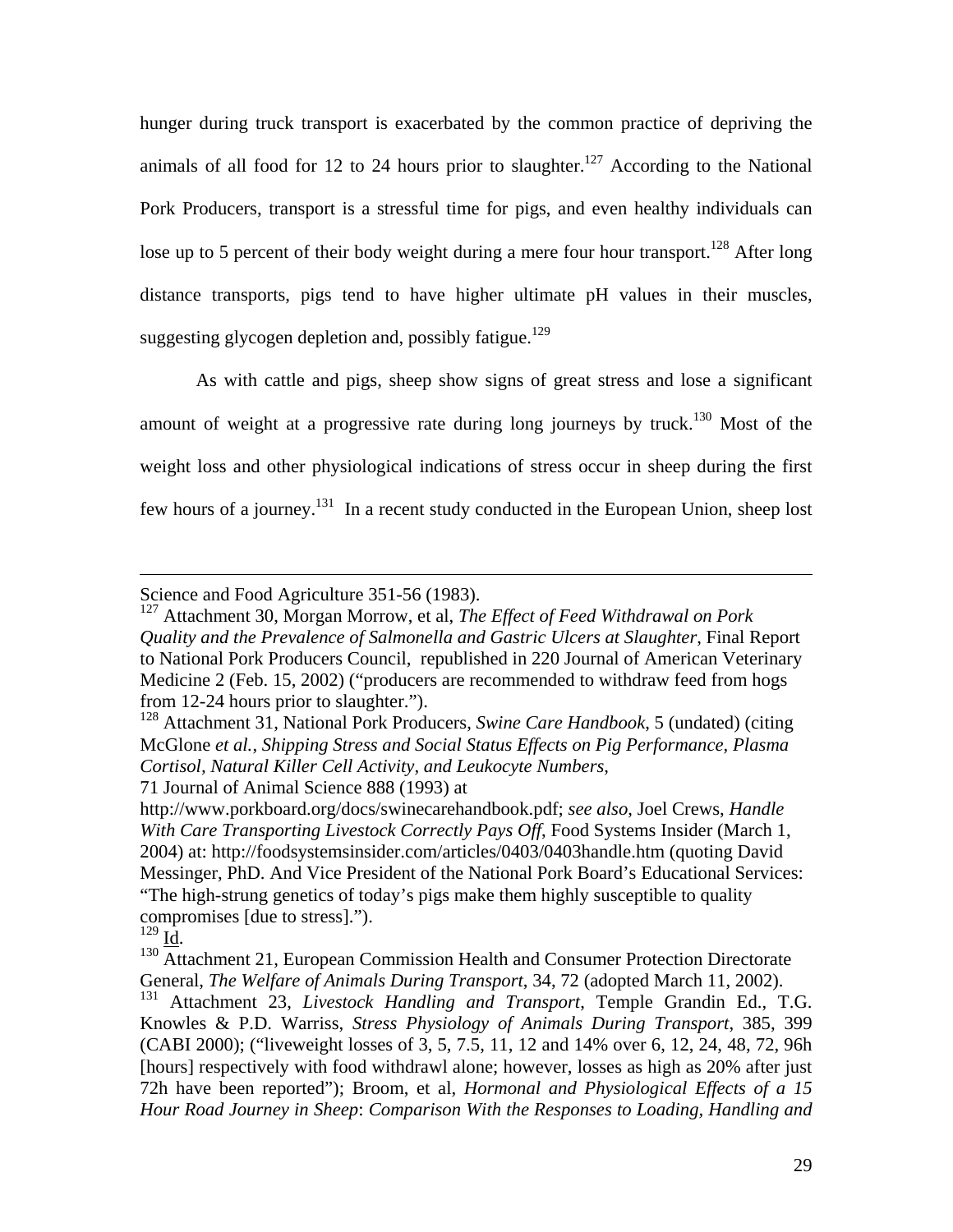up to eight percent of their weight during a 24-hour journey.<sup>132</sup> In addition, for the duration of a 24-hour journey, the animals' heart rates were elevated, suggesting the experience caused stress.<sup>133</sup> Indeed, sheep heart rates have been observed to remain elevated throughout a nine hour truck trip.<sup>134</sup> Finally, when ambient temperatures exceed 68 degrees Fahrenheit, sheep in transport trucks show clear signs of dehydration.135

A USDA researcher participated in a recent study of injury and stress among poultry birds in transport which concluded that it is "imperative to pay more attention to these problems . . . and develop management practices to improve the welfare of the birds and the resultant product quality."<sup>136</sup> Poultry deaths in transit increase significantly as transit time increases. $137$  As mentioned above, there is very little publicly available data concerning poultry transport in the United States. However, a 2003 study of chicken

*Penning in the Absence of Transport*, 152 British Veterinary Journal, 593-604. (1996). 132 Attachment 32, Hall, *et al*, *Welfare Aspects of the Transport by Road of Sheep and Pigs*, 3 Journal of Applied Animal Welfare Science 235, 244 (1998) citing, Knowles, *et al*, *Long Distance Transport of Lambs and the Time Needed for Subsequent Recovery*, 133 Veterinary Record 286-93 (1995).

<sup>133</sup> T.G. Knowles, et al, *Long Distance Transport of Lambs and the Time Needed for Subsequent Recovery*, 133 Veterinary Record 286-93 (1995).

<sup>134</sup> Attachment 23, *Livestock Handling and Transport*, Temple Grandin Ed., T.M. Broom, *Welfare Assessment and Welfare Problem Areas During Transport*, 43, 55 (CABI 2000) (noting that in sheep as with "most farm animals tachycardia (increase in heart rate) has been associated with disturbing situations"); Baldock & Sibly, *Effects of Handling and Transportation on the Heart Rate and Behaviour of Sheep*, 28 Applied Animal Behaviour Science 15-39 (1990).

<sup>&</sup>lt;sup>135</sup>Attachment 21, European Commission Health and Consumer Protection Directorate General, *The Welfare of Animals During Transport*, 72 (adopted March 11, 2002) (However, when ambient temperatures did rise above 20 C [68 F] for a large part of the journey, there were clear indications that animals became dehydrated.") *citing*, Knowles, et al, *Long Distance Transport of Export Lambs*, 134 Veterinary Record 107-110 (1994).

<sup>136</sup> G. Kannan *et al*, *Effects of Crating and Transport on Stress and Meat Quality Characteristics in Broilers*, 76 Poultry Science 523, 524 (1997)

<sup>137</sup> Attachment 33, Estevez, *Poultry Welfare Issues*, Poultry Digest Online 7 (2003) *citing*, Gregory, Animal Welfare and Meat Science, CABI Internationl 1998); *see also*, Attachment 34, *Livestock Handling and Transport*, Temple Grandin Ed. Weeks & Nicol, *Poultry Handling and Transport*, 363, 370 (CABI Internationl 2000).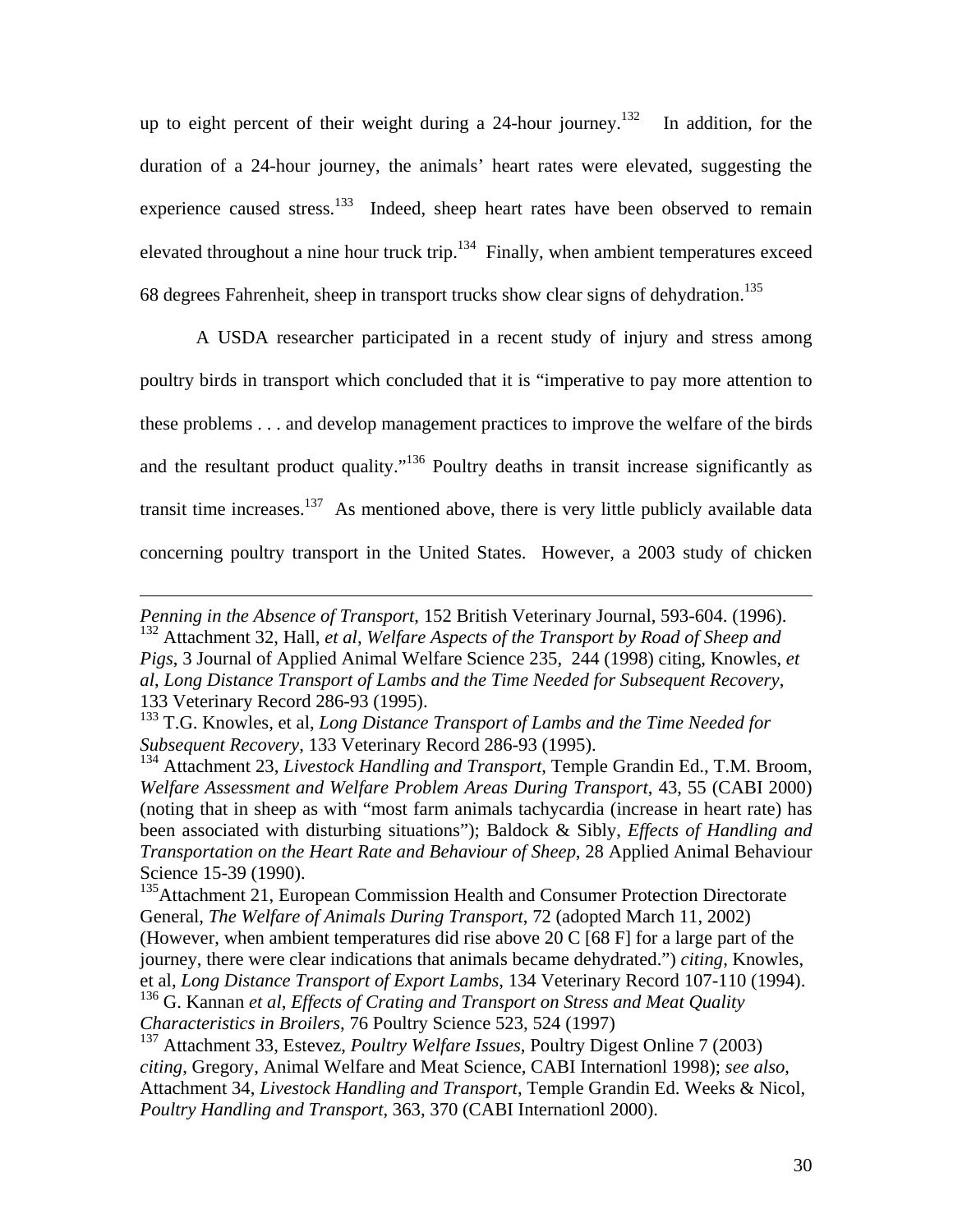transport in Georgia led researchers to conclude that, "[m]ortality as a result of live haul indicates that the process is stressful to broilers. Flock health status, physical injury, and thermal stress all contribute to the incidence of DOA."138 Stress-related congestive heart failure is a leading cause of death among broiler chickens in transit.<sup>139</sup> In the Georgia study, 12 percent of birds necropsied had died due to thermal stress—in other words, they overheated. Deaths due to exposure are common year-round because the birds are simply stacked in crates on exposed truck beds, causing the birds in the center of the truck to overheat while birds confined on the outer-perimeter of the truck suffer direct exposure to the elements. $140$ 

## **C. Public Health Implications of Long-Distance Animal Transport**

 Long-distance animal transport practices pose a significant threat to U.S. public health due to the highly contagious nature of some livestock and poultry diseases.<sup>141</sup> Indeed, the Food and Agriculture Organization (FAO) of the United Nations recently

<sup>138</sup> Attachment 35, Ritz, *et al*, *Factors Affecting Broiler Mortality During Live Haul*, University of Georgia, Athens Georgia (2003) at

http://www.poultryscience.org/spss03abs.pdf.

<sup>139</sup>Attachment 33, Estevez, *Poultry Welfare Issues*, Poultry Digest Online 7 (2003) *citing*, Gregory & Austin, *Causes of Trauma in Broilers Arriving Dead to Poultry Processing Plants*, 131 Veterinary Record 501-503 (1992) ("up to 47% of the deaths were linked to congestive heart failure and a resultant heart attack."); see also, P.A. Bayliss & M.H. Hinton, *Transportation of Broilers with Special Reference to Mortality Rates*, 28 Applied Animal Behaviour Science, 93, 100-101 (1990) (Other well-documented causes of death and injury in broiler chicken transport include, collapse and subsequent suffocation, pathological lesions); R. Newberry, *et al*, *Management of Spent Hens*, 2(1) Journal of Applied Animal Welfare Science, 13, 14 (1999) ("By the end of their economically viable life span, Leghorn-type hens (Gallus gallus domesticus) kept for egg production tend to have relatively weak bones. As a result a risk of bone fractures occurs when these hens are handled prior to slaughter.").

<sup>&</sup>lt;sup>140</sup> Id. *citing*, Newberry et al, *Management of Spent Hens*, 2 Journal of Applied Animal Welfare Science, 13-29 (1999).

<sup>141</sup> Attachment 36, USDA Economic Research Service, Shields & Mathews, *Interstate Livestock Movements*, Outlook Report No. (LDPM10801) 2 (June 2003) at http://www.ers.usda.gov/publications/ldp/jun03/ldpm10801/.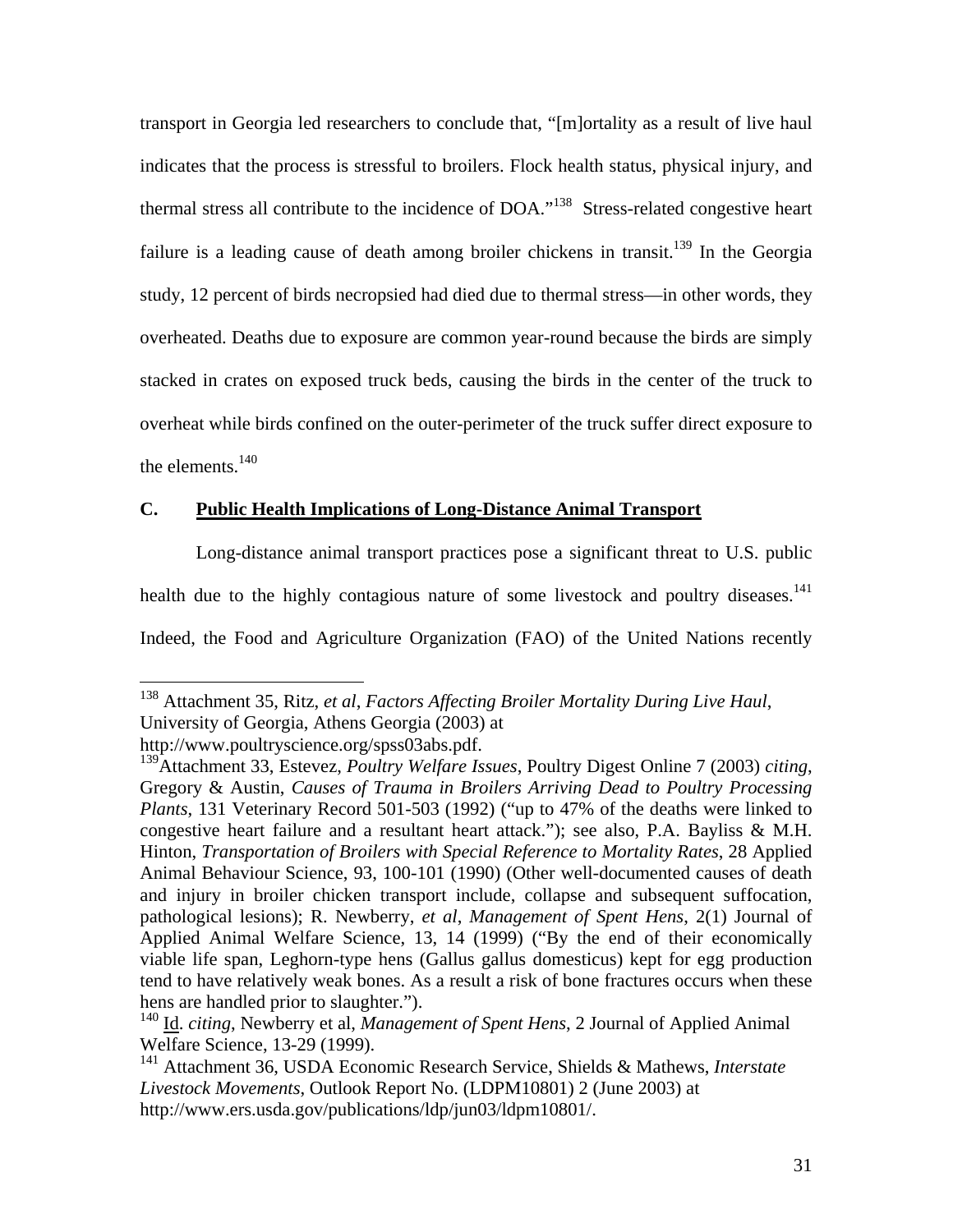stated,

 $\overline{a}$ 

Modern animal transport systems are ideally suited for spreading disease. The animals commonly originate from different herds or flocks and they are confined together for long periods in a poorly ventilated stressful environment, all of which will favour the transmission within the group of infectious disease should sick animals be present. $142$ 

Movements of livestock and other animals have historically promoted the spread of disease. For example, livestock importations or other livestock movements are to blame for more than 30 foot-and-mouth disease (FMD) outbreaks around the world since the 1800's.<sup>143</sup> Transporting animals with FMD or classical swine fever (CSF) creates a major risk of spreading both diseases. According to the World Animal Health Organization (OIE), the 2001 U.K. outbreak of FMD, one of the world's most economically devastating livestock diseases, was "mainly attributed to the movement of subclinically infected animals, principally of sheep, and by contact with contaminated vehicles used for the transportation of these animals."<sup>144</sup> Similarly, a 1997 outbreak of CSF in The Netherlands was linked to 18 transport vehicles. $145$ 

 For these reasons, the Federation of Veterinarians of Europe, in a 2001 position paper on animal transport, recommended that the "[l]ong distance transportation of

<sup>143</sup> USDA, Animal and Plant Health Inspection Service Centers for Epidemiology and Animal Health, *Foot and Mouth Disease: Sources of Outbreaks and Hazard Categorization of Modes of Virus Transmission*, (Dec. 1994) at

http://www.aphis.usda.gov/vs/ceah/cei/health.htm#fmd (temporarily removed). 144 Attachment 37, OIE/FAO, *International Scientific Conference on Foot and Mouth* 

<sup>142</sup> Food and Agriclture Organization, United Nations, *Improved Animal Health for Poverty reduction and Sustainable Livelihoods*, (Rome 2002) (emphasis added) at http://www.fao.org/documents/show\_cdr.asp?url\_file=//DOCREP/005/Y3542E/y3542e0 5.htm (Emphasis added).

*Disease*, 3 (Apr. 17-18 2001) at ftp://ftp.oie.int/FMD20010417-18/OIEFAO\_conf.pdf. 145 Attachment 38, A.R.W. Elbers, *et. al.*, *Tracing systems used during the epidemic of classical swine fever in the Netherlands 1997-1998*, Review of Science and Technology,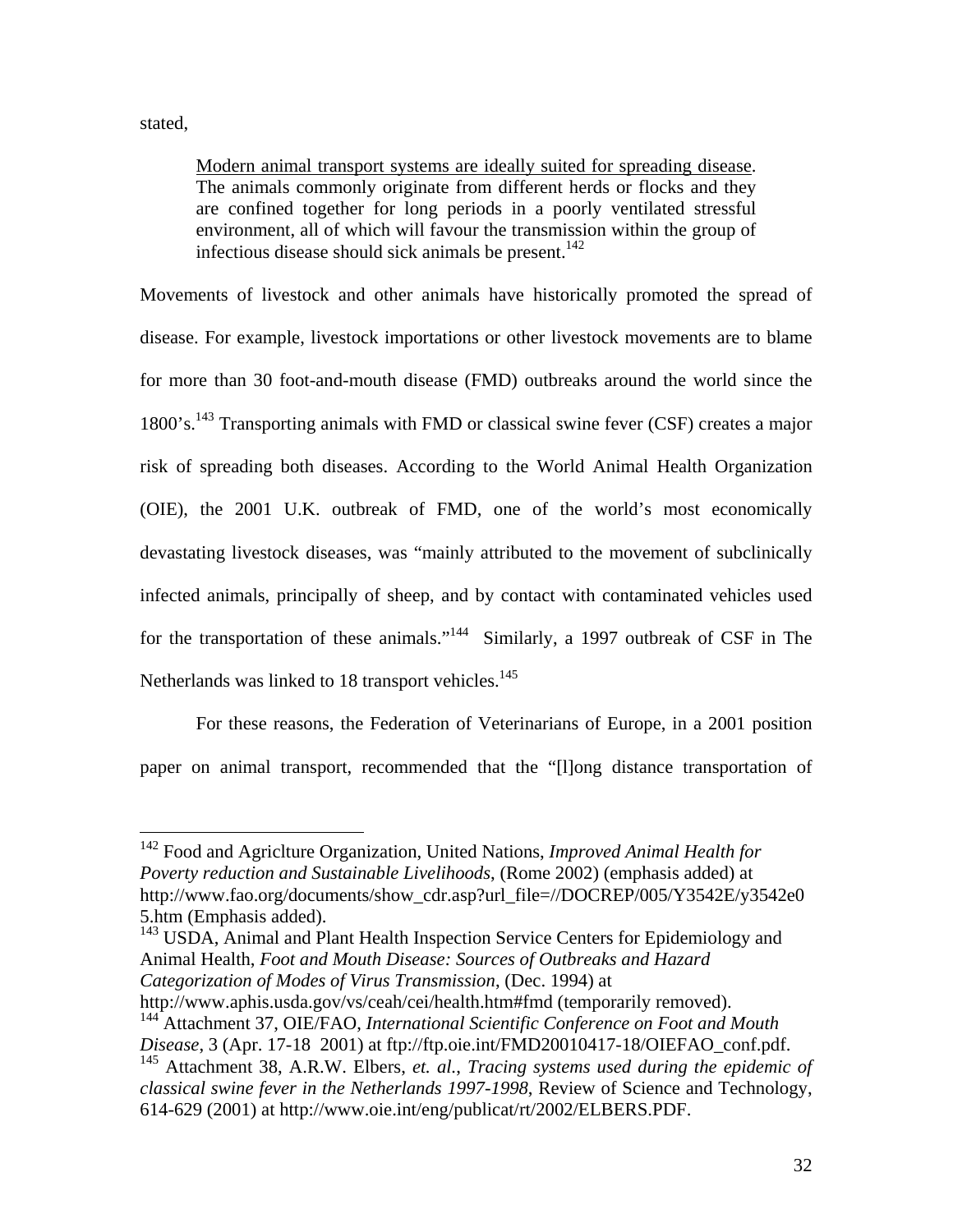animals for slaughter should be replaced, as much as possible, by a carcass-only trade."<sup>146</sup> In making this recommendation, the Federation stressed that live animal transport can lead to "serious animal and public health problems, such as the rapid spread of diseases."147 Other important diseases which may be transmitted by transport include bovine viral diarrhea, African swine fever, swine dysentery, swine vesicular disease, porcine reproductive and respiratory syndrome, post weaning multi-system weaning syndrome, porcine dermatitis and nephropathy syndrome, enzootic pneumonia, bovine rhinotracheitis, rinderpest, glanders and sheep scabies.<sup>148</sup>

The transportation of poultry can spread numerous diseases, including highly pathogenic avian influenza and exotic Newcastle disease. Recently the FAO identifed the transport of live poultry birds as a primary culprit in the "rapid spread" of avian influenza throughout Asia, noting that

the rapid spread of certain virus types implicates dissemination mechanisms within the poultry subsector itself, such as live poultry movements or transports involving infected materials . . . Once high density industrial poultry areas become affected infection can explosively spread within the units, and the very high quantities of virus produced may be easily carried to other units, to humans, and into the environment.<sup>149</sup>

In fact, in February 2004, the FAO reported that 5,000 chickens succumbed to avian influenza in Lhasa, Tibet and that these infected birds were transported to Tibet from

http://www.fve.org/papers/pdf/aw/position\_papers/01\_043.pdf.<br><sup>147</sup> Id.<br><sup>148</sup> Id.

 $\overline{a}$ 

http://www.fao.org/ag/againfo/subjects/en/health/diseases-cards/avian\_qa.html.

<sup>146</sup> Attachment 39, Federation of Veterinarians of Europe, *Transport Of Live Animals FVE Position Paper*, FVE/01/043 \*1 (May 18, 2001) at

<sup>&</sup>lt;sup>149</sup> Food and Agriclture Organization, United Nations, *Animal Health Special Report: Avian Influenza Questions and Answers* (2004) at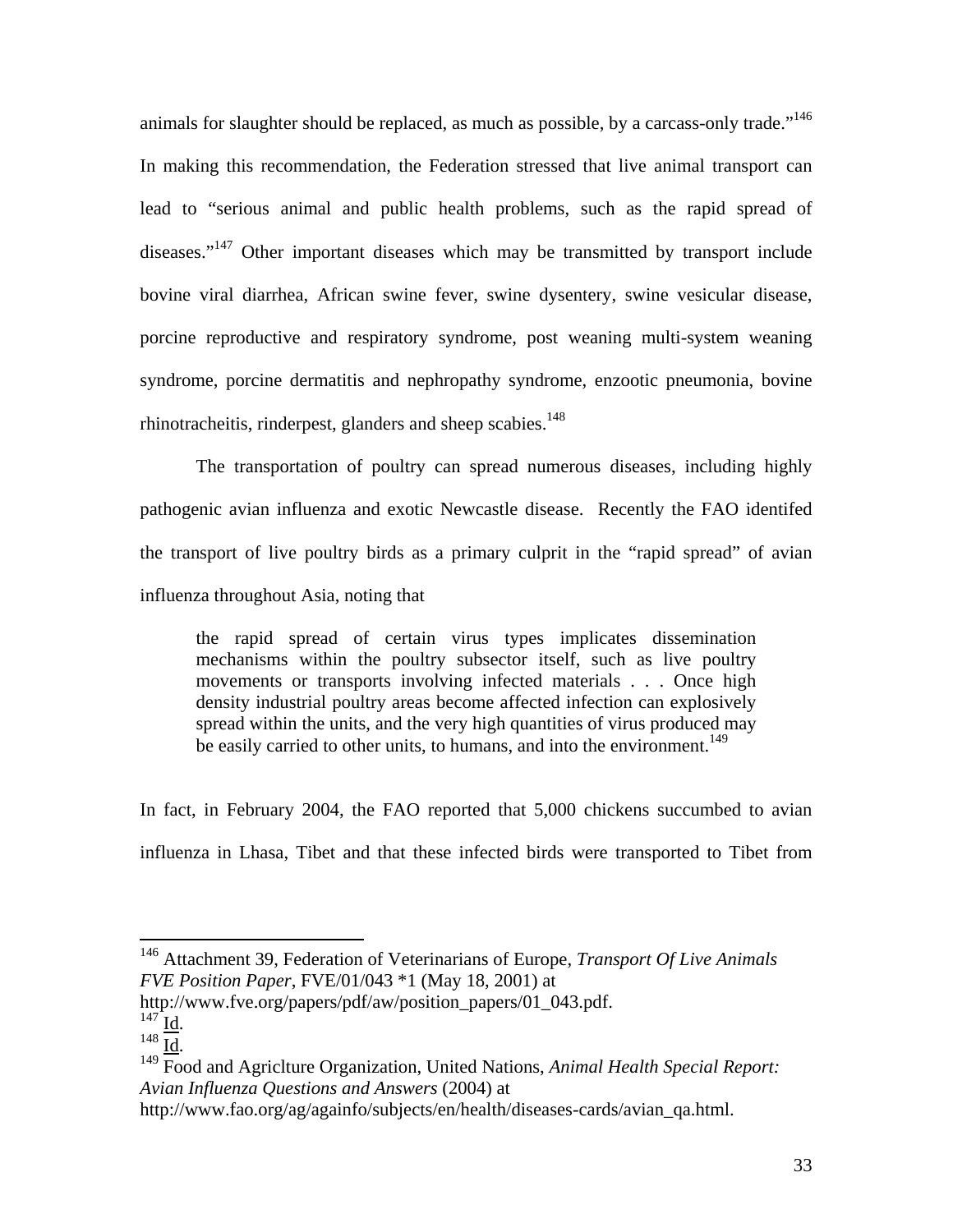China's Lanzhou city—a trip of over  $1,000$  miles.<sup>150</sup> The further the animals are transported, the further the diseases may spread.<sup>151</sup>

Although USDA regulations prohibit interstate transport of livestock and poultry showing signs of infectious disease,  $152$  animals who are in the incubation stage of an infection, or who are subclinically infected, can be infectious without showing clinical signs of disease. <sup>153</sup> For example, even thorough inspection of an animal will not detect infections like Johne's disease,<sup>154</sup> because most animals subclinically infected are still infectious.155 Johne's disease is especially worrisome since evidence continues to accumulate that the pathogen, Mycobacterium paratuberculosis, plays a role in human Crohn's disease, a chronic disorder that causes painful inflammation of the gastrointestinal tract.156 Similarly, USDA describes exotic Newcastle disease (END) as "probably one of the most infectious diseases in the world" and notes that "END is so virulent that many birds die without showing any clinical signs."<sup>157</sup> Animals checked for

<sup>150</sup> Food and Agriclture Organization, United Nations, *Update on the Avian Influenza Situation*, 5 (Feb. 25, 2004).

<sup>&</sup>lt;sup>151</sup> Attachment 21, European Commission Health and Consumer Protection Directorate General, *The Welfare of Animals During Transport*, 17 (adopted March 11, 2002). 152 9 C.F.R. § 71.3

<sup>&</sup>lt;sup>153</sup> Attachment 21, European Commission Health and Consumer Protection Directorate General, *The Welfare of Animals During Transport*, 16 (adopted March 11, 2002).

<sup>&</sup>lt;sup>154</sup> Committee on Diagnosis and Control of Johne's Disease Board on Agriculture and Natural Resources Division on Earth and Life Studies, National Research Council of the National Academies, *Diagnosis and Control of Johne's Disease*, (The National Academies Press, 2003).

<sup>155</sup> Attachment 40, J.R. Stabel, *Johne's Disease: a Hidden Threat*, 81(1) Journal of Dairy Science 283, 283 (Jan. 1998).

<sup>156</sup> C. Romero *et al*, *Evaluation of Surgical Tissue from Patients with Crohn's Disease for the Presence of Mycobacterium Avium Subspecies Paratuberculosis DNA by in situ Hybridization and Nested Polymerase Chain Reaction*, 11(2) Inflammatory Bowel Diseases 116 (Feb. 2005).

<sup>157</sup> Attachment 41, USDA, APHIS, *Exotic Newcastle Diseasse—A Deadly Disease that Affects Poultry and Pet Birds*, Program Aid No. 1739 (Mar. 2003).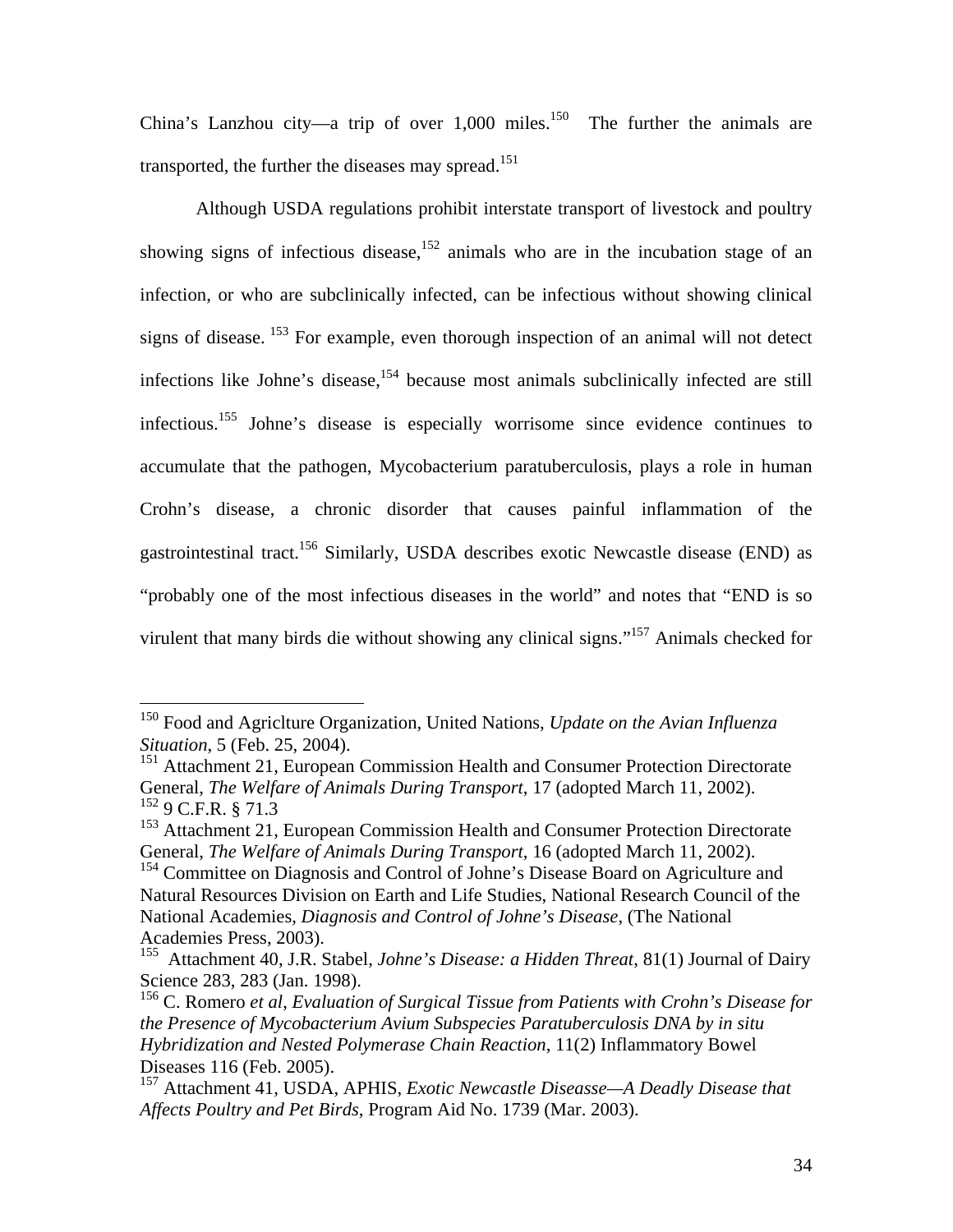visible signs of infection before a trip which may last one or more days may later develop the disease to a point that they can transmit it when they reach their destination. Hence the European Commission's Scientific Committee on Animal Health and Welfare concluded in its major 2002 report on animal transport, "whilst veterinary inspection can considerably reduce the spread of disease via transported animals, it cannot prevent it."

 Long distance transport not only increases the opportunities for animals to come into contact with diseases and to spread disease, but also makes animals more susceptible to infection because the stress of transport impairs immune function, lowering the amount of pathogens necessary to initiate infection.158 In other words, some pathogens that do not usually cause disease under normal conditions may become activated by stress-induced immunosuppression. Once activated by the stress of transport, these pathogens can lead to a variety of communicable diarrheal and respiratory diseases, including those caused by E. coli, Salmonella, rotaviruses, herpesviruses, and Pasteurella species.<sup>159</sup> So-called "shipping fever," the bovine version of which costs U.S. producers over \$500 million a year,<sup>160</sup> is often caused by commensal, or latent pathogens which may become active when "shipping cattle long distances." <sup>161</sup> For the control and prevention of shipping fever, the Merck Veterinary Manual advises, "Transport time should be minimized, and rest periods, with access to food and water, should be provided during prolonged

<sup>&</sup>lt;sup>158</sup> Attachment 21, European Commission Health and Consumer Protection Directorate General, *The Welfare of Animals During Transport*, 14-19 (adopted March 11, 2002).

<sup>&</sup>lt;sup>160</sup> Attachment 42, Pharmacia Animal Health. Beef Health Management, *Bovine Respiratory Disease (BRD) (Pneumonia, Shipping Fever, Cattle Respiratory Syndrome [CRS], Travel Fever* (2004) at

http://www.excenel.com/Health.asp?country=UK&lang=EN&species=BF&drug=EP&in  $dex=601\&parentID=0.$ 

 $161$  Id.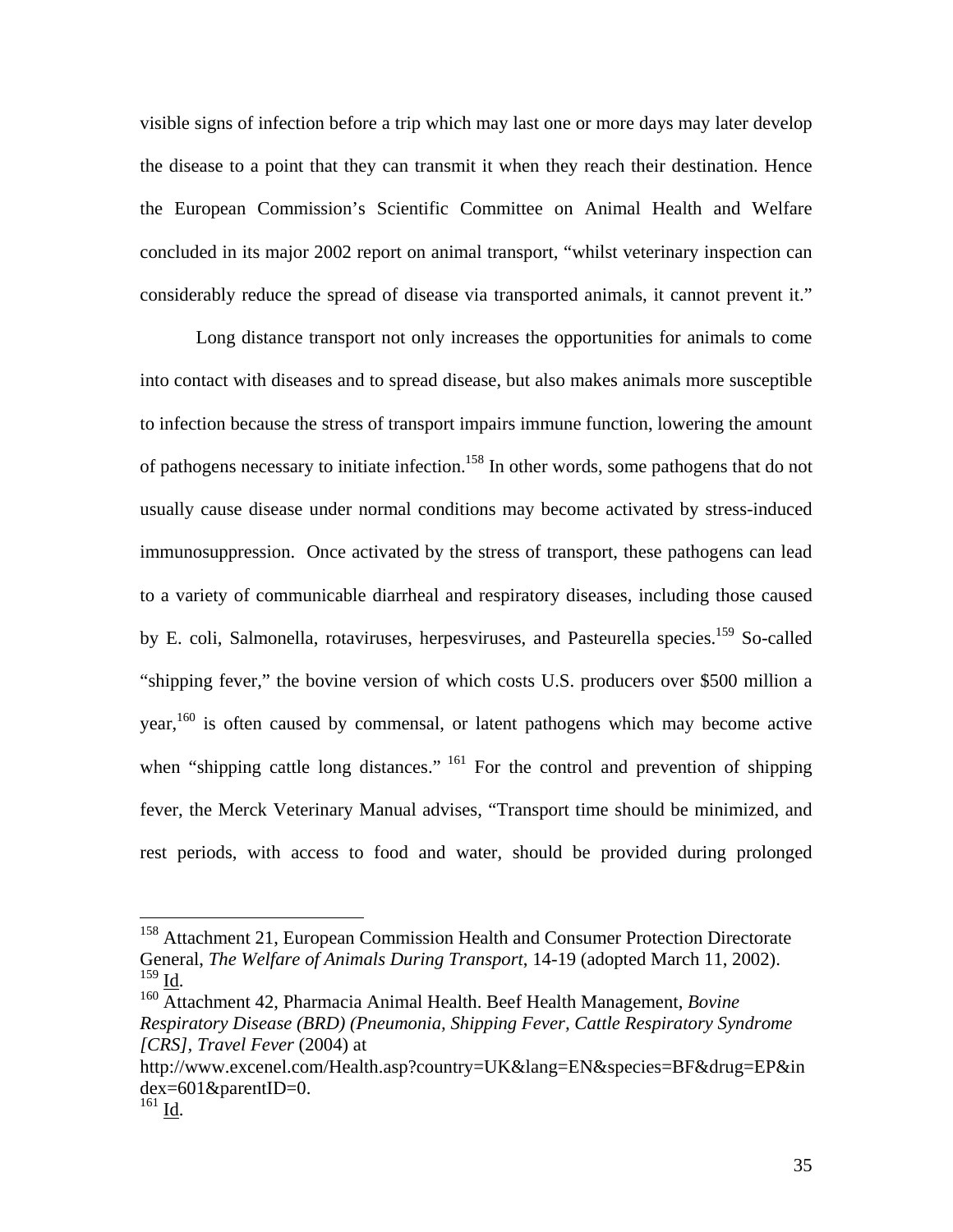transport."162 Likewise, in a 2002 report, the European Commission's Scientific Committee on Animal Health and Animal Welfare noted that "[w]ith increasing duration of journey, the welfare of animals generally gets worse because they become more fatigued, incur a steadily increasing energy deficit, become more susceptible to existing infections, and may become diseased because they encounter new pathogens  $\dots$  ..." The committee concluded, "[j]ourneys should be as short as possible."<sup>164</sup>

Stress related to transport can also enhance the level and duration of pathogen shedding in subclinically infected animals and thereby enhance their infectiousness in the first place. 165 Increased diarrhea and intestinal shedding of Salmonella DT-104, for example, a bacterium growing dangerously resistant to multiple classes of antibiotics in the United States,  $166$  may result from transport-induced stress.  $167$  For example, in a 2001 study, Salmonella shedding was found in 92 percent of infected transported pigs compared to only 58 percent of infected untransported pigs.<sup>168</sup> The physiological stress of transport may increase a healthy animal's susceptibility to disease while enhancing a sick

<sup>&</sup>lt;sup>162</sup> S.E. Aiello, Ed. THE MERCK VETERINARY MANUAL, Eighth Edition Merck & Co., Inc. Whitehouse Station, NJ, USA 2003 (the Merck manual is a comprehensive sourcebook on all aspects of animal healthcare).

<sup>&</sup>lt;sup>163</sup> Attachment 43, Report of the Scientific Committee on Animal Health and Animal Welfare, The Welfare of Animals During Transport 3 (adopted by the European Commission March 30, 2004).

 $\frac{164}{165}$   $\frac{\text{Id}}{\text{Id}}$  at 1.

<sup>&</sup>lt;sup>166</sup> D.G. White, et al., *The Isolation of Antibiotic-Resistant Salmonella from Retail Ground Meats*, 345(16) New England Journal of Medicine 1147 (Oct. 18 2001).

<sup>167</sup> Attachment 44, *Livestock Handling and Transport*, Temple Grandin Ed., E. Lambooij, *Transport Of Pigs* 275, 282 (CABI Internationl 2000).

<sup>168</sup> H. Marg, *et al*, *Influence of long-time transportation stress on reactivation of Salmonella Typhimurium DT 104 in experimentally infected pigs*. 114 Berl. Munch. Tierarztl Wochenschr 385 (2001).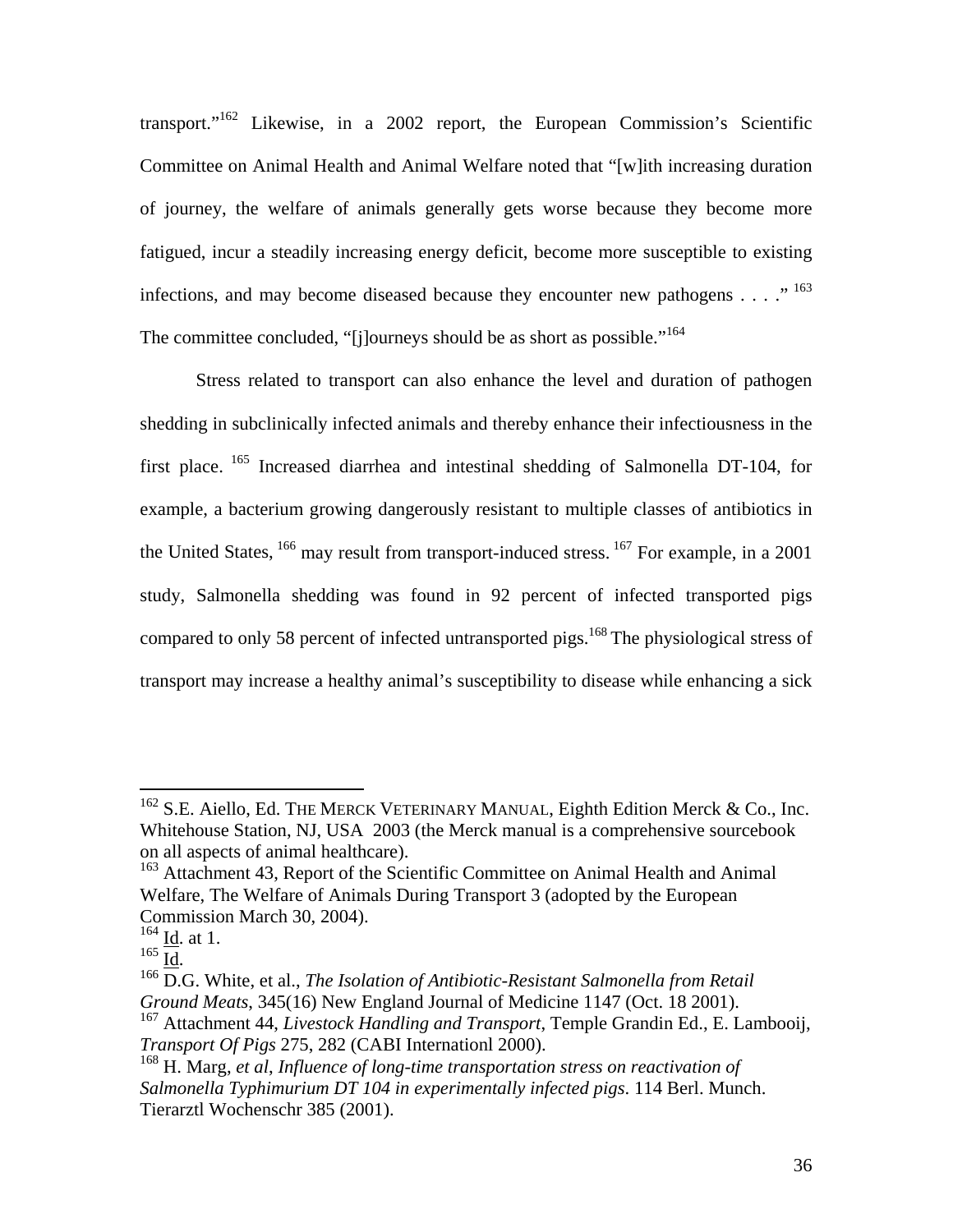animal's ability to spread that disease.<sup>169</sup>

Because long-distance transport commonly causes crippling injuries that leave animals unable to stand, the practice annually produces hundreds of thousands of "downed" animals who are often inhumanely dragged or pushed to slaughter at journey's end.<sup>170</sup> Providing rest, food and drink to animals in transport will reduce the incidence of fatigue, stress, and crippling injuries which in turn will reduce the number of nonambulatory or downer animals delivered to slaughtering facilities. Downed animals are more likely to be infected with diseases, including e. coli and Salmonella because "lame cattle usually have higher levels of bacteria on their carcasses" as these animals "spend more time lying down, which increases the likelihood they will be contaminated with fecal matter."171 Providing rest, food and drink to animals in transport will reduce the incidence of fatigue, stress, and crippling injuries which in turn will reduce the number of non-ambulatory or downer animals delivered to slaughtering facilities.

A 2005 review in the *Journal of Dairy Science* concentrated on the risk of

<sup>&</sup>lt;sup>169</sup> Attachment 21, European Commission Health and Consumer Protection Directorate General, *The Welfare of Animals During Transport*, 14-19 (adopted March 11, 2002); H. Marg, *et al*, *Influence of long-time transportation stress on reactivation of Salmonella Typhimurium DT 104 in experimentally infected pigs*. 114 Berl. Munch. Tierarztl Wochenschr 385 (2001).

<sup>&</sup>lt;sup>170</sup> Bovine Spongiform Encephalopathy (BSE) (APHIS factsheet) (May 20, 2004) at http://www.aphis.usda.gov/lpa/issues/bse/bse-surveillance.html ("No one knows the exact number [of downed cattle]; however, an estimate of 195,000 per year was obtained from a survey conducted of American Association of Bovine Practitioners (Hansen *et. al.*, 1999) members."); Attachment 45, Temple Grandin, *Handling of Crippled and Nonambulatory Livestock*, 9 Animal Welfare Information Center Bulletin 1/2 (Fall 1998) at http://www.nal.usda.gov/awic/newsletters/v9n1/9n1grand.htm ("handling of cripples and downers is still a problem area. In a national study, Grandin visited 27 major hog and cattle packing plants and observed that 5 plants mistreated nonambulatory livestock. The most common handling problem at these plants was dragging conscious downers."); there are currently no estimates of the number or rate of downed pigs, sheep or other animals. 171 G. Bauston, *FDA: Prohibit the Slaughter of Downed Animals*, 18 Journal of

Sustainable Agriculture 3-6 (2001).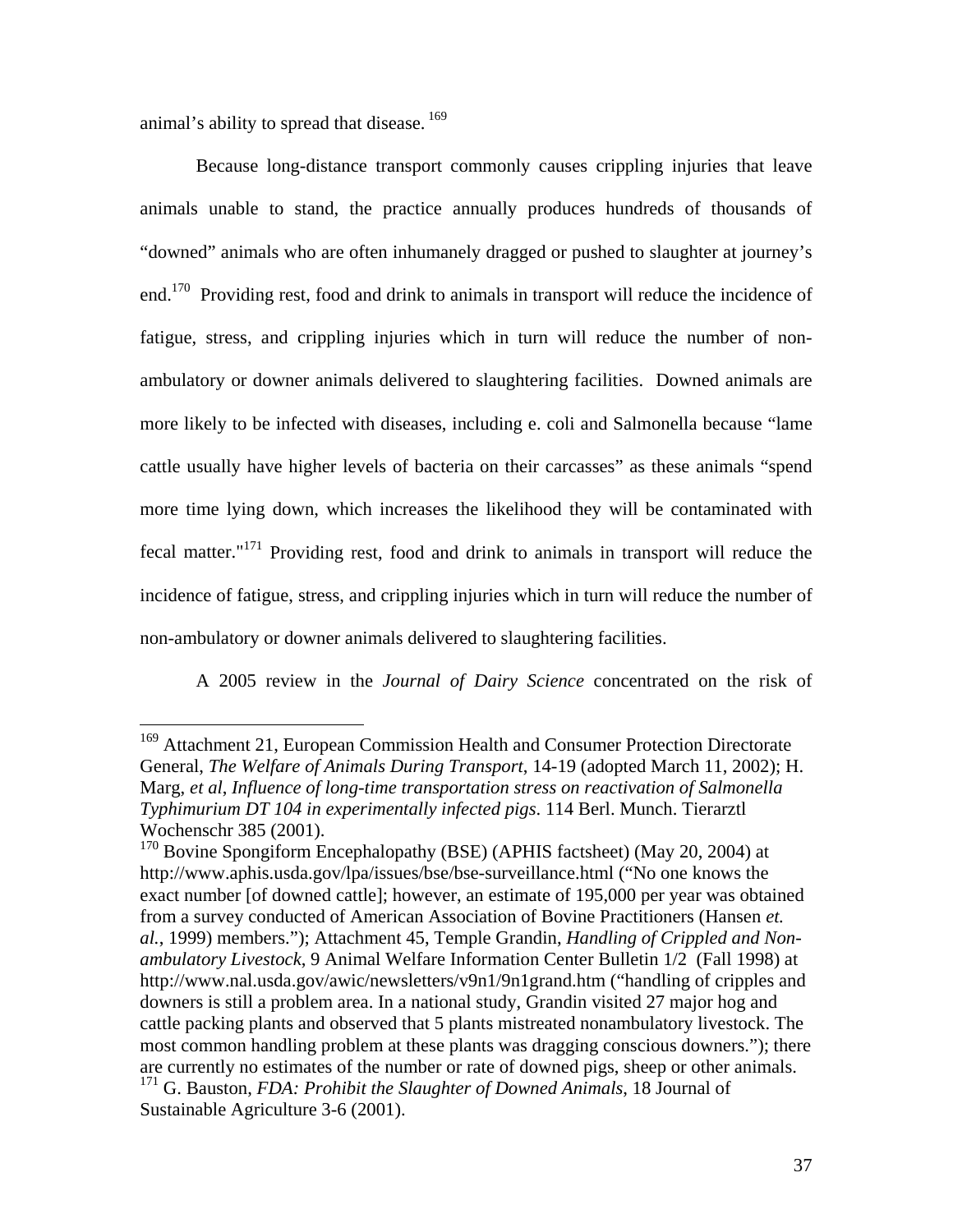contracting toxin-producing *E. coli* associated with eating dairy cow ground beef tainted with feces.<sup>172</sup> These toxin-producing strains, like the *E. coli* 1057:H7, can cause hemorrhagic colitis (profuse bloody diarrhea) and then progress to kidney failure, seizures, coma and death, particularly in young children. Meat from diseased and disabled cattle has also been implicated in a similar life-threatening disease in dogs.<sup>173</sup> Dairy cattle "enter the food chain as ground beef," the review concludes. "As a result, downer dairy cows harboring STEC [Shiga-Toxin producing *E. coli*] at slaughter can be a health risk to humans."<sup>174</sup>

In a recently published study, the USDA investigated the "potential impact on human health that may occur following consumption of meat derived from downer dairy cattle" by measuring the infection rates in downers of one of the most dangerous pathogens, *E. coli* 0157:H7. *E. coli* 0157:H7 infects tens of thousands of Americans every year and causes dozens of deaths. Children are particularly susceptible. These researchers found that downer cows were more than three times as likely to harbor the potentially deadly *E. coli* strain than walking cull dairy cows. Moreover, some of the *E. coli* taken from the downer cattle were found to be resistant to multiple antibiotics. <sup>175</sup> They conclude that: "downer dairy cattle harboring *E. coli* 0157:H7 at slaughter may be an important source of contamination and may contribute to the health risk associated

<sup>172</sup> H.S. Hussein & T. Sakuma, *Prevalence of Shiga Toxin-Producing Escherichia coli in Dairy Cattle and Their Products*, 88 Journal of Dairy Science 450 (2005).

<sup>173</sup> G.L. Armstrong, *et al*., *Emerging Foodborne Pathogens Escherichia coli 0157:H7 as a Model of Entry of a New Pathogen into the Food Supply of the Developed World*, 18 Epidemiologic Reviews, 29-51 (1996).

<sup>174</sup> H.S. Hussein & T. Sakuma, *Prevalence of Shiga Toxin-Producing Escherichia coli in Dairy Cattle and Their Products*, 88 Journal of Dairy Science 450 (2005).

<sup>175</sup> C.M. Byrne, *et al*. *Characterization of Escherichia coli -157:H7 from Downer and Healthy Dairy Cattle in the Upper Midwest Region of the United States*, 69 Applied and Environmental Microbiology 4683 (2003).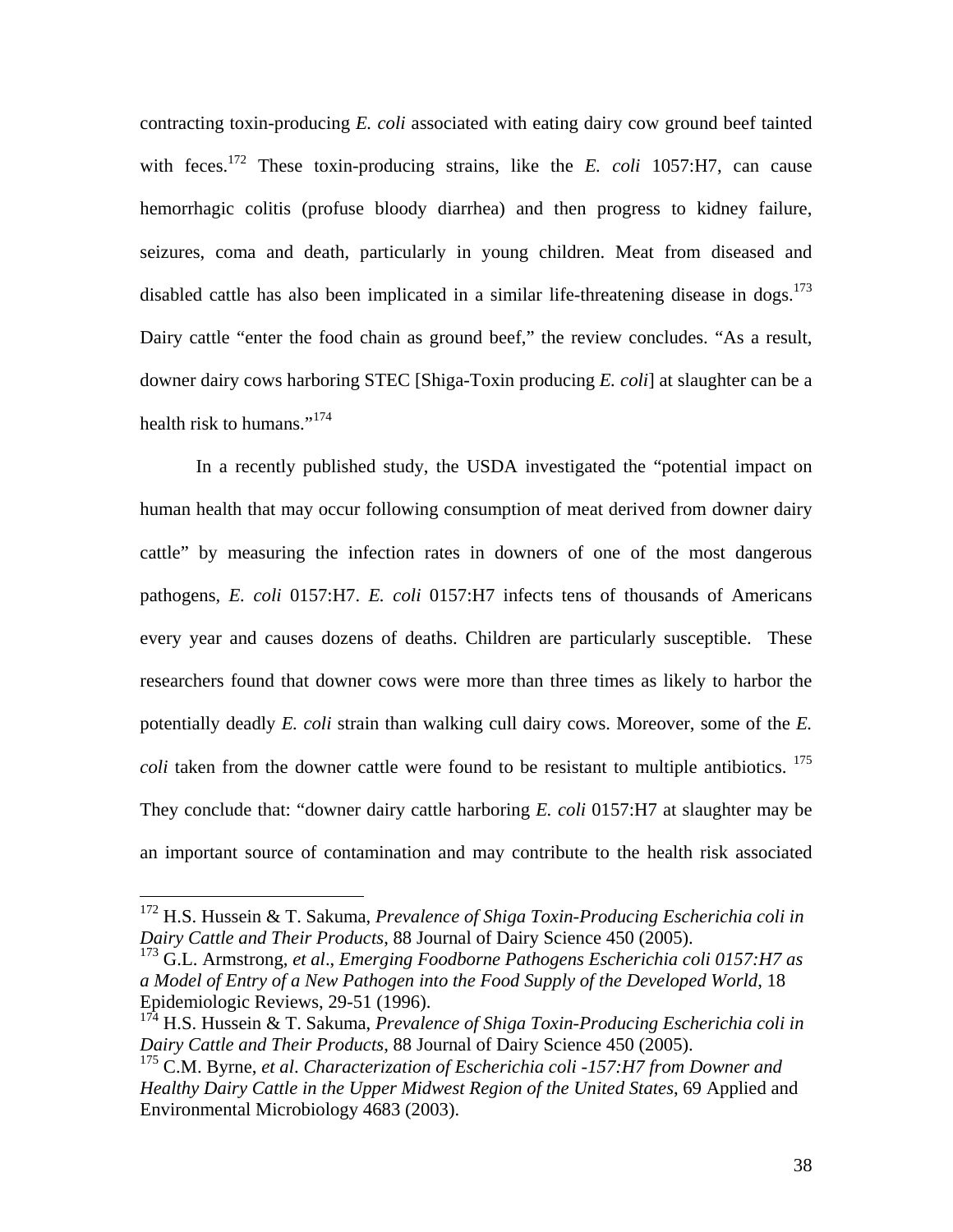with ground beef."<sup>176</sup>

Likewise, Salmonella has been linked to downer cattle. *Salmonella* hospitalizes thousands of people every year and kills hundreds.<sup>177</sup> Data published by the CDC in June 2005 added to the evidence that antibiotic resistant Salmonella was a growing public health threat.<sup>178</sup> A five-fold increase in resistant strains was noted between 1998 and 2001.179 One strain, known as *Salmonella* Newport MDR-AmpC, is growing resistant to even ceftriaxone, an antibiotic vital for combating serious infections in children. <sup>180</sup> Dr. Carolyn Stull of the University of California-Davis, has directly tied *Salmonella* infection to downer cows.181 Reporting her results at a 2004 American Meat Institute conference, her team sampled 50 downer cows and found 7 of them infected with *Salmonella*. Despite being infected, at least 5 out of the 7 infected cows were known to have passed inspection for human consumption.<sup>182</sup>

Clearly, USDA regulations applying the Twenty-eight Hour Law to trucks are sorely needed to reduce the number of animals who collapse in transit due to stress,

 $176$  Id.

<sup>&</sup>lt;sup>177</sup> Attachment 46, P. Mead *et. al.*, Food Related Illnesses and Deaths in the United States, Center For Disease Control, 5 Emerging Infectious Diseases 607, 610 Table 2 (Sept. 1999) at http://www.cdc.gov/ncidod/eid/vol5no5/mead.htm.

<sup>178</sup> Attachment 47, J.K. Varma, *et al.*, *Hospitalization and antimicrobial resistance in Salmonella outbreaks, United States, 1984-2002*, Emerging Infectious Disease (June 2005) at http://www.cdc.gov/ncidod/EID/vol11no06/pdfs/04-1231.pdf.

<sup>179</sup> Attachment 48, A. Gupta, *Emergence of Multidrug-Resistant Salmonella enterica Serotype Newport Infections Resistant to Expanded-Spectrum Cephalosporins in the United States*, 188 Journal of Infectious Diseases 1707, 1707 (2003) at http://www.cdc.gov/narms/publications/2003/A\_gupta\_2003.pdf.

<sup>180</sup> Outbreak of Multidrug Resistant *Salmonella* Newport—United States, January-April 2002, 545-8 Mortality and Morbidity Weekly 51(2002) at

http://www.cdc.gov/mmwr/preview/mmwrhtml/mm5125a1.htm.

<sup>&</sup>lt;sup>181</sup> Attachment 49, C. Stull, Handling Non-Ambulatory Cattle, International Meat Animal Welfare Research Conference, (Feb. 17 2004) at

http://www.meatami.com/Content/PressCenter/IMAWRC/Presentation3STULL.pdf.  $182$  Id.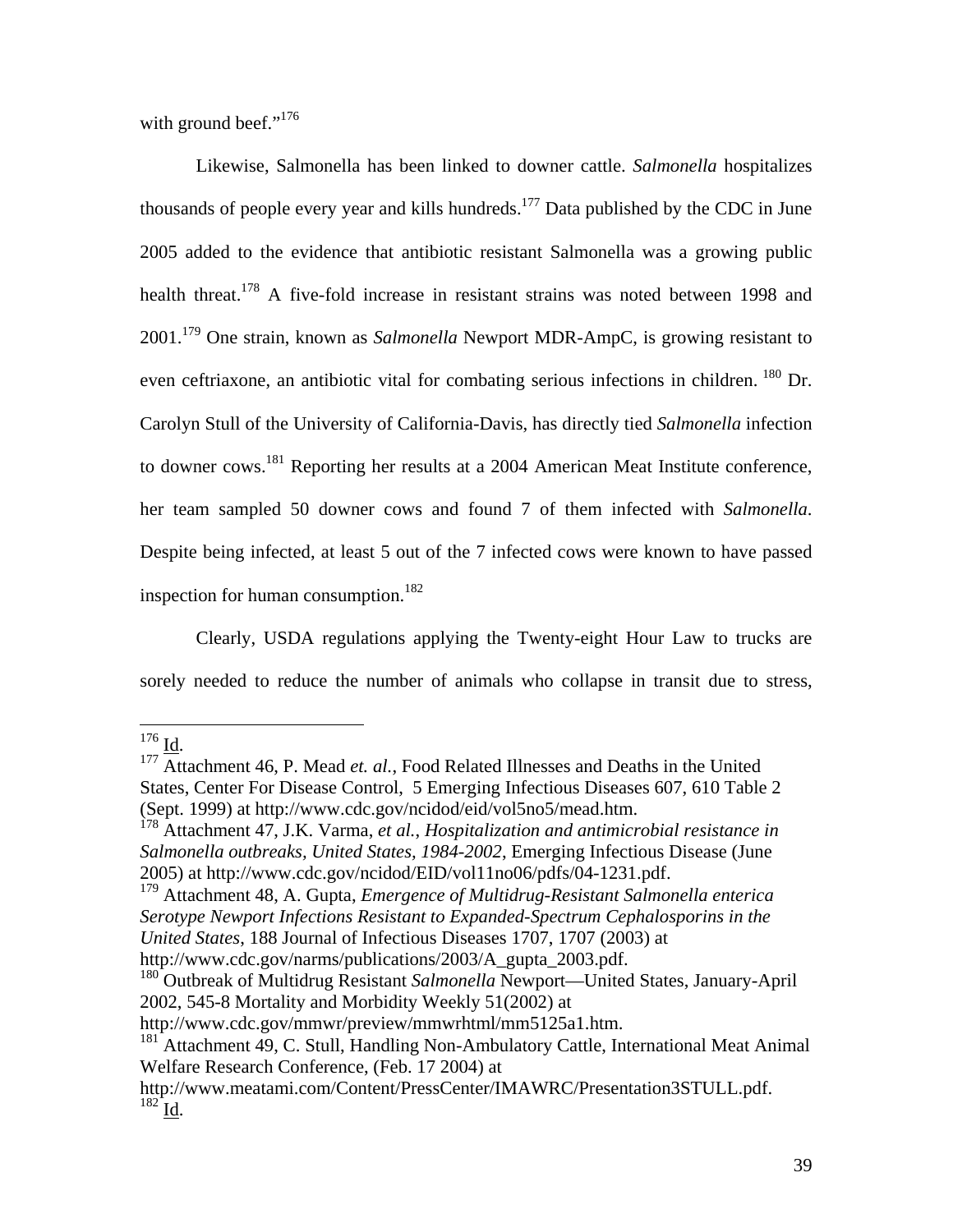exhaustion and injury. Consumers face risks, such as E. coli and Salmonella, from consuming downed animals who become contaminated by fecal matter after collapsing from the rigors of long distance transport, and then linger in fecal matter and urine as it accumulates throughout trips that can span days.

#### **D. National Security Implications of Long Distance Transport**

 Experts interviewed by the General Accounting Office recently stated that the transportation of live cattle, hogs, and poultry across the country may make the United States agricultural sector more vulnerable to a terrorist attack.<sup>183</sup> Long distance live animal transport is a viable terrorism target because the practice enables diseases to spread quickly and over large areas, circumventing natural barriers that could slow pathogenic dissemination and making it more difficult to trace diseases to their source.<sup>184</sup> Moreover, U.S. livestock makes a conspicuous terrorism target because livestock production generates over \$100 billion in annual farm revenue, a significant fraction of U.S. gross national product<sup>185</sup>

 The Department of Homeland Security has developed 15 all-hazards planning scenarios for use in national, federal, state, and local homeland security preparedness activities. Scenario 14 involves the seeding of foot and mouth disease into U.S. herds,

<sup>183</sup> United States Government Accountability Office, *Report to Congressional Requesters Homeland Security: Much Is Being Done to Protect Agriculture from a Terrorist Attack, but Important Challenges Remain* 65 (March 2005) at http://www.gao.gov/new.items/d05214.pdf.

<sup>184</sup>J. Monke, Congressional Research Services Report for Congress, *Agroterrorism: Threats and Preparedness*, 1 (Aug. 13, 2004) at http://www.fas.org/irp/crs/RL32521.pdf. 185 A. Kohnen, *Responding to the Threat of Agroterrorism: Specific Recommendations* 

*for the United States Department of Agriculture*. BCSIA Discussion Paper 2000-29, ESDP Discussion Paper ESDP 2000-04, John F. Kennedy School of Government, Harvard University 2 (Oct. 2000) at

http://bcsia.ksg.harvard.edu/BCSIA\_content/documents/Responding\_to\_the\_Threat\_of Agroterrorism.pdf.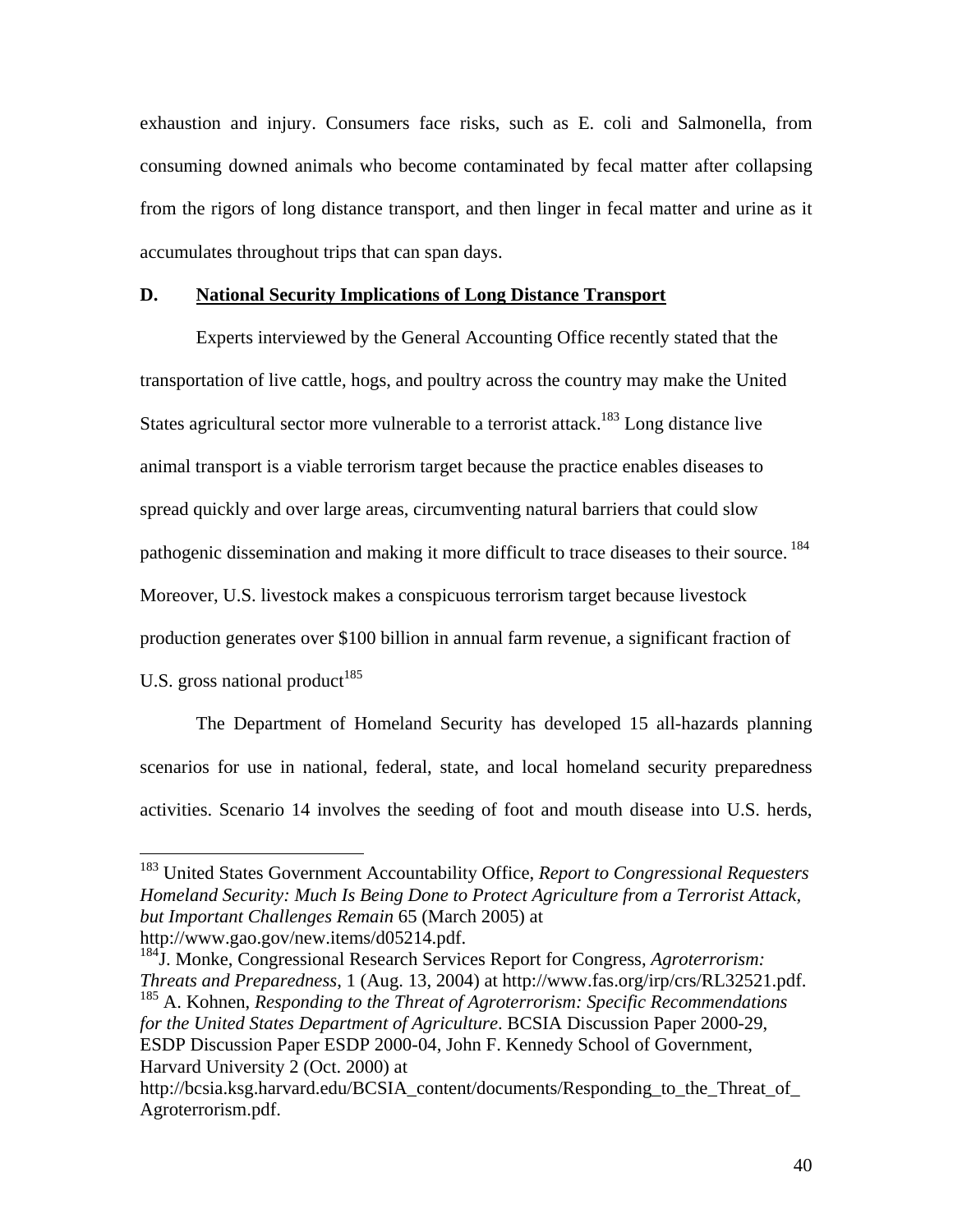potentially causing hundreds of millions of dollars worth of damages. 186 The economic impact to the United Kingdom for its 2001 outbreak has been estimated at approximately \$20 billion (USD).<sup>187</sup> The Homeland Security planning document notes that the extent of the economic impact would depend on the extent of the geographical spread of the outbreak. "The U.S. livestock transportation system is highly efficient," the document reads,

and movements are rapid and frequent. Although the initial event will be localized at transportation facilities in several states, as the biological agent matures and the livestock are transported, the geographical area will widen to include surrounding states where the livestock are delivered<sup>188</sup>

Whether the outbreak is intentional or natural, as the Food and Agricultural Organization of the United Nations describes, "[t]ransport of animals over long distances is one cause of the growing threat of livestock epidemics . . . .<sup>189</sup>

# **VI. LEGAL GROUNDS FOR PETITIONED ACTION**

 $\overline{a}$ 

 As is clear from the foregoing discussion, the USDA's practice of excluding trucking—the overwhelmingly dominant means of animal transport—from regulation under the Twenty-eight Hour Law gravely threatens public health and greatly compromises the welfare of millions of animals annually. The plain language of the

<sup>186</sup>D. Howe, *Homeland Security Planning Scenarios*, 14-1 (July 2004) http://www.globalsecurity.org/security/library/report/2004/hsc-planning-scenariosjul04\_exec-sum.pdf.

<sup>&</sup>lt;sup>187</sup> Attachment 37, OIE/FAO International Scientific Conference on Foot and Mouth Disease, 3 (Apr. 17-18 2001) at ftp://ftp.oie.int/FMD20010417-18/OIEFAO\_conf.pdf.

<sup>188</sup> D. Howe, *Homeland Security Planning Scenarios. Scenario 14: Biological Attack – Foreign Animal Disease (Foot & Mouth Disease)*, (July 2004) at

http://www.globalsecurity.org/security/library/report/2004/hsc-planning-scenariosjul04\_exec-sum.pdf.

<sup>189</sup> Attachment 50, *Europe vulnerable to livestock epidemics, warning delivered at FAO press conference*, News and Highlights (Feb. 17 1998) at http://www.fao.org/news/1998/980204-e.htm.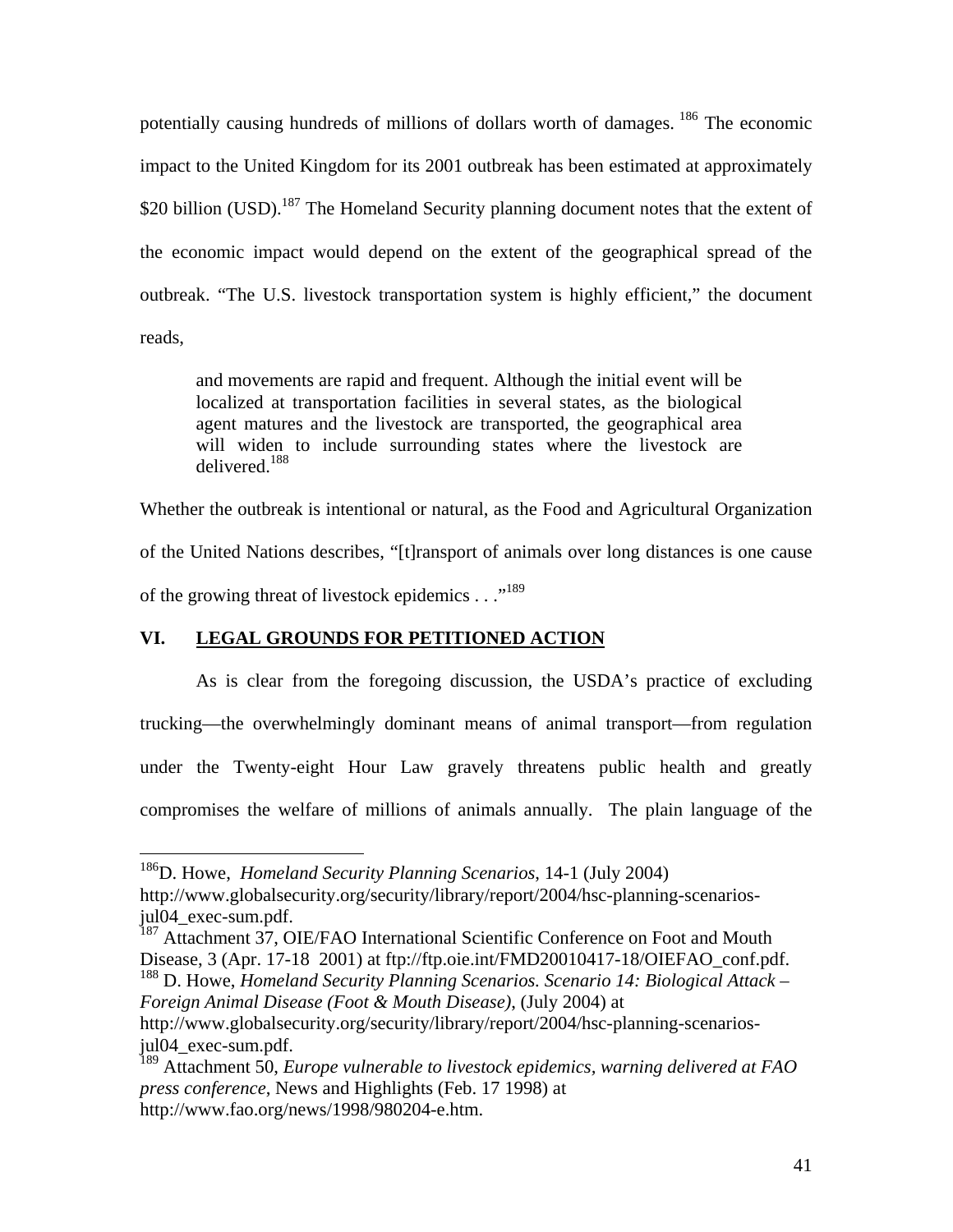Twenty-eight Hour Law, which must ordinarily be regarded as conclusive,  $190$  provides that "a rail carrier, express carrier, or common carrier . . . may not confine animals in a vehicle for more than 28 consecutive hours  $\dots$   $\cdot$  <sup>191</sup>. The legislative history surrounding the Act's enactment in 1873, and its repeal and re-enactment in 1906, shows in rich detail that Congress intended the law to regulate all forms of interstate land-bound transport. The USDA's exclusion of truck transport from its regulation under the Act is inconsistent with the statute's humane-spirited purpose.

 The USDA not only has the authority, but is statutorily required to regulate truck transport of all animals under the Twenty-eight Hour Law. Moreover, as noted above, the Animal Health Protection Act imposes upon the USDA the duty to safeguard public health by promulgating regulations concerning interstate animal transport. The issuance of regulations applying the Twenty-eight Hour Law to truck transport of animals is the bare minimum required for the USDA to satisfy its obligations under that Act, and to fulfill its AHPA responsibility to protect public health from the ills associated with inhumane livestock trucking practices.

# **A**. **The Twenty-eight Hour Law Requires that the USDA Regulate Interstate Truck Transport of Livestock**

Under the Administrative Procedure Act an agency's regulation is unlawful where it is "arbitrary, capricious, an abuse of discretion, or otherwise not in accordance with law."<sup>192</sup> In assessing whether an agency has acted "not in accordance with law," a

 $190$  Chevron U.S.A. v. Natural Resources Def. Council Inc., 467 U.S. 837, 842-43 (1984).  $191$  49 U.S.C. § 80502 (a)(1) (emphasis added).

 $192$  5 U.S.C.  $\frac{8}{9}$  706(2).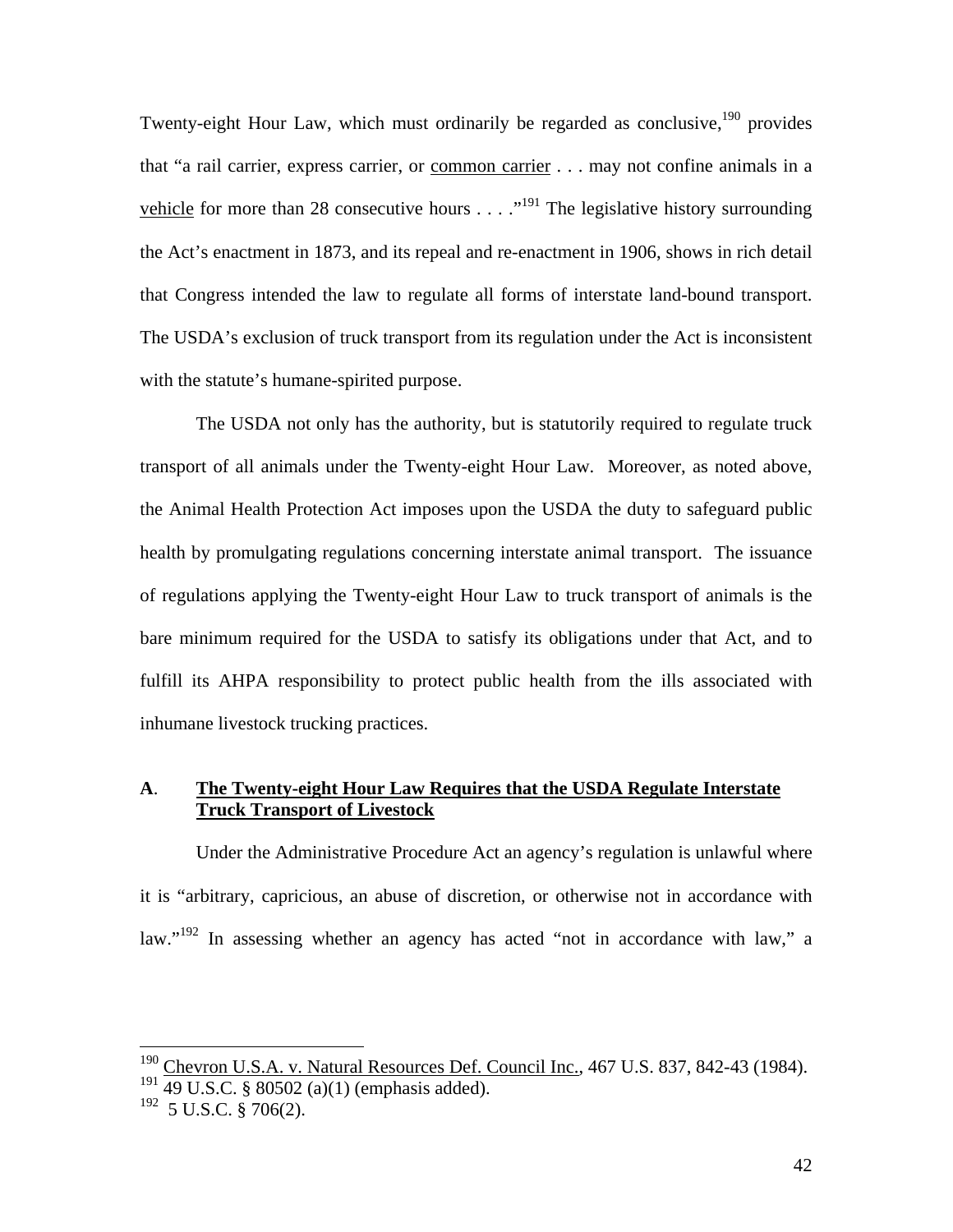reviewing court must first look to the "plain language" of the statute, $193$  which "must" ordinarily be regarded as conclusive."<sup>194</sup> If Congress' chosen language is "clear on its face," then the Court must "follow the statute's instructions."<sup>195</sup>

 Ordinarily, if a Court concludes, after exhausting the normal tools of statutory construction, that the language of the statute does not clearly express Congressional intent, the Court may proceed to "step two" of the Chevron analysis and determine whether the agency entrusted with the implementation of the statute has adopted an "administrative interpretation" of the statute, and whether that interpretation is "reasonable" and consistent with the statute's overall purpose.<sup>196</sup> In this case, it could hardly be more plain that the USDA must construe the Twenty-eight Hour Law, according to its unambiguous terms, to apply to any and all "animal[s]" transported interstate by land and by any type of "vehicle," "rail carrier, express carrier or common carrier."<sup>197</sup>

<sup>&</sup>lt;sup>193</sup> Chevron, 467 U.S. at 842-43.

<sup>&</sup>lt;sup>194</sup> Consumer Product Safety Comm'n v. GTE Sylvania, Inc., 447 U.S. 102, 108 (1990). 195 Backcountry Against Dumps v. EPA, 100 F.3d 147, 150 (D.C. Cir. 1996); Northpoint Tech., Ltd. v. F.C.C., --- F.3d ----, 2005 WL 1653051 \*6 (D.C. Cir. 2005) (This means that, if Congress has directly spoken to the precise question at issue, we give effect to [its] unambiguously expressed intent)(quotations and citations omitted).

<sup>&</sup>lt;sup>196</sup> Chevron, 467 U.S. at 843; Lever Bros. Co. v. U.S., 981 F.2d 1330, 1338 (D.C. Cir. 1993) ("The bottomline is that the issue . . . was not addressed in either the legislative history or the administrative record. It is not enough to posit that silence implies authorization, when the authorization sought runs counter to the evident meaning of the governing statute."); Northpoint Tech., Ltd., 2005 WL 1653051 \*6 ( [i]f the statute is silent or ambiguous, we defer to the [agency's] interpretation so long as it is based on a permissible construction of the statute.); see also Dep't of Treasury v. FLRA, 837 F.2d 1163, 1167 (D.C. Cir. 1988) (Court will only defer to interpretation offered by the agency "which [] has been entrusted to administer" the statute).  $197$  49 U.S.C. § 80502(a).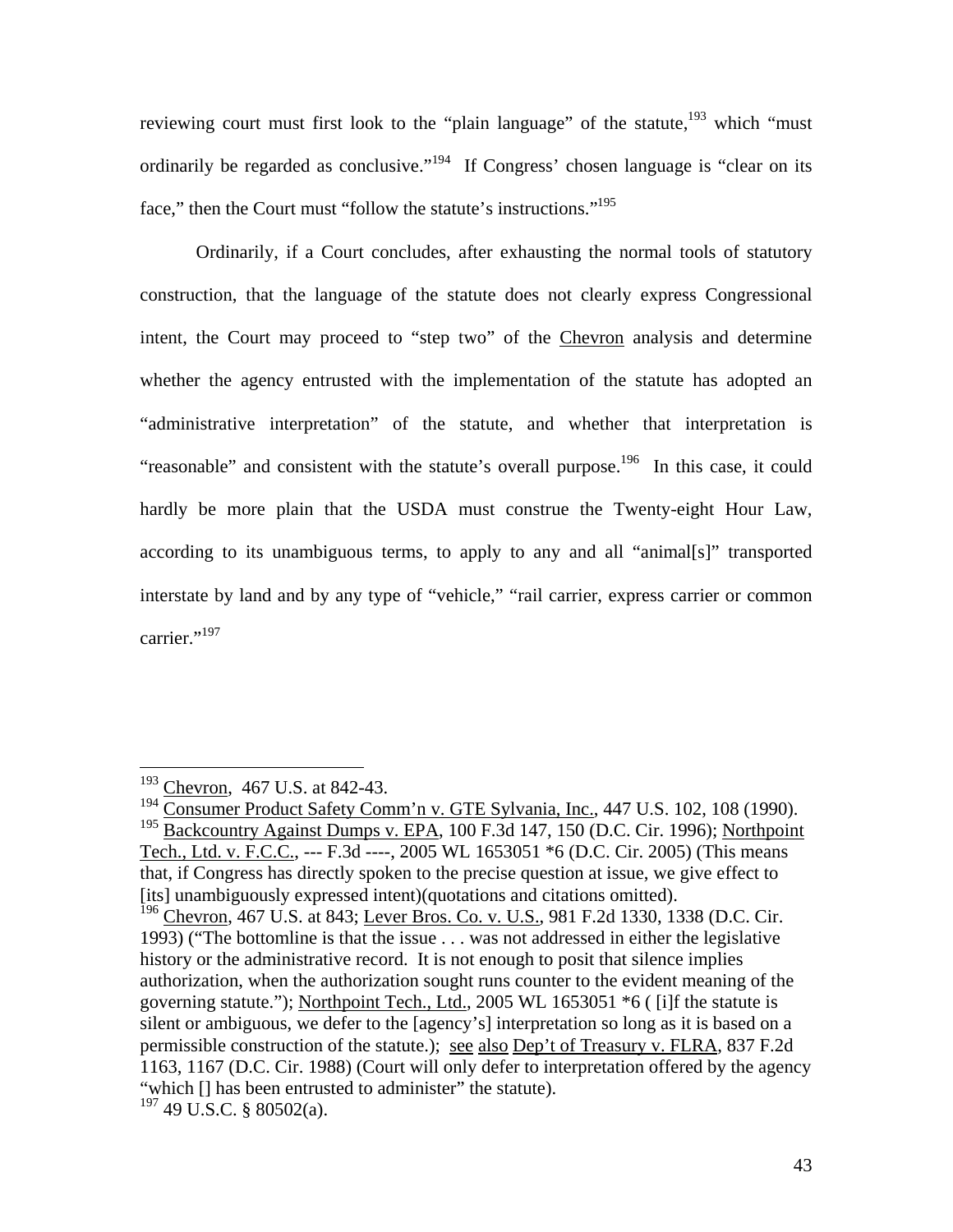## **1. The Twenty-eight Hour Law Unambiguously Requires Regulation of Animal Transport by Truck**

Although the Twenty-eight Hour Law does not define any of its terms, its language is clear on its face.<sup>198</sup> As Courts have made clear, "[a] basic principle of statutory construction provides that where words in a statute are not defined, they must be given their ordinary meaning . . . when a word is not defined by statute, we normally construe it in accord with its ordinary or natural meaning."<sup>199</sup> "The determination of whether certain language is plain depends on the language itself," as well as "the specific context in which that language is used, and the broader context of the statute as a whole."<sup>200</sup>

Here, the fundamental question is whether the plain meaning of the statutory term "vehicle" includes trucks. Trucks are considered vehicles under standard usages, as well as the transportation title of United States Code, caselaw, and relevant IRS and USDA regulations. A vehicle is commonly defined as, "[a] device or structure for transporting persons or things; a conveyance  $\dots$   $\cdot$   $\cdot$  <sup>201</sup> In turn, the dictionary definition of "truck" is

<sup>&</sup>lt;sup>198</sup>Backcountry Against Dumps v. EPA, 100 F.3d 147 at 150; Northpoint Tech., Ltd. v. F.C.C., --- F.3d ----, 2005 WL 1653051 \*6 (D.C. Cir. 2005); U.S. v. West, 393 F.3d 1302, 1312 (D.C. Cir. 2005)

 $199$  United States v. Granderson, 511 U.S. 39, 71 (1994) (citations omitted); United States v. West, 393 F.3d at 1312 ("The plain language, of course, provides the first point of reference. If the statutory language has a plain and unambiguous meaning, the court's inquiry ends, provided that the resulting statutory scheme is coherent and consistent. (quotations and citations omitted).

 $^{200}$  West, 393 F.3d at 1312.

<sup>&</sup>lt;sup>201</sup> THE AMERICAN HERITAGE DICTIONARY OF THE ENGLISH LANGUAGE, FOURTH EDITION COPYRIGHT (Houghton Mifflin Co. 2000) *see also*, Act of July 18, 1866, 14 Stat. 178 (repealed) ("the term 'vehicle,' whenever hereinafter used, shall be held to include every description of carriage, wagon, engine, car, sleigh, sled, sledge, hurdle, cart, and other artificial contrivance, used or capable of being used as a means or auxiliary of transportation on land.");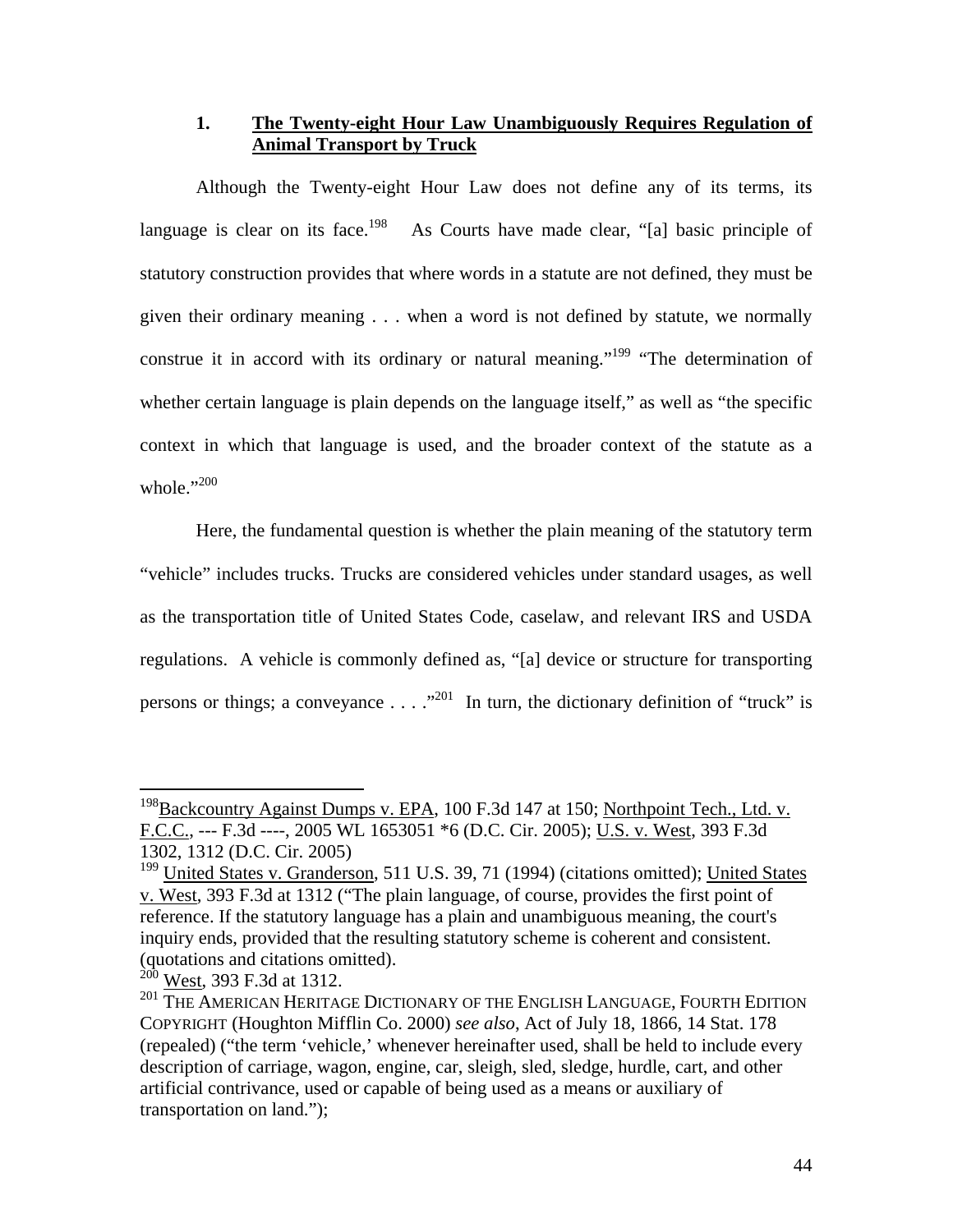"an automotive vehicle built for the transportation of goods on its own chasis"<sup>202</sup> Because "vehicle" is used to define the term "truck," the conclusion that a truck is commonly understood to be a vehicle is all but unavoidable. In line with common usage dictionaries, Black's Law Dictionary defines "vehicle" as "something used as an instrument of conveyance; any conveyance used in transporting passengers or merchandise by land, water, or air."<sup>203</sup>

 Moreover, the transportation title of the U.S. Code—under which the Twentyeight Hour Law is codified—also defines trucks as motor vehicles. For Title 49 purposes, "motor vehicle" is defined broadly enough to include all trucks: "'motor vehicle' means a vehicle driven or drawn by mechanical power and manufactured primarily for use on public streets, roads, and highways, but does not include a vehicle operated only on a rail line."<sup>204</sup>

Not surprisingly, a long-line of federal caselaw classifies trucks as vehicles.<sup>205</sup> In addition, an Internal Revenue Service revenue rule classifies trucks as vehicles for the purpose of highway taxes.<sup>206</sup> Finally, USDA regulations pertaining to animal welfare define "transporting vehicle" as "any truck, car, trailer, airplane, ship, or railroad car used

 $^{202}$  WEBSTERS THIRD INTERNATIONAL DICTIONAY, 2454 (Merriam Webster Inc. 2002) 203 BLACK'S LAW DICTIONARY 1551 (7th ed. 1999).

<sup>204 49</sup> U.S.C. § 30102 (2005).

<sup>205</sup> *See* Thomson v. United States, 321, U.S. 19, 20-21 (1944) (issue is whether the trucking arm of a railroad company is a common carrier by motor vehicle; court finds railroad was a common carrier by a motor vehicle because it held itself out to the public as transporting freight by motor vehicle through its trucking arm), Amer. Trucking Ass'n v. United States, 344 U.S. 298, 305, 312 (1953) (trucking company which leased its trucks still considered motor vehicle carrier; court also uses "truck" and "vehicle" interchangeably).

<sup>206</sup> Rev. Rul. 76-294 (1976).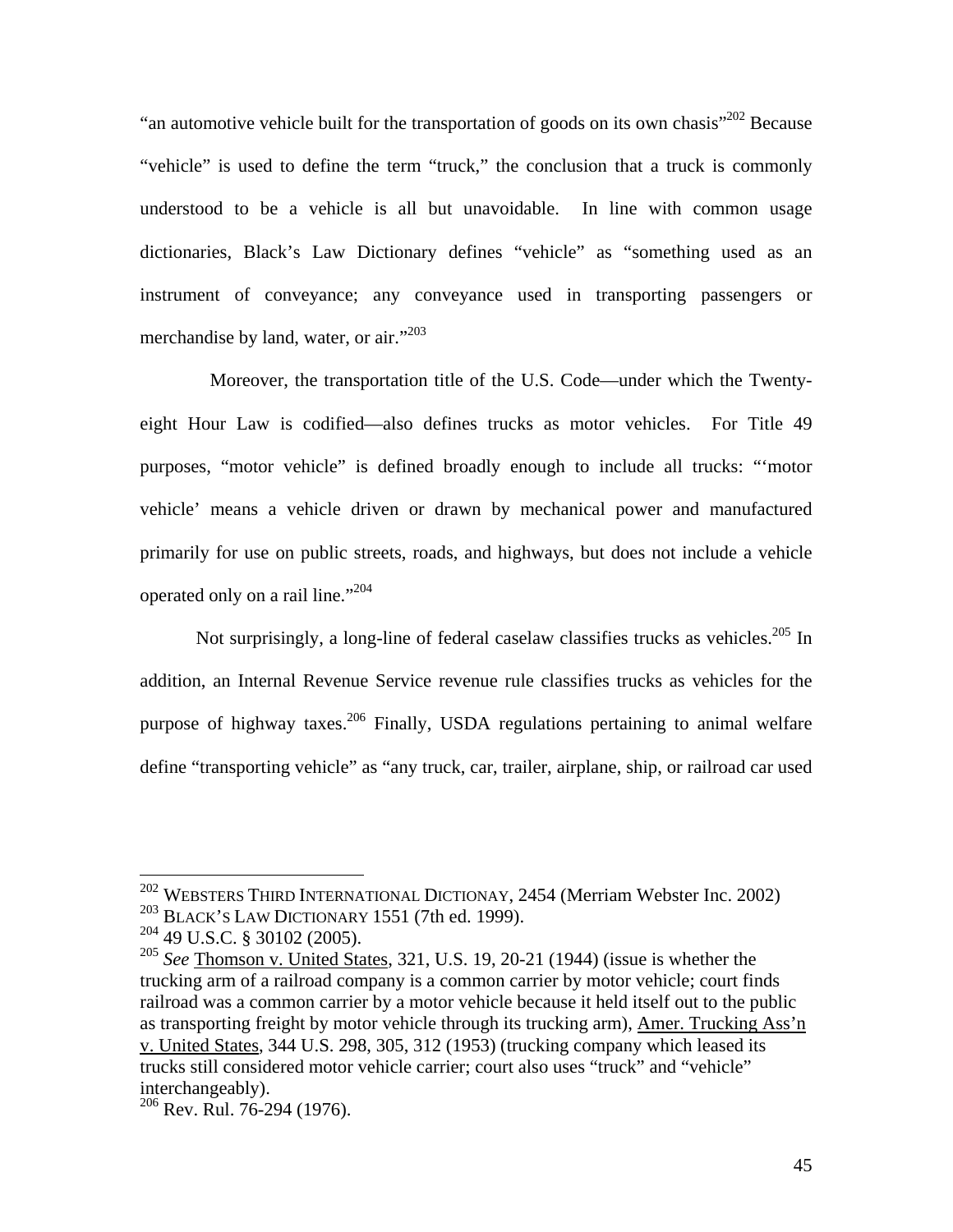for transporting animals."207

In sum, the definitions of Title 49, legal and standard usages, caselaw, as well as apposite IRS and USDA regulations, all classify trucks as vehicles. Thus, the plain language of the Twenty-eight Hour Law unambiguously applies to trucks.

As with the term "vehicle," the natural, plain, ordinary and commonly understood meaning of the terms "animal," "rail carrier," "express carrier" and "common carrier" have not meaningfully changed since those terms were originally cast in the Act in 1873. Moreover, it is clear from the statutory context that giving these key terms their natural, plain, ordinary and commonly understood meaning effectuates the humane purpose of the Act.

The Twenty-eight Hour Law's unqualified term "animal" includes at minimum all warm and cold blooded vertebrates endowed with sensation.<sup>208</sup> The 1994 repeal and reenactment of the Twenty-eight Hour Law added the term "vehicle" and changed the term: "express company" to "express carrier."<sup>209</sup> Other federal interstate commerce laws have

1

<sup>208</sup> THE AMERICAN HERITAGE DICTIONARY OF THE ENGLISH LANGUAGE, FOURTH EDITION (Houghton Mifflin Co. 2000) (defines "animal" A multicellular organism of the kingdom Animalia, differing from plants in certain typical characteristics such as capacity for locomotion, nonphotosynthetic metabolism, pronounced response to stimuli, restricted growth, and fixed bodily structure.); *see also* EASTON'S 1897 BIBLE DICTIONARY (public domain) ("animal" defined as "an organized living creature endowed with sensation."); Chesapeake & O. Ry. Co. v. Amer. Exch. Bank., 23 S.E. 935, 937 (1896) ("the words 'other animals' were added to include all animals that might be shipped in crowded cars or boats, and which would suffer also for want of food, water, or rest."). <sup>209</sup> Pub. L. 103-272, §1(e) July 5, 1994, 108 Stat. 1356; During the nineteenth century, the Pony Express, and its competitiors such as Wells Fargo Express Companies, Leavenworth & Pike's Peak Express Company referred to themselves as "express

 $207$  9 C.F.R. § 1.1 (2005).

companies." These companies offered shipping services and used a variety of means of conveyance to accommodate their customers' orders. *See* Attachment 51,

http://www.linecamp.com/museums/americanwest/western\_clubs/leavenworth\_pikes\_pea k\_express/leavenworth\_pikes\_peak\_express.html;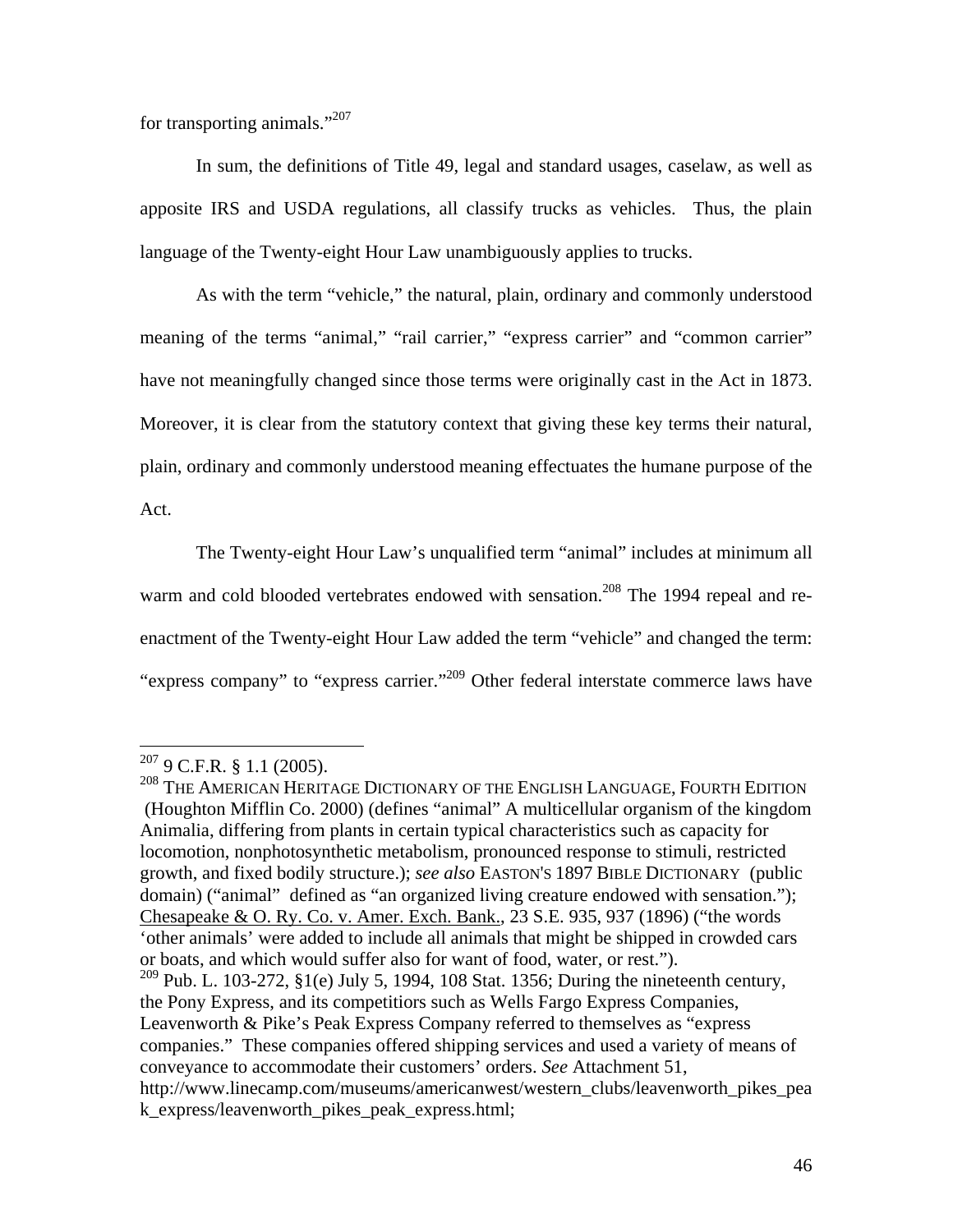defined the term "express carrier" as "a person providing express transportation for compensation."210 Finally, the term "common carrier" has not meaningfully changed since Congress included it in the 1906 version of the Twenty-eight Hour Law.<sup>211</sup>

# **2. The Legislative History of the Act Supports a Plain Reading to Include Trucks**

Because the language of the Twenty-eight Hour Law is not at all ambiguous in its regulation of land transport of all animals interstate, there is no cause to look to the Act's legislative history.<sup>212</sup> However, legislative history dating back to the Act's enactment indisputably demonstrates that humane care for all animals moving by land in interstate commerce was the chief purpose Congress sought to achieve through the Twenty-eight Hour Law.<sup>213</sup> Giving the act's language its plain, natural meaning fulfills the humane purpose of the Twenty-eight Hour Law.

 $\overline{a}$ 

Mr. President I am quite sure every Senator sympathizes with the object of this bill. The reasons for some measure of this kind by some authority, state or national, whichever is the proper authority are so obvious that everyone feels them at once. It is not simply mercy to the poor brute although that of itself is sufficient with any right hearted man; it is mercy to ourselves, mercy to the people who eat the flesh of these animals, which, when improperly transported is unhealthy at its place of destination, and almost or quite unfit for food. Id. 4227-28

http://members.aol.com/Gibson0817/WellsFargo.htm.

 $^{210}$  49 U.S.C. § 10102(8) (1990) (the definition for "express carrier" was removed in 1994 by the same codification law that re-drafted the Twenty-eight Hour Law: Pub. L. 103- 272, July 5, 1994, 108 Stat. 1356.

<sup>&</sup>lt;sup>211</sup> Act of July 18, 1866, 14 Stat. 178  $\S 3$  (repealed) (describing as "common carriers" any "railway car[s]…engine[s] or other vehicle[s], or team[s].") (emphasis added); BLACK'S LAW DICTIONARY 205 (7th ed. 1999 ("A carrier that is required by law to transport passengers or freight, without refusal, if the approved fare or charge is paid."). <sup>212</sup> Chevron, 467 U.S. at 842-43; GTE Sylvania, Inc., 447 U.S. at 108; Backcountry Against Dumps, 100 F.3d at 150; Northpoint Technology, Ltd., --- F.3d ----, 2005 WL 1653051 \*6 (D.C. Cir. 2005).

<sup>213</sup> *See e.g.*, Attachment 5, Cong. Globe, 42nd Cong., 2d Sess. 4226 (1872) (including Senate debates in which senators repeat that everyone agrees that they want to protect the animals – they just disagree about constitutionality, effectiveness, etc.) *see also*, statements of Senator Allen Granberry Thurman (D-OH),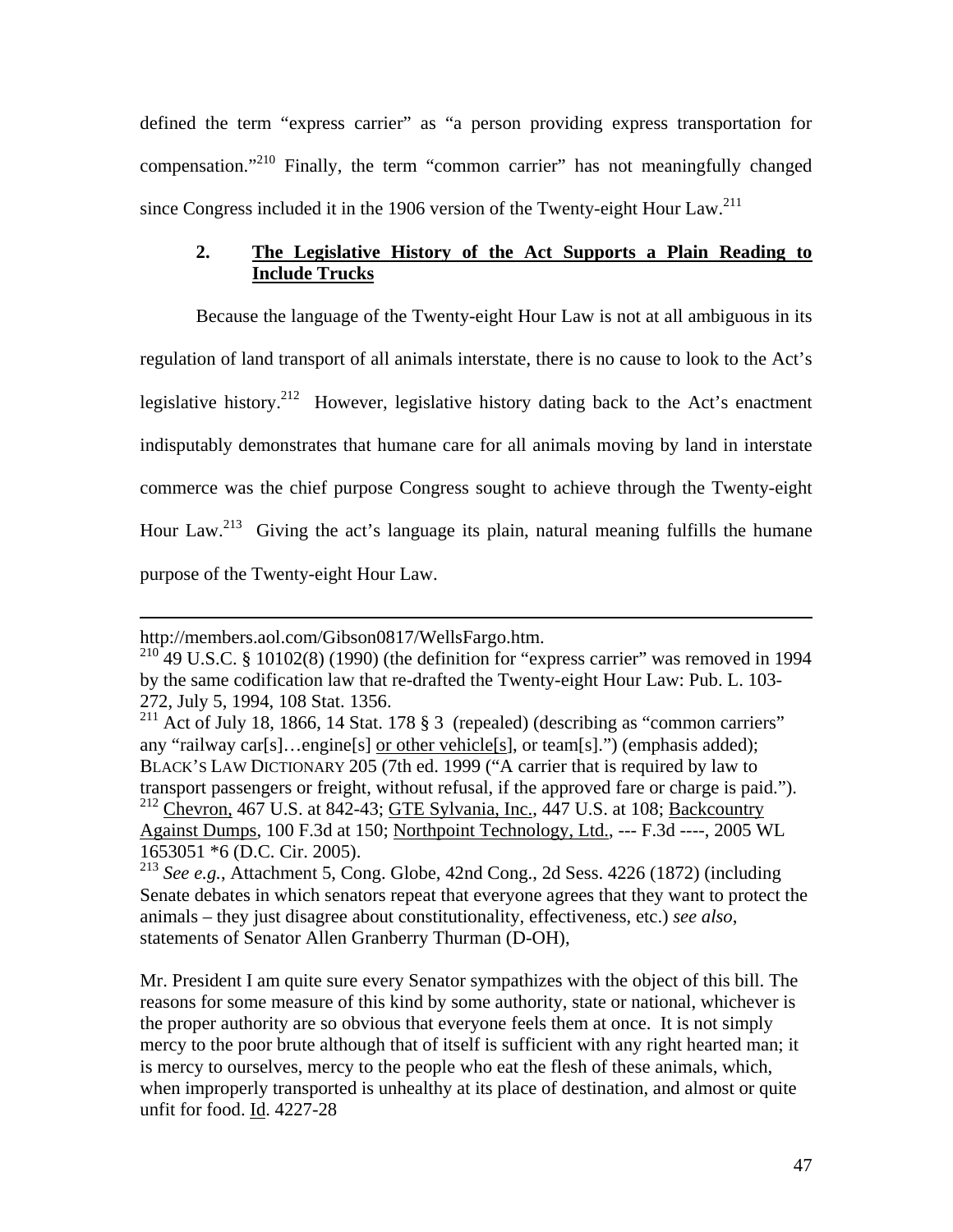The Twenty-eight Hour Law's legislative history makes abundantly clear that Congress intended the Act to regulate all interstate commerce in animals for humane reasons.<sup>214</sup> As an ancillary benefit, Congress sought to protect consumers from ills associated with slaughtering animals sickened and injured by inhumane shipping practices. $215$ 

 On the evening of June 4th 1872, after more than four hours of debate on the bill, the Senate of the  $42<sup>nd</sup>$  Congress passed the Twenty-eight Hour law. The bill had both impassioned opponents as well as proponents. Yet all who spoke during this lengthy debate, whether in favor or against the bill, stressed that some law was needed to spare animals the great inhumanity visited upon them during transport. Senator Allen Granberry Thurman of Ohio opposed the bill for fear that its passage would simply encourage railroads to speed up livestock trains and thereby harm animals more significantly than if the animals simply endured more time in transit without being offloaded to rest, eat and drink. Despite his opposition to the bill as drafted, Senator Thurman stated,

There is no man more anxious than I am to see some remedy provided. I have witnessed with my own eyes the torture of these beasts until I turned away because I could not look at it any longer. I have seen them where they were lying dead, smothered by the heat and I know what it is. $^{216}$ 

 Senator Lot Myrrick Morill of Maine, a proponent of the bill, championed the need for federal regulation of animal transport across state lines:

And when we know what takes place on the great highways of commerce, I think it a very provident thing, and one of very high

 $^{214}$  Id.

 $\frac{215}{216}$  Id. at 4236.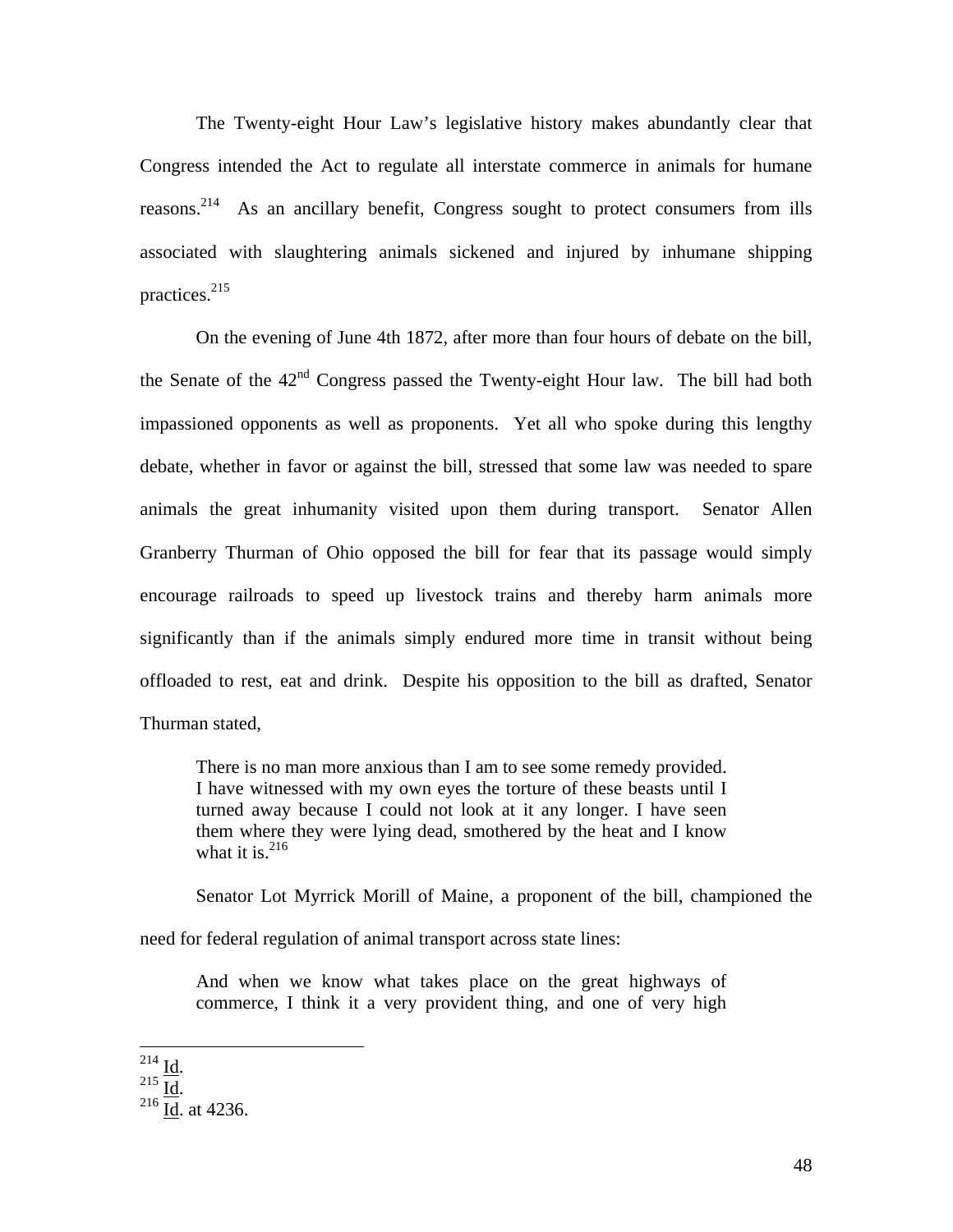expediency, that the Government of the United States should interpose its authority, and at least in some way give an admonition which shall teach men that even dumb animals have rights which are not to be violated. $217$ 

The comments of these two senators, one a proponent and one an opponent, fairly characterize the humane spirit pervading the Senate's debate on the bill that became the Twenty-eight Hour Law. The aim of protecting all animals traveling in interstate commerce shows in the language of the Act, and is also pervasive in the legislative history of its enactment.

When Congress repealed and re-enacted the Twenty-eight Hour Law in 1906, it hewed closely to the humane purpose evident in the Act's language and the history of its 1873 enactment. As noted above, the 1906 repeal and re-enactment added exceptions for extenuating circumstance that would allow transporters to keep animals confined for up to 36 hours based upon the occurrence of specified contingencies, such as unforeseen inclement weather. $^{218}$  1906 Senate debates concerning these changes reflect a willingness to make these changes only if the result would be enhanced humane treatment of animals. For example, Senator Henry Cabot Lodge, a Massachusetts Republican, was willing to vote for the changed law,

[i]f it is going to make the treatment of cattle more humane to extend the time they shall be kept without food and water from twenty-eight hours to thirty-six hours, I am in favor of the bill. If it will bring them to market in better condition and if it will cause less suffering to keep them without food and water for thirty-six hours instead of twenty-eight

 $^{217}$  <u>Id</u>. at 4228.

 $218$  Attachment 6, The cruelty to Animals Act or Livestock Transportation Act, June 29, 1906, ch 3594, 45 U.S.C.S. § 71 (Exceptions allow for: sheep to be confined for up to 36 hours if the 28<sup>th</sup> hour occurs after dark. Additionally the 28 hour period may be extended to 36 hours if animals cannot be unloaded due to accidental or unavoidable causes that could not have been anticipated or avoided with due care. An animal's owner may also obtain an extension by requesting one in writing. )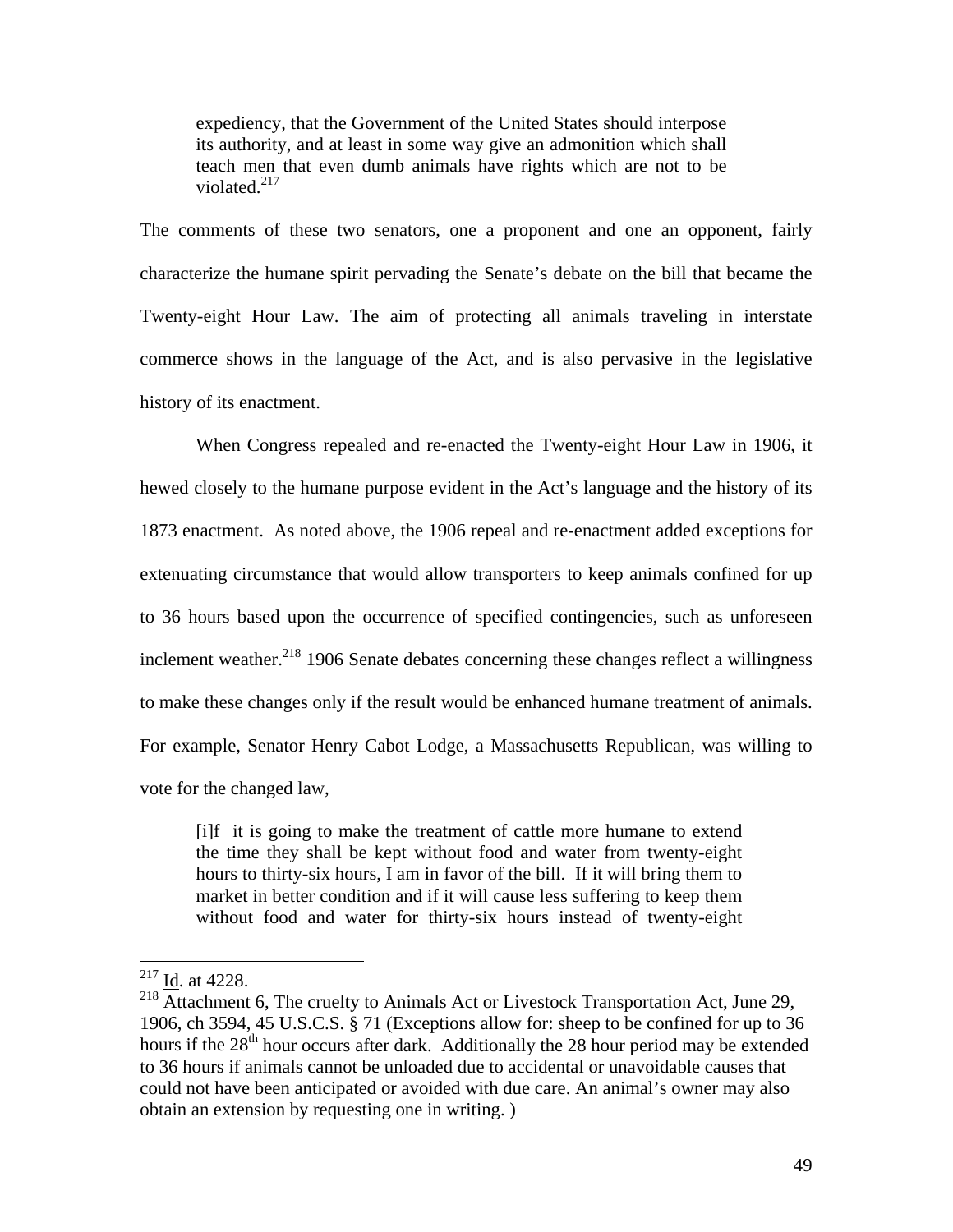hours, and I can be convinced of that I will cheerfully vote for the bill. $^{219}$ 

 In answer to these concerns, a proponent of the bill, Wyoming Republican Senator Francis Emory Warren, stated, "I wish to repeat that this bill is a humane measure and is intended to be such. It is asked for by a great many members of humane societies."<sup>220</sup> Thus, in 1906, Congress re-affirmed its intent to provide more humane conditions for all animals moving by land in interstate commerce.

The Twenty-eight Hour Law was again repealed and re-enacted in  $1994$ <sup>221</sup> The changes made to the law in 1994 were part of an overall restructuring of older transportation statutes, the stated purpose of which was purely administrative. Congress did not intend these changes to be substantive.<sup>222</sup> Moreover, the language enacted in 1994—and currently in force— is not materially different from the act's 1906 language. The language of the Act still expressly prohibits confining animals in land transport vehicles for more than 28 hours without rest, food and water, and provides the same limited exceptions. Thus the 1994 re-enactment does nothing to undermine the twice-

<sup>&</sup>lt;sup>219</sup> Attachment 7, Cong. Record,  $59<sup>th</sup>$  Congress, Special Session, 3769, 3774 (March 14, 1906).

 $\frac{220}{\underline{Id}}$ . at 3770.

 $^{221}$  In 1994 the Law of June 29, 1906, ch. 4, 45 U.S.C.S. § 71 et seq., was repealed and reenacted by Pub. L. 103-272 § 1(e) codified at 49 U.S.C.S. § 80502.

<sup>&</sup>lt;sup>222</sup> H.R. REP. No. 103-180, at 4 (1994) Congress intended to make no substantive changes by this act:

Substantive change not made.-As in other codification bills enacting titles of the United States Code into positive law, this bill makes no substantive change in the law. It is sometimes feared that mere changes in terminology and style will result in changes in substance or impair the precedent value of earlier judicial decisions and other interpretations. This fear might have some weight if this were the usual kind of amendatory legislation when it can be inferred that a change of language is intended to change substance. In a codification law, however, the courts uphold the contrary presumption: the law is intended to remain substantively unchanged. The following authorities affirm this principle (citing cases).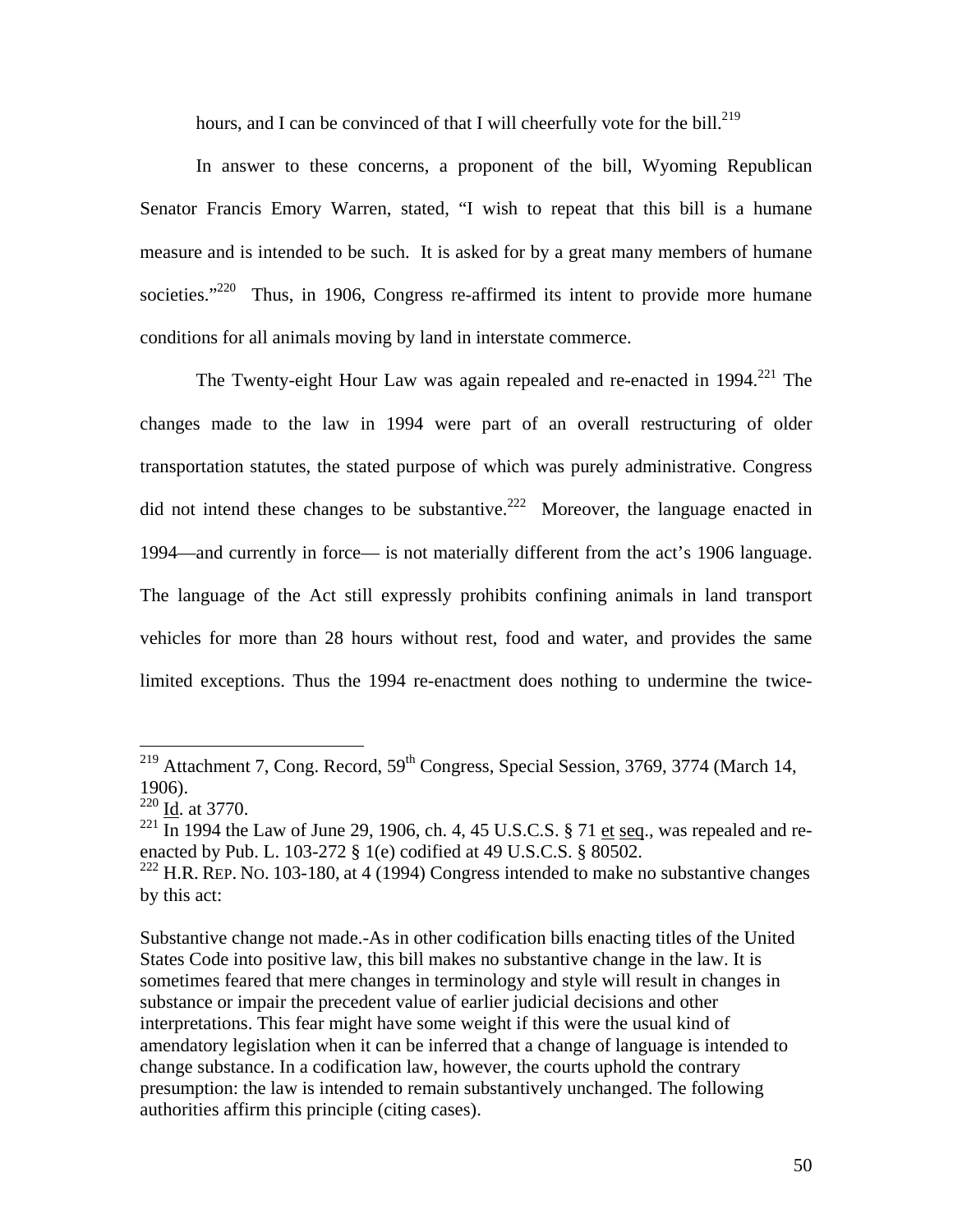expressed intent of Congress to protect all animals moved in interstate commerce without regard to species or type of vehicle.

# **3. Exclusion of Truck Transport Cannot Be Reconciled with the Act's Purpose, Applicable Caselaw, or the USDA's Interpretation of Similar Statutes**

Even if there were some ambiguity in the plain language of the Act, any interpretation of the Act to exclude truck transport must be rejected as profoundly inconsistent with the purpose of the law, contrary to controlling caselaw, and irreconcilable with the USDA's longstanding interpretations of similar laws.

What little discussion that has been published concerning the Twenty-eight Hour Law typically arrives at the conclusion that the Act applies only to train transport because it does not mention trucks specifically and because the law's substance was last amended in 1906, when trains were the predominate means of transporting animals and shipment by truck was non-existent.<sup>223</sup> However, this is not a valid ground for excluding millions

<sup>223</sup> Steven M. Wise, *Of Farm Animals and Justice,* 3 PACE ENVTL. L. REV. 191, 210 (1986), 60 Fed. Reg. 48365 ("The Twenty-eight Hour Law does not apply to transport by truck."); Attachment 52, Henry Cohen, *Brief Summaries of Federal Animal Protection Statutes*, Congressional Research Service Report for Congress, 19 (2000) (concluding without analysis that "The statute does not apply to transportation by truck"); *but see*  Richard F. McCarthy & Richard E. Bennett, *Statutory Protection for Farm Animals*, 3 PACE ENVTL. L. REV. 229, 236 (1986):

The LST [Twenty-eight Hour Law] has been criticized because it was passed prior to the advent of motor transportation and, therefore, arguably does not apply to livestock transported in trucks. However, the language would seem to apply to any 'common carrier, other than by water' so that the argument could be made that motorized transportation would be included within its purview." (citations omitted);

Jordan Curnutt, ANIMALS AND THE LAW A SOUREBOOK, 194 (2001) ("the Twenty-eight Hour Law was finally repealed in 1994, revised and reenacted to account for all methods of livestock transportation."); David J. Wolfson & Mariann Sullivan, *Foxes in the Hen House: Animals, Agribusiness, and the Law: A Modern American Fable, in* ANIMAL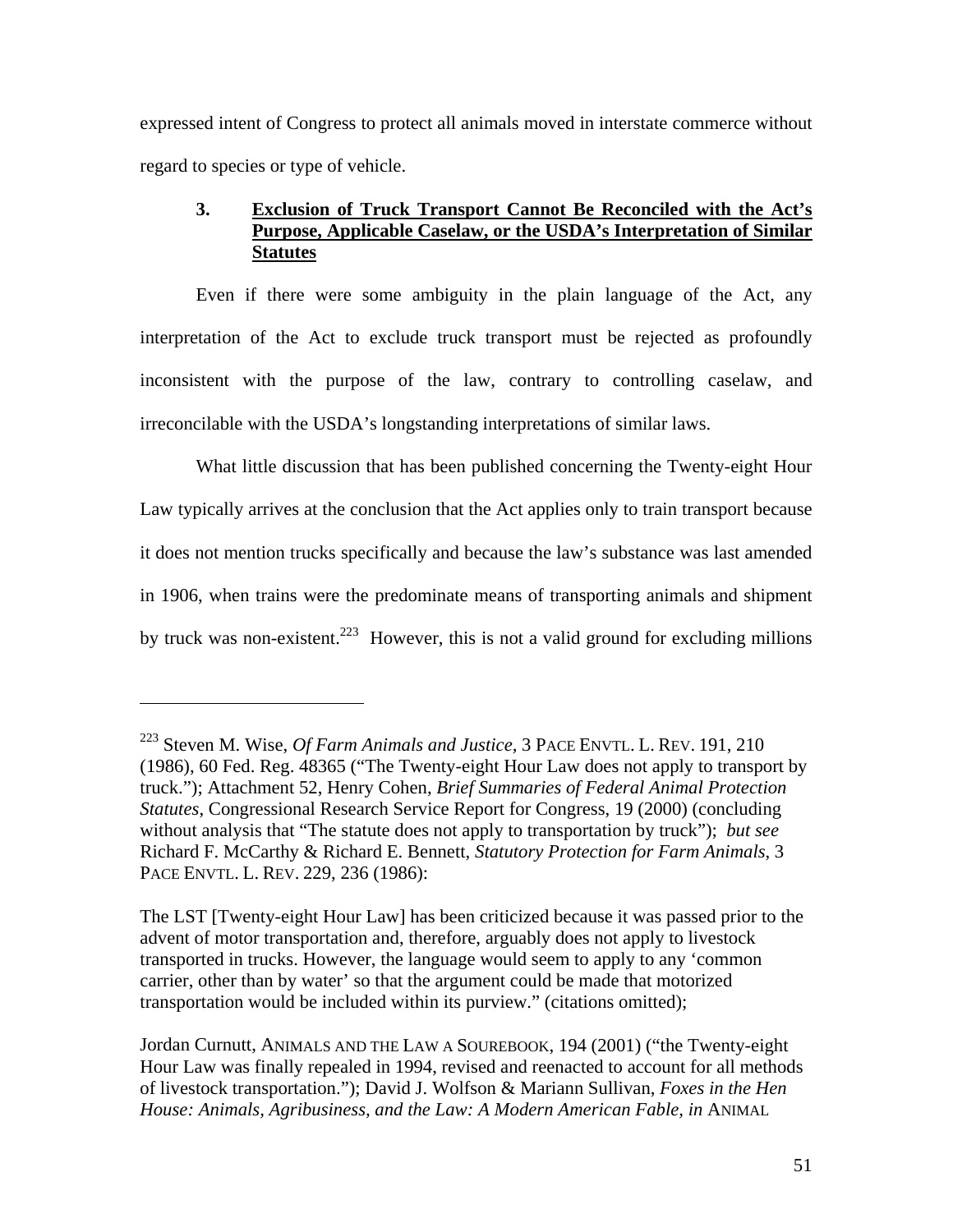of animals transported by truck from the protections afforded by the Act.

Thus, although it is beyond dispute that the Act does not specifically mention trucks, the U.S. Supreme Court has consistently rejected attempts to limit unambiguous and unqualified statutory terms such as those used in the Twenty-eight Hour Law's prohibitions. For example, the Supreme Court's construction of a smuggling statute enacted contemporaneous to the Twenty-eight Hour Law demonstrates that the Court will give clear statutory language its plain and commonly understood meanings even when construing statutes enacted in the  $19<sup>th</sup>$  century.<sup>224</sup>

U.S. v. Ramsey required the Court to construe the Act Further to Prevent Smuggling and Other Purposes of July 18, 1866. The Court described the smuggling statute's language as "precise and clear" and noted that Congress's language evinced the clear purpose of preventing smuggling.<sup>225</sup> Accordingly, the Court rejected the dissenters'

RIGHTS: CURRENT DEBATES AND NEW DIRECTIONS 208 (Cass R. Sunstein & Martha C. Nussbaum eds., 2004), 60 Fed. Reg. 48362,48365 (Sept. 19, 1995) ("While on an initial reading the statute appears to be an attempt to limit farmed-animal abuses, the U.S. Department of Agriculture has determined that the statute and its regulations were written to apply only to railcar and that the Twenty-eight Hour Law does not apply to transport by truck").

<sup>224 431</sup> U.S. 606, 615 n. 8 (1977); (construing the Act of July 18, 1866, 14 Stat. 178 (repealed).<br> $225$ <sub>L4</sub> TL

Id. This smuggling law employed several of the key terms used in the Twenty-eight Hour Law as enacted in1873, and amended in 1906 and 1994. The smuggling law defined "common carriers" (a term added to the Twenty-eight Hour Law in 1906) as any "railway car[s]…engine[s] or other vehicle[s], or team[s].") (emphasis added). The law defined other key terms as follows: "the term 'vessel,'" (was employed in the 1873 version of Twenty-eight Hour Law)…shall be held to include every description of watercraft, raft, vehicle, and contrivance used or capable of being used as a means or auxiliary of transportation on or by water; "the term 'vehicle,' (a term added in 1994 to the Twenty-eight Hour Law) "whenever hereinafter used, shall be held to include every description of carriage, wagon, engine, car, sleigh, sled, sledge, hurdle, cart, and other artificial contrivance, used or capable of being used as a means or auxiliary of transportation on land." Between the passage of the 1866 smuggling law and the debates preceding passage of the 1906 version of the Twenty-eight Hour law it is unlikely that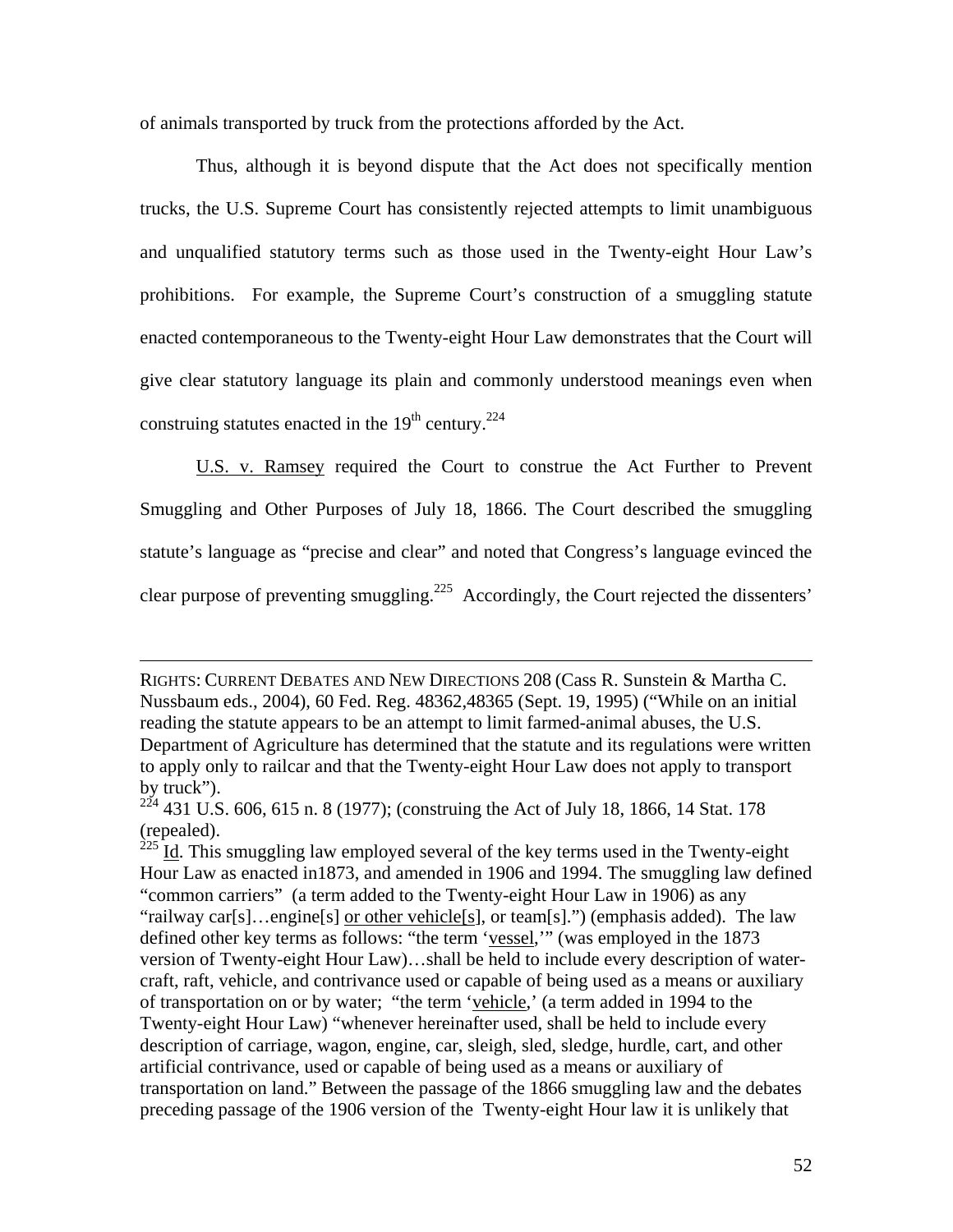claim that the smuggling act applied only to large, not small packages: "The purpose of the Act is 'to prevent smuggling.' Nowhere does this purpose, however and wherever articulated, reflect a concern with the physical size of the container employed in smuggling." The purpose of the Twenty-eight Hour Law is to provide food, rest and water to animals in interstate transport, and as with the smuggling statute, "[n]owhere does this purpose, however and wherever articulated, reflect a concern with the" type of animal, or means of transport "employed in" such transport.

Similarly, in Oncale v. Sundowner Offshore Services, Inc., the Court confronted the question of whether language in Title VII prohibiting "discriminat[ion]. . .because of  $\ldots$  sex," applied to male-on-male harassment.<sup>226</sup> In Oncale, respondent asserted that he had been discriminated against in violation of Title VII by male co-workers. In reaching its holding that male-on-male harassment was prohibited by the unambiguous terms of Title VII, the Court observed,

As some courts have noted, male-on-male sexual harassment in the workplace was assuredly not the principal evil Congress was concerned with when it enacted Title VII. But statutory prohibitions often go beyond the principal evil to cover reasonably comparable evils, and it is ultimately the provisions of our laws rather than the principal concerns of our legislators by which we are governed.<sup>227</sup>

In support of its holding, the Court noted that in Newport News Shipbuilding & Drydock Co. v. EEOC, Title VII's prohibition on "discriminat[ion]. . .because of. . .sex," was held to apply to discrimination against men in general,  $228$  even though the statute's language

Congress's understanding as to the meanings of the term "common carrier" as used in both statute's had materially changed.

<sup>226 523</sup> U.S. 75, 76 (1998); 42 U.S.C. § 2000e-2(a)(1).

 $227$  Oncale, 523 U.S. at 79 (emphasis added).

 $228\overline{462 \text{ U.S.}}$  669, 680, 682 (1983) (expressly rejecting petitioners' assertion that because discussion in legislative history focused on discrimination against female employees the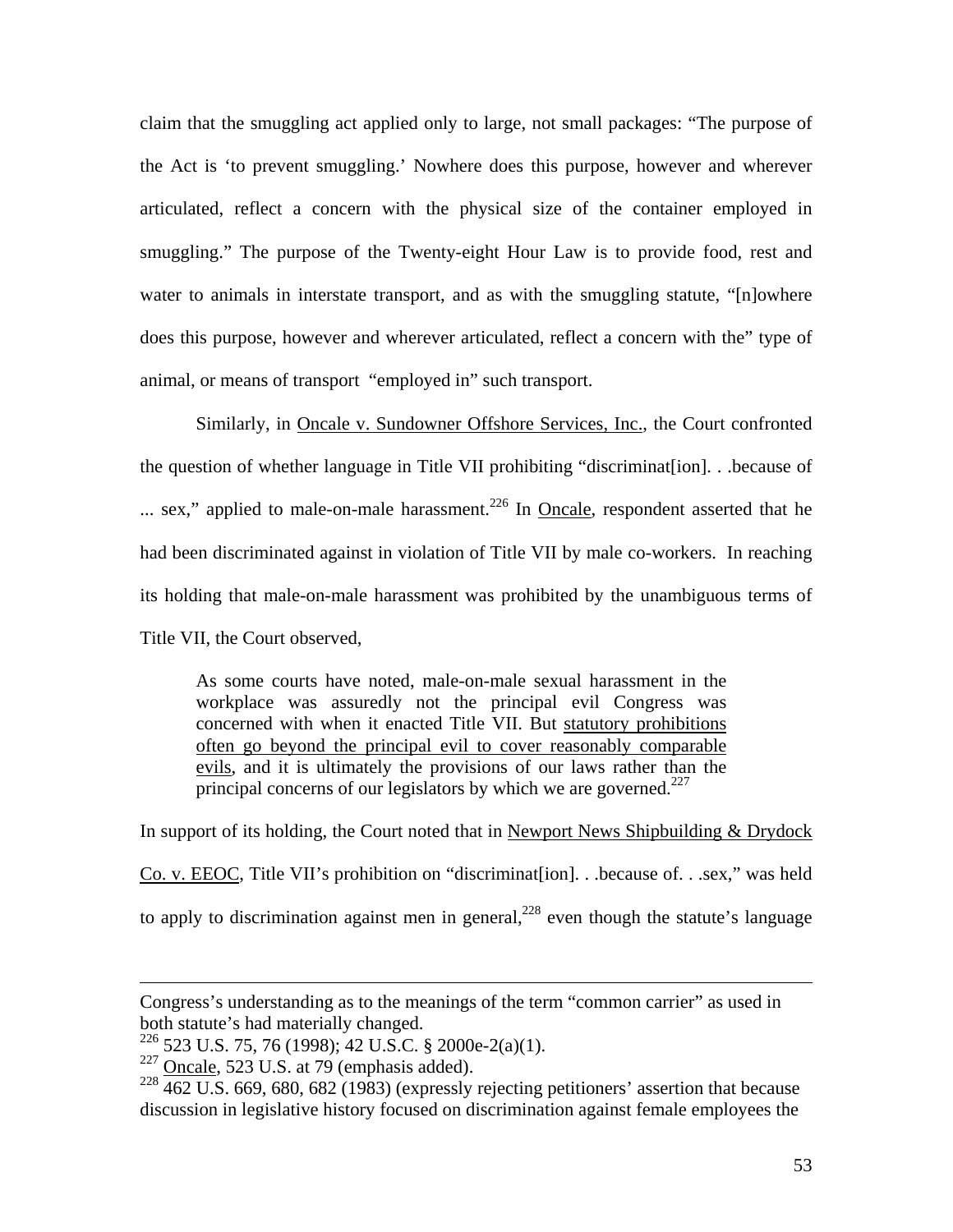did not explicitly so delineate. Additionally, the **Oncale Court noted that similar Title VII** language pertaining to racial discrimination, "discriminat[ion]… because of… race, color" was held to apply to racial discrimination occurring between members of the same race in Castaneda v. Partida.<sup>229</sup>

 Furthermore, almost 30 years ago, the Supreme Court held in McDonald v. Santa Fe Trail Transp. Co., that 42 U.S.C. § 1981, which grants "all persons within the jurisdiction of the United States ... the same right in every State and Territory to make and enforce contracts. . . as is enjoyed by white citizens," protects Caucasians against discrimination on the basis of race. In so holding the Court acknowledged that,

While it is, of course, true that the immediate impetus for the bill was the necessity for further relief of the constitutionally emancipated former Negro slaves, the general discussion of the scope of the bill did not circumscribe its broad language to that limited goal. $^{230}$ 

Oncale, and its antecedents Newport News, Castaneda, McDonald, and Ramsey all stand

for the proposition that courts must give effect to unambiguous and unqualified statutory

terms even where doing so includes "reasonably comparable evils" within the ambit of

regulation along with the specific evils perceived to be Congress' primary targets.<sup>231</sup>

1

In view of the purposes and goals of the Act, as well as the language of the statute, we are unpersuaded that Congress nevertheless confined the reach of the law to only narrow aspects of organized crime, and, in particular, under RICO, only the infiltration of

act gave rise to a "'negative inference' limiting the scope of the act to the specific problem that motivated its enactment.").

 $2^{229}$  430 U.S. 482, 499 (1977).

<sup>230 427</sup> U.S. 273, 289 (1976).

<sup>&</sup>lt;sup>231</sup> See e.g., **Brogan v. United States**, 522 U.S. 398, 809 (1998) ("it is not, and cannot be, our practice to restrict the unqualified language of a statute to the particular evil that Congress was trying to remedy -- even assuming that it is possible to identify that evil from something other that the text of the statute itself…the reach of a statute often exceeds the precise evil to be eliminated."); United States v. Turkette, 452 U.S. 576, 590- 91 (1981):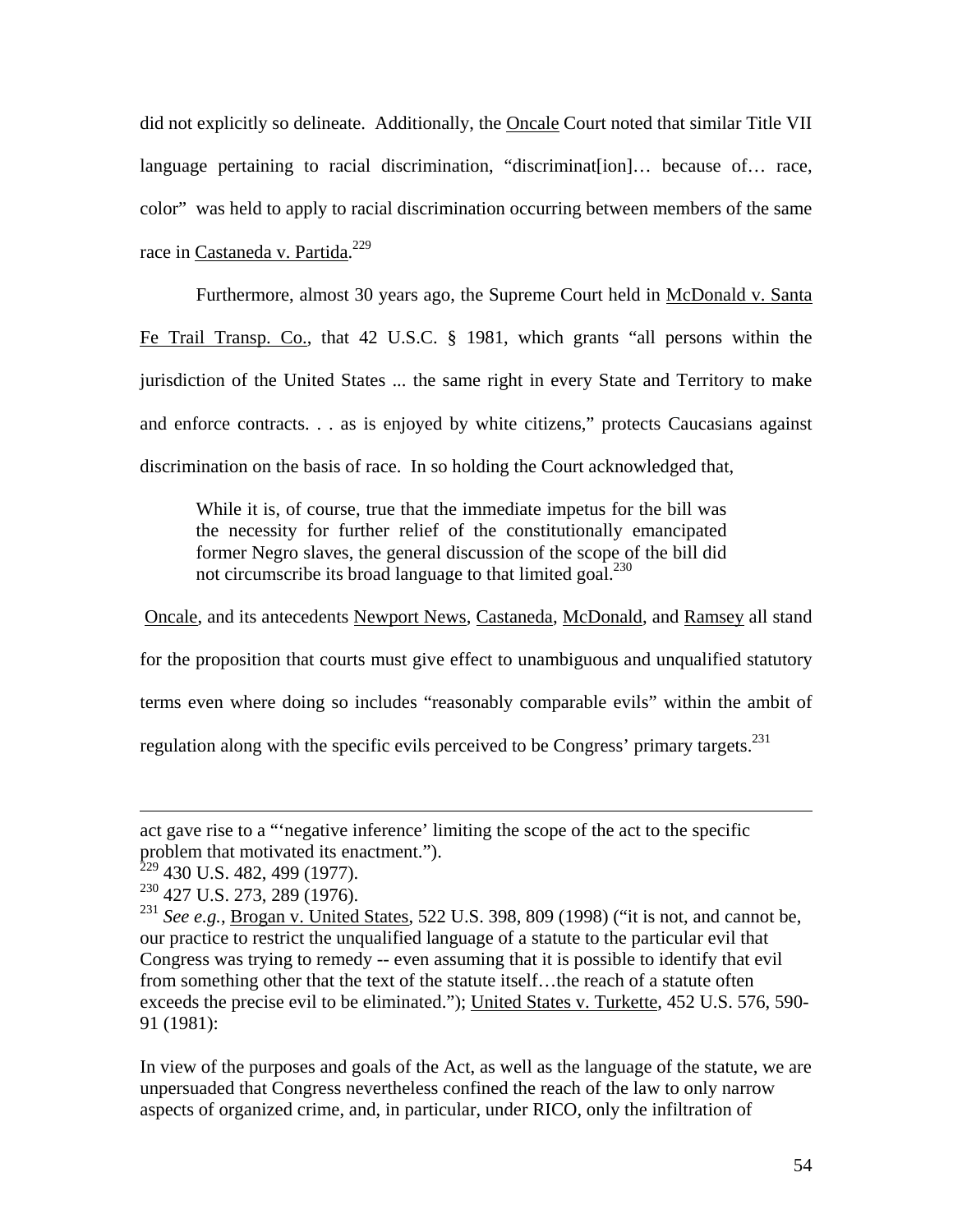In addition, an 1896 Virginia Supreme Court decision construing the Twentyeight Hour Law aligns completely with the U.S. Supreme Court principles of statutory construction discussed above. Shortly after the Twenty-eight Hour Law was enacted, Virginia's Supreme Court of Appeal was faced with the task of determining whether the Act's terms "other animals" included only those animals raised for food. In Chesapeake & O. Ry. Co. v. Amer. Exch. Bank., Virginia's high court rejected a construction advanced by a railroad company defendant that would have limited the Act's application to only food animals shipped in interstate commerce.<sup>232</sup>

Having confined the plaintiff's horses and mules in a rail car for more than 60 hours, and seeking to avoid invocation of the Twenty-eight Hour Law, defendant argued that because the act's term "other animals" followed a string of customarily consumed animals ("cattle, sheep, swine,") Congress must have intended "other animals" to mean only other animals like cattle, sheep and swine—namely, those commonly raised and shipped for human consumption. In finding for the plaintiff in  $\Delta$ merican Exchange,<sup>233</sup> the court explicitly rejected defendant's argument that Congress' exclusive impetus for passing the Twenty-eight Hour Law was the protection of public health from harms associated with shipping animals raised for food great distance without rest or sustenance. The American Exchange court stressed that the act is primarily a humane

legitimate business. This is not to gainsay that the legislative history forcefully supports the view that the major purpose of Title IX is to address the infiltration of legitimate business by organized crime. The point is made time and again during the debates and in the hearings before the House and Senate. But none of these statements requires the negative inference that Title IX did not reach the activities of enterprises organized and existing for criminal purposes. (emphasis added).

<sup>232</sup> Chesapeake & O. Ry. Co. v. <u>Amer. Exch. Bank.</u>, 23 S.E. 935, 937 (1896).  $^{233}$  Id.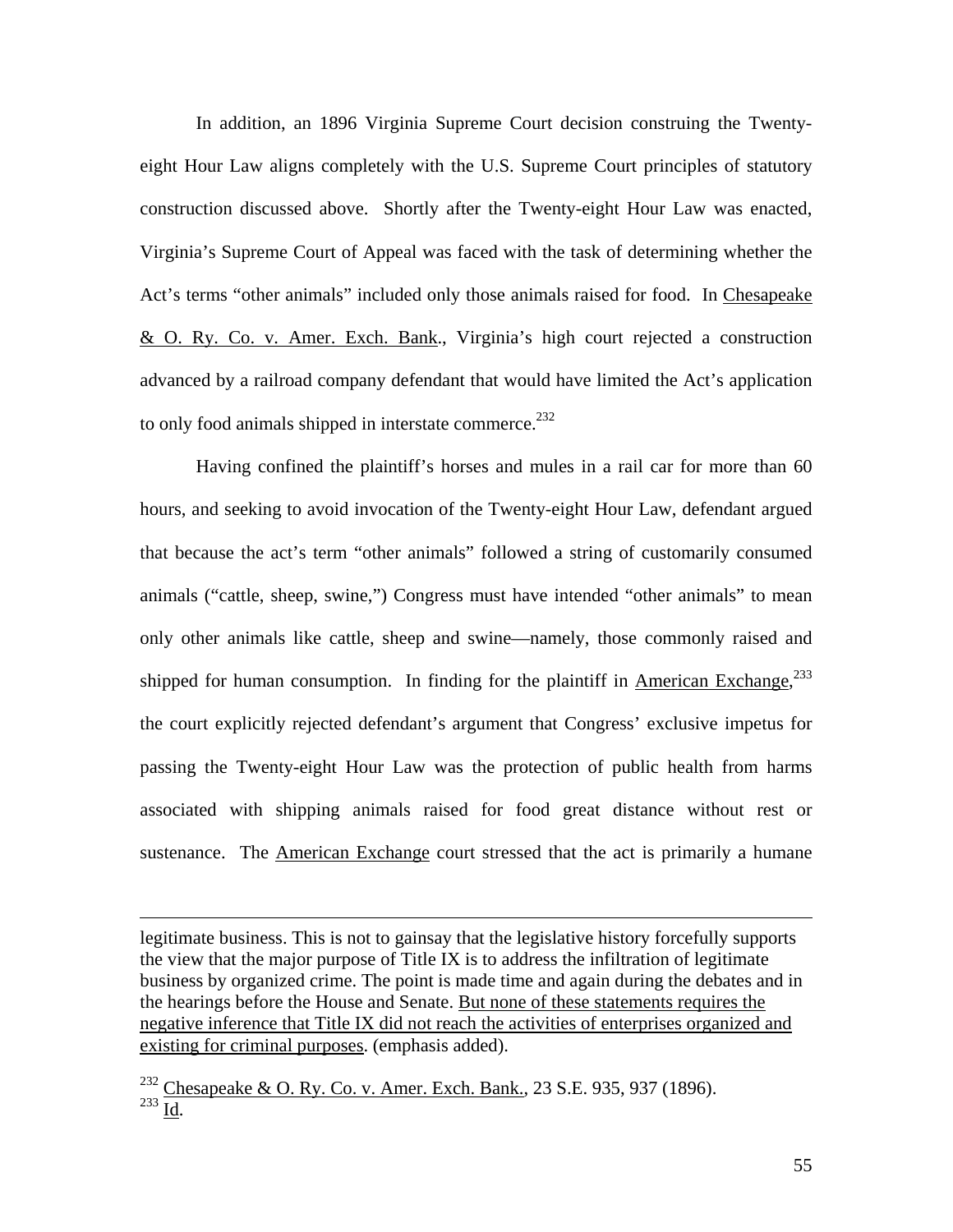#### law and that,

[a]s cattle, sheep and swine were more generally shipped upon the cars than horses and mules, they were doubtless named, while the words "other animals" were added to include all animals that might be shipped in crowded cars or boats, and which would suffer also for want of food, water, or rest. There is nothing in the language of the statute in question which would indicate that only animals used for food were intended to be embraced within its provisions.<sup>234</sup>

 The American Exchange court's reasoning regarding the catch-all terms "other animals" applies perforce to the Act's "common carrier" and "vehicle" catch-all terms. Just as the enumeration of "cattle," "sheep," and "swine" in the Act does not limit the catchall "other animals" to food animals, neither does the enumeration of the term "rail carrier," operate to restrict the broad catchall terms "common carrier," "express carrier," and "vehicle" to any subcategory of these classes of shipment. On the contrary, as discussed above, controlling U.S. Supreme Court precedent and the persuasive analysis of American Exchange forbid drawing these limiting negative inferences in light of the Act's unqualified terms "vehicle," and "common carrier."

In sum, because the terms of the Act broadly impose restrictions on "vehicle[s]" and "common carrier[s]" engaged in interstate transport of "animal[s]," the Act cannot be construed as applicable only to subclasses of "animal[s]," "vehicle[s]," and "common carrier[s]." Such a construction is irreconcilably in conflict with several decades of Supreme Court precedent holding that Congress' clear, unqualified language must be followed. It is thus of no import that Congress did not specifically refer to "trucks" in the Act, because truck transport of animals falls within a class of related evils which the Act's broad language encompasses.

 $^{234}$  Id. (emphasis added).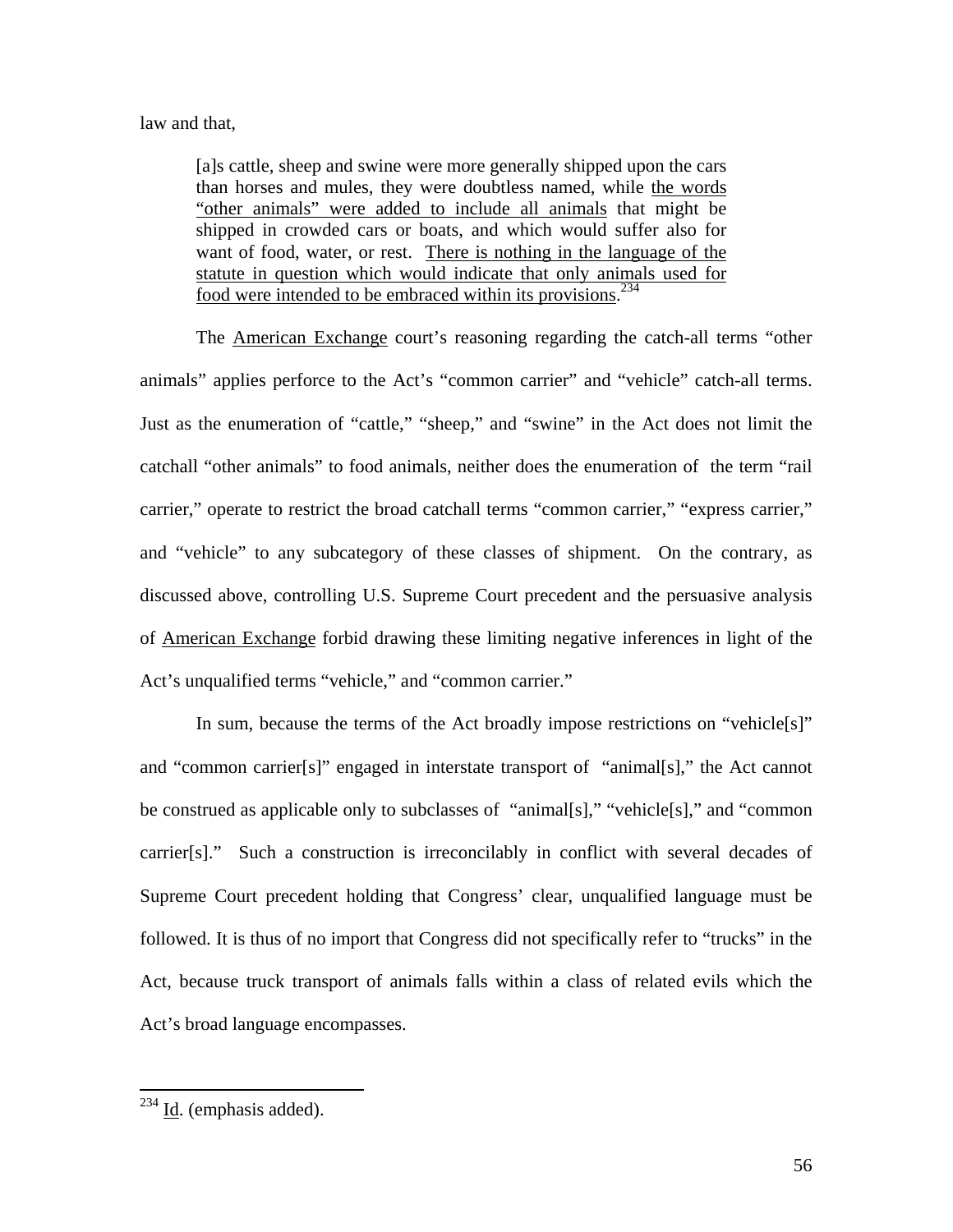Nor can a wholesale exclusion of truck transport from the Act be reconciled with the USDA's interpretation of similar laws. For example, the USDA administers quarantine statutes enacted contemporaneously with the Twenty-eight Hour Law and the agency consistently construes these quarantine laws as reaching means of transport not in use when Congress enacted the quarantine acts. The quarantine acts, known as the Plant Quarantine Act of August 20, 1912, and the Cattle Contagious Disease Act of 1903, respectively authorize the Secretary to establish animal and plant quarantines to protect public health and agricultural commerce.<sup>235</sup> Although ancillary to the humane purpose of the Twenty-eight Hour Law, legislative history demonstrates conclusively that protection of both the public health and agricultural commerce are purposes of the Twenty-eight Hour Law.<sup>236</sup> Although both the Twenty-eight Hour Law and the quarantine statutes share the common goals of protecting U.S. agricultural interests and general public health, the USDA has consistently applied the quarantine acts as restrictions on moving quarantined animals, plants, and objects by any means, whereas it refuses to similarly apply the broad terms "express carrier," "common carrier," and "vehicle" in regulations implementing the Twenty-eight Hour Law.

For example, the Plant Quarantine Act of August 20, 1912 and the Cattle Contagious Disease Act of March 3, 1905 (authorizing Secretary to establish animal quarantines) were both enacted in an era when neither plants nor animals were transported by airplanes, and thus neither statute refers to air transport. Nonetheless, the USDA has issued regulations under both the plant and animal quarantine statutes which

<sup>&</sup>lt;sup>235</sup> Plant Quarantine Act of August 20, 1912, as amended (7 U.S.C.  $\S$ § 151-164a, 167) (repealed in 2000); Cattle Contagious Disease Act of 1903, 21 U.S.C. § 111 (repealed in 2002).

<sup>&</sup>lt;sup>236</sup> *See e.g.*, Attachment 5, Cong. Globe, 42nd Cong., 2d Sess. 4226, 4227 (1872).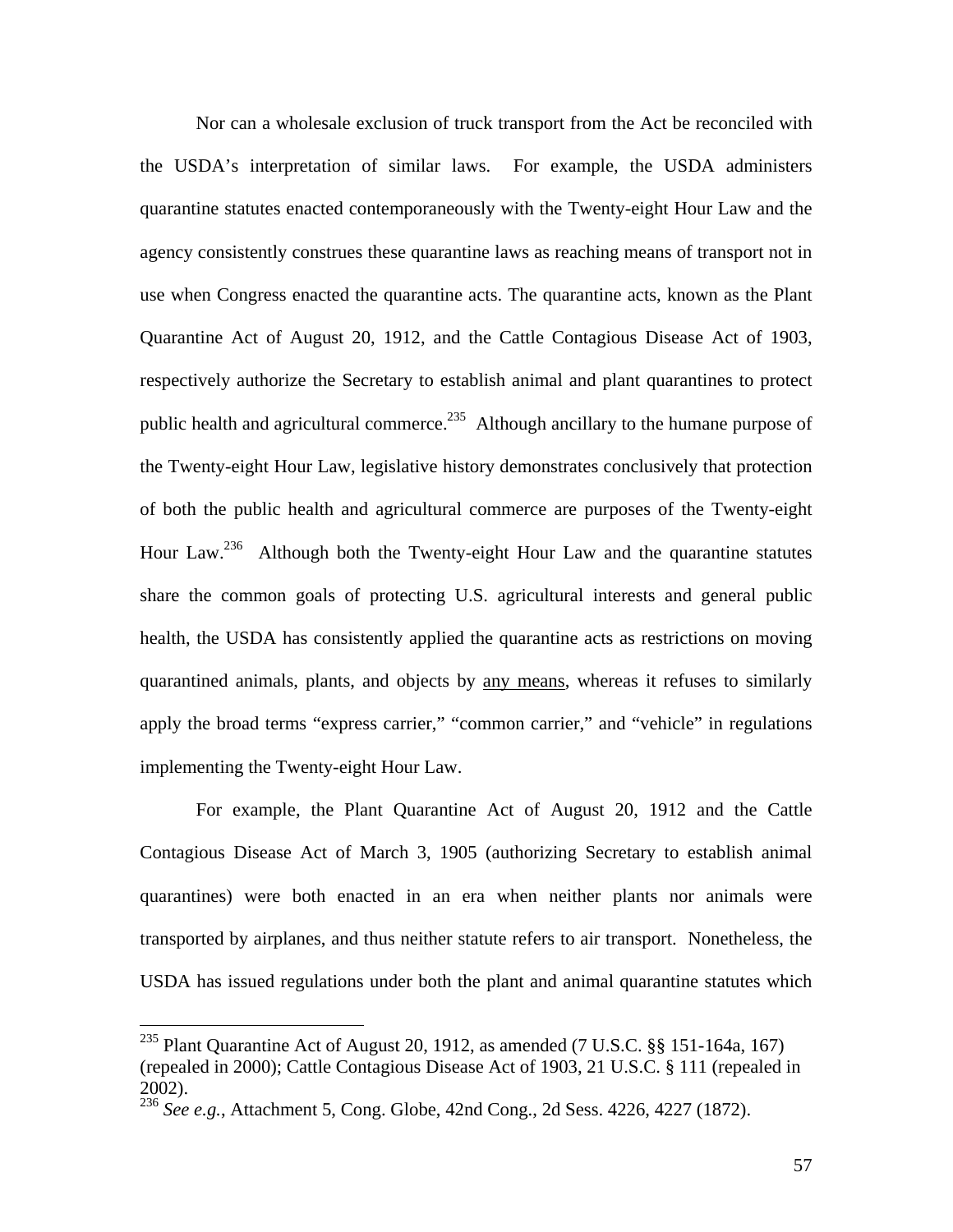broadly define interstate transport to include air transport.<sup>237</sup> In addition, USDA administrative adjudications routinely apply the statutes and regulations promulgated thereunder to air transport violative of quarantines.<sup>238</sup>

The USDA's flexible interpretation of these turn-of-the-century quarantine statutes is eminently sensible given the protective purposes of the quarantine laws as evidenced by Congress' use of broad unqualified prohibitions on interstate transport of animals and plants under quarantine. In contrast, the USDA's failure to interpret the Twenty-eight Hour Law's restrictions on interstate commerce as it does the quarantine laws is entirely unwarranted, especially so because the Twenty-eight Hour Law shares with the quarantine statutes both a prohibition pertaining to interstate commerce, as well as the purpose of protecting public health and agricultural commerce.

<sup>&</sup>lt;sup>237</sup> *See e.g.*, 9 C.F.R. § 71.2 (animal quarantines as announced by secretary may "absolutely forbid the interstate movement of the quarantined animals"); 1984 Pseudorabies quarantine regulations define "Interstate:" as "From any State into or through any other State" and define "move" as: "shipped, transported, or otherwise moved or delivered or received for movement by land, water, or air" (emphasis added); 7 C.F.R. § 330.100 (1971 version) (36 Fed. Reg. 24,917 (Dec. 24, 1971) Pertaining to plant quarantine regulations and defining "Interstate" as "From one State, Territory or possession or the District of Columbia into or through any other State, Territory or possession, or the District of Columbia. This term includes movements, within its provisions, to a port in the United States for export." And defining "Move" as: "ship, deposit for transmission in the mail, otherwise offer for shipment, offer for entry, import, receive for transportation, carry, or otherwise transport or move, or allow to be moved, by mail or otherwise. And defining "Means of conveyance" as "Automobiles, trucks, animal-drawn vehicles, railway cars, aircraft, boats, and other means of transportation." (emphasis added).

<sup>&</sup>lt;sup>238</sup> See e.g., In Re: Shulamis Kaplinsky, 47 Agric. Dec. 613, 614 P.Q. Docket No. 191. (A proceeding under the Plant Quarantine Act of August 20, 1912, as amended (7 U.S.C. §§ 151-164a, 167) (repealed in 2000), involving the importation by airplane into the United States at John F. Kennedy International Airport, New York, from Israel, approximately four peaches and approximately five plums, in violation of section 319.56(c) of the regulations (7 C.F.R. § 319.56(c), because the peaches and plums were not imported under permit, as required by section 319.56-2(e) of the regulations 7 C.F.R. § 319.56-  $2(e)$ .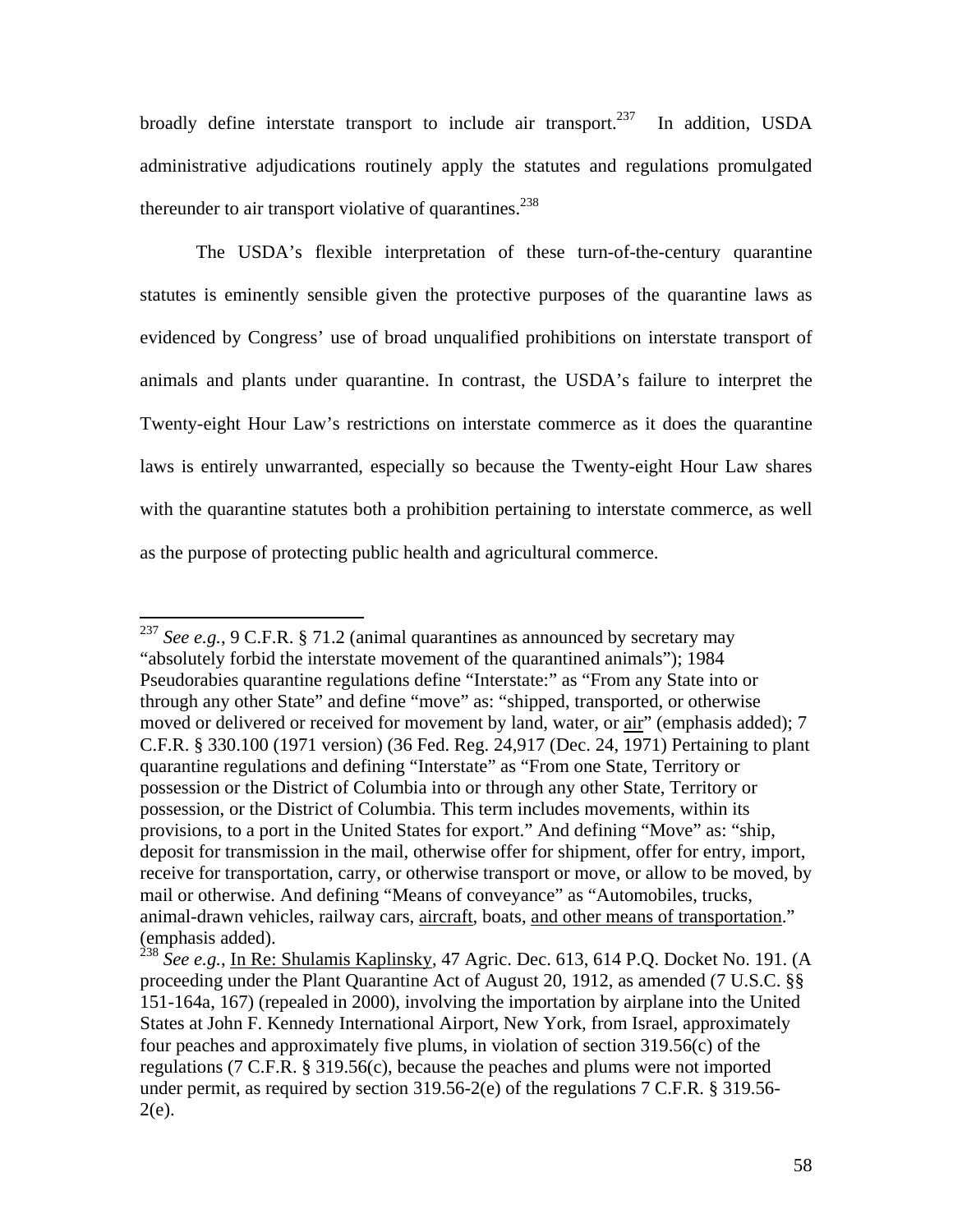Where an agency defines similar terms in similar contexts in an incompatible fashion there is a strong argument that one of the definitions is unreasonable. In determining whether an agency's construction of a statutory term is reasonable courts will compare the construction at hand to the agency's constructions of similar terms and statutes.<sup>239</sup> For example, in American Chemistry Council v. Johnson,<sup>240</sup> the D.C. Circuit rejected an Environmental Protection Agency ("EPA") definition of "toxic" as an impermissible construction of the term as used in the Emergency Planning and Community Right-To-Know Act ("EPCRA").<sup>241</sup> Litigation began after EPA denied an American Chemistry Council petition for rulemaking which requested that the agency not list methyl ethyl ketone as toxic because, in itself the chemical was not "toxic" for "EPCRA" purposes.<sup>242</sup> In denying the petition, EPA construed "toxic" to include not just substances that are harmful standing alone, but also those that become harmful only through interaction with other substances—in the agency's words substances that are "indirectly toxic."<sup>243</sup> The court rejected the "indirectly toxic" definition, stressing that this broad definition could not be reconciled with the agency's definition of the related term "toxicant," "[a]fter all, EPA's own *Toxicology Handbook* (3d prtg.1988) defines

<sup>&</sup>lt;sup>239</sup> *See* United States v. Hayashi, 22 F.3d 859, 862 (9<sup>th</sup> Cir. 1993) (providing that a defendant can not be convicted under the regulations of a statute different from that under which he was indicted, but that nevertheless "a regulation implementing a different statute might aid in interpreting those under another statute."); see also, **Bower v. Fed Ex** Corp., 96 F. 3d 200, 209-219 ( $6<sup>th</sup>$  Cir. 1996) (noting that it is better to use another regulation for interpretative guidance rather than interpret a term "without regulatory assistance").

<sup>240 406</sup> F.3d 738 (D.C. Cir. 2005).

<sup>241 42</sup> U.S.C. § 11023, 100 Stat. 1613, 1741 (Oct. 17, 1986).

<sup>&</sup>lt;sup>242</sup> Amer. Chem. Council, 406 F.3d at 738.

 $^{243}$  Id. at 740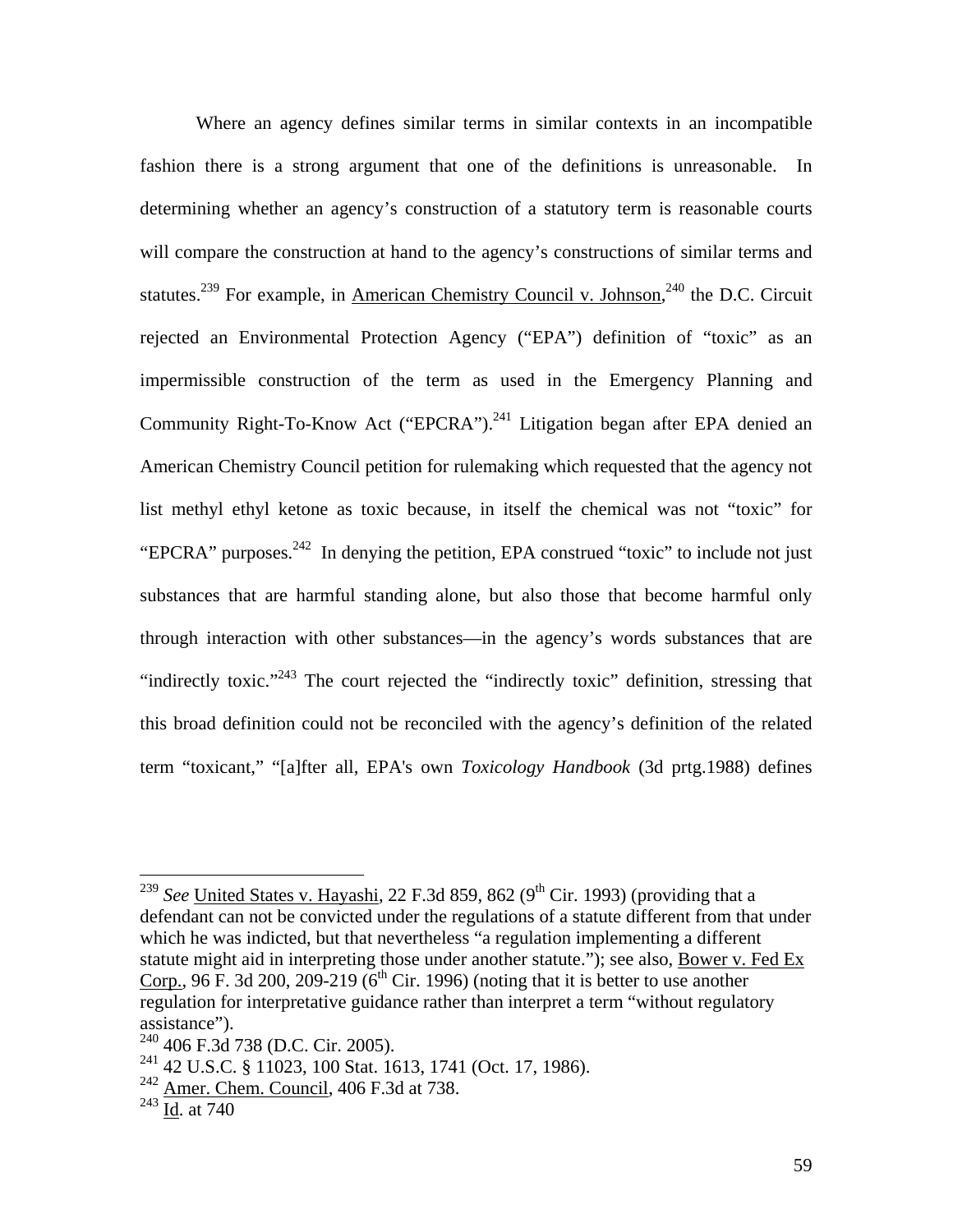"toxicant" as a "harmful substance or agent that may injure an *exposed* organism."244 Thus, under American Chemistry Council, the USDA cannot reasonably exclude trucks from regulation under the Twenty-eight Hour Law while simultaneously including trucks in its construction of similar statutes.

In sum, the USDA has not and cannot offer a principled explanation of why, on the one hand it interprets the Twenty-eight Hour Law's restriction on interstate commerce narrowly, and on the other hand it interprets substantively indistinguishable restrictions on transport in turn-of-the-century quarantine statutes broadly. To remedy this profound policy conflict, and to comply with the commands of the Twenty-eight Hour Law, the USDA should promulgate rules applying the Twenty-eight Hour Law as Congress intends: to regulate all interstate land transport of animals. The USDA's exclusion of truck transport eviscerates the manifest humane purpose of the Act because it leaves more than 95 percent<sup>245</sup> of animal transporters free from providing even the bare minimums—food, water and rest—to the millions of animals in their care.

# **B. The Animal Health Protection Act Mandates that the USDA Issue Regulations Protective of Animal's Health During Truck Transport**

As mentioned above, the recently enacted Animal Health Protection Act (AHPA) provides an additional and independent ground for issuance of new regulations concerning truck transportation of animals. Congress passed the AHPA in 2002 and

 $244$  Id.

 $^{245}$  U.S. Department of Transportation, Bureau of Transportation Statistics, *Table 7 -Shipment Characteristics by Two-Digit Commodity and Mode of Transportation for the United States: 2002, SCTG Code: 01 - SCTG Description (2-digit): Live animals and live fish* (2002) at

http://www.bts.gov/publications/commodity\_flow\_survey/2002/united\_states\_final/html/t able\_07.html.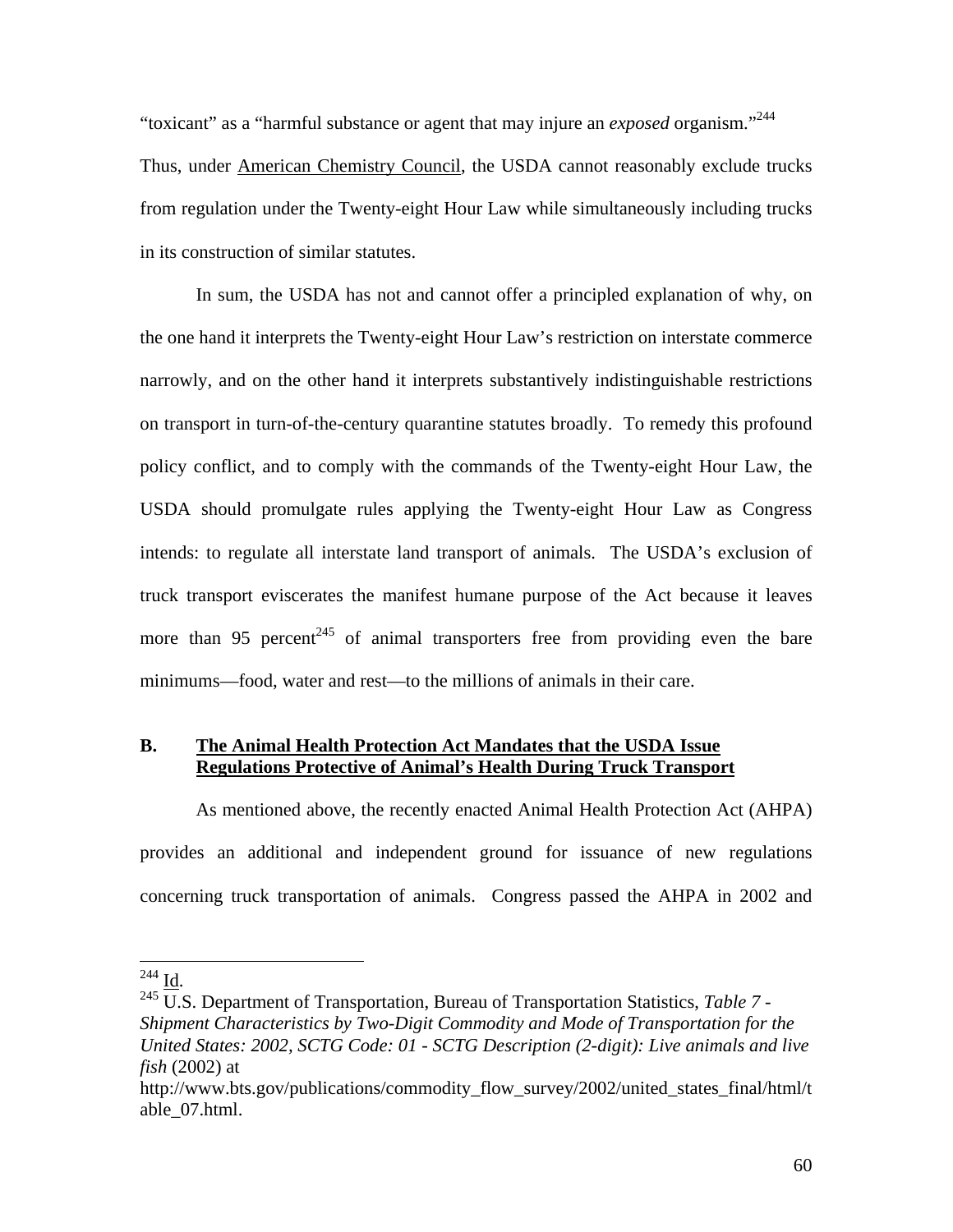stated in findings accompanying the Act that "the health of animals is affected by the methods by which animals and articles are transported in interstate and foreign commerce."<sup>246</sup> Despite express congressional findings regarding the need to regulate interstate animal transport, the USDA's regulations promulgated under the AHPA to date do not generally regulate interstate animal transport but rather apply to foreign importation of animals. $^{247}$ 

 Notwithstanding the USDA's generally narrow regulatory focus on imported animals, the AHPA allows the USDA to exercise its power over the interstate transport of animals. The AHPA provides: "The Secretary may prohibit or restrict the movement in interstate commerce of any animal . . . and the use of any means of conveyance or facility in connection with movement in interstate commerce of any animal."<sup>248</sup> In the Act, "means of conveyance" is defined broadly to include "any personal property used for or intended for use for the movement of any other personal property."<sup>249</sup> Together, these two sections give the USDA the authority to regulate interstate transport of animals and regulate any property used to transport such animals. However, the USDA's AHPA regulations largely concern imported animals of international origin and do not generally regulate interstate animal transport.<sup>250</sup>

 The USDA has implemented its AHPA authority to regulate interstate animal transport by promulgating regulations that quarantine, or restrict, certain areas of the

 $246$  7 U.S.C. § 8301(3) (2005).

<sup>247</sup> *See, e.g.*, 9 C.F.R. §§ 93.201, 93.301, 93.401, 93.501 (2004) (respectively allowing for USDA inspectors to inspect the means of conveyance and holding facilities of imported poultry, horses, ruminants, and pigs).

 $248$  7 U.S.C. § 8305.

 $^{249}$  Id. § 8302(11).

<sup>250</sup> *See, e.g.*, 9 C.F.R. §§ 93.201, 93.301, 93.401, 93.501 (2004).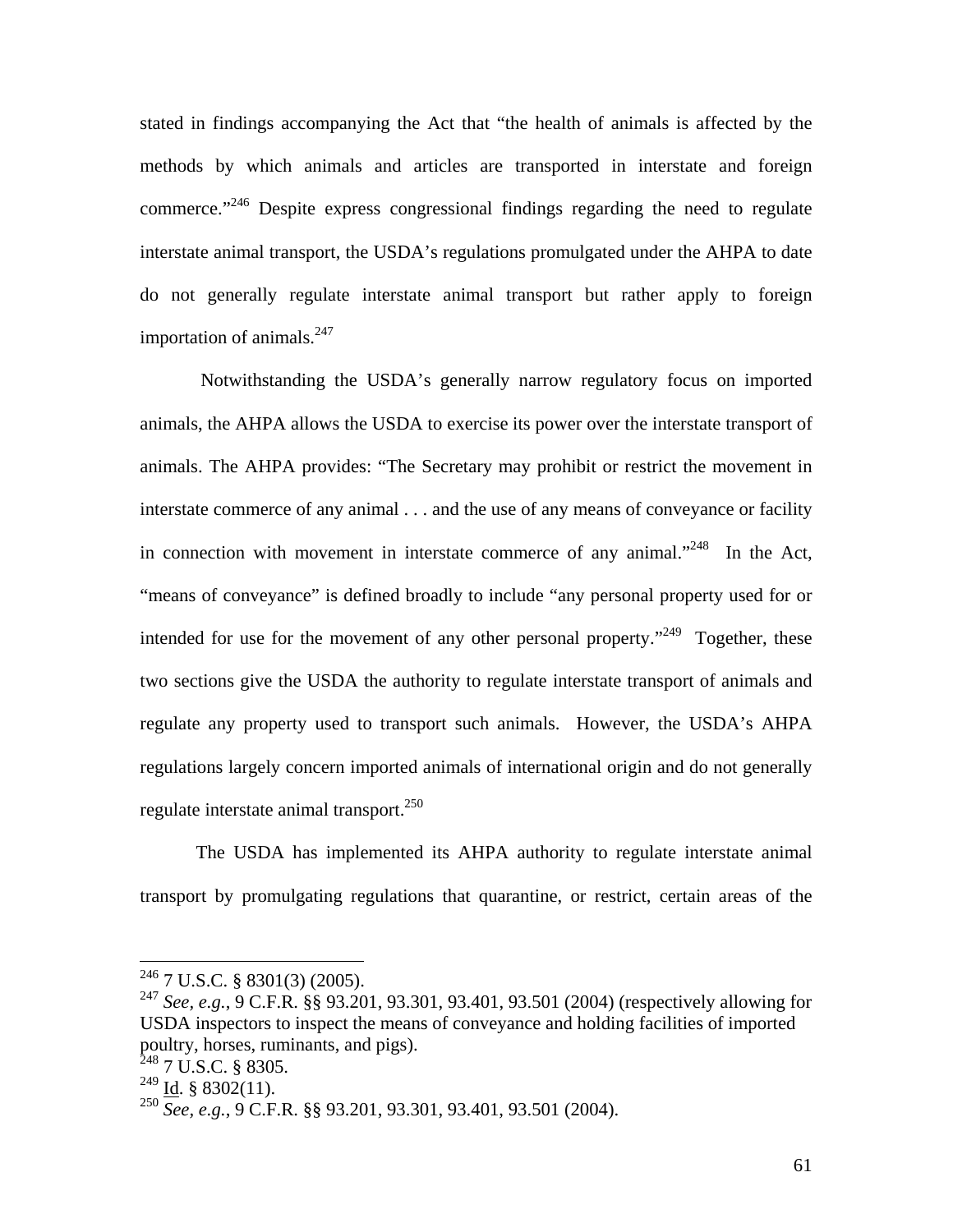country because of cattle scabies.<sup>251</sup> In prohibiting or restricting interstate transport, the cattle scabies regulations do not provide separate rules for the various means of transport. On the contrary, without reservations or distinctions these regulations apply across-theboard to all means of interstate transport.<sup>252</sup> Some of the cattle scabies regulations involve the means of conveyance used to ship such cattle by requiring placards to be displayed on any means of conveyance carrying cattle from quarantined areas.<sup>253</sup> The cattle scabies regulations show that the USDA clearly has authority under the AHPA to regulate interstate transport of animals regardless of the means by which the animals are transported. Moreover, the USDA cites the AHPA as authority for its power to establish quarantines when necessary for several livestock diseases, including: Foot and Mouth,254 Johnes,  $^{255}$  and Exotic Newcastle.<sup>256</sup>

 As discussed above, long-distance transport of animals can facilitate the spread of these diseases, sometimes with disastrous consequences as seen in the 2001 United Kingdom outbreak of foot and mouth disease.<sup>257</sup> USDA relies on the AHPA as its authority to quarantine entire regions of the country to prevent the spread of these diseases. The agency can and should likewise rely on it to promulgate regulations that may prevent an outbreak in the first place. Indeed Congress deems such regulation "necessary" in order to "protect the agriculture, environment, economy, and health and

 $251$  9 C.F.R. § 73.1(b).

 $252$  Id. § 73.1(a).

 $^{253}$   $\overline{\underline{Id}}$ . § 73.6.

 $^{254}$  Id. § 53.

 $^{255}$  Id. § 80.

 $^{256}$   $\overline{\underline{Id}}$ . § 82.

<sup>&</sup>lt;sup>257</sup> See, *supra* section V. C. (discussing incidence of Johne's disease and foot and mouth disease, and avian influenza among animals in transport).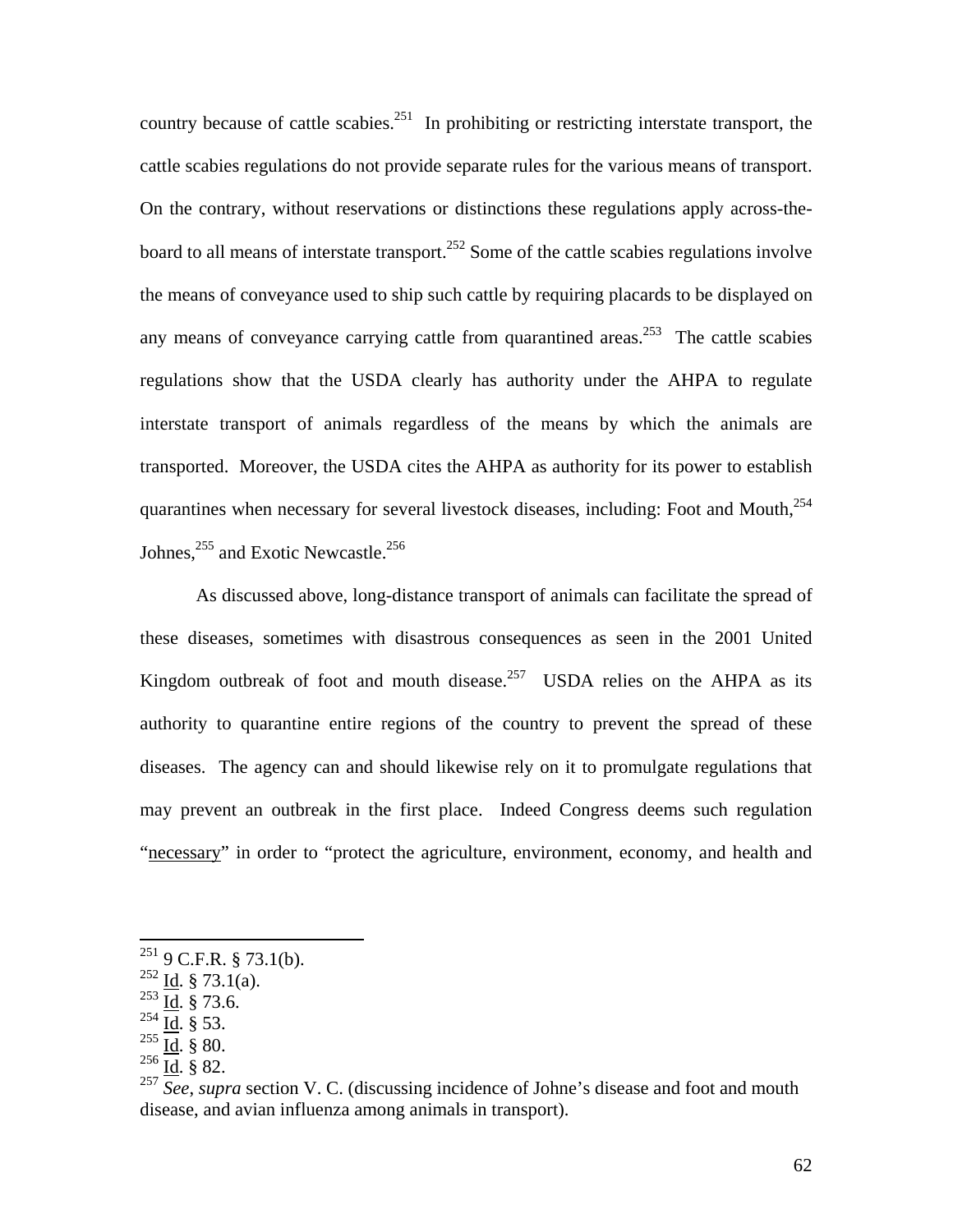welfare of the people of the United States."<sup>258</sup> Because the protection of U.S. agriculture, economy and public health are animating purposes of both the AHPA and the Twentyeight Hour Law, the USDA should issue regulations applying the Twenty-eight Hour Law to the truck transport of animals.

 In sum, the congressional findings in the AHPA recognize that "the health of animals is affected by the methods by which animals and articles are transported in interstate commerce and foreign commerce.<sup>"259</sup> These findings demonstrate that Congress intends for the USDA to regulate all forms of animal transport because transport can profoundly affect animal health. The USDA has the authority to regulate interstate truck transport of animals under both the Animal Health Protection Act as well as the Twenty-eight Hour Law to effectuate a shared purpose of both acts: protecting the nation's public health, economy and agriculture from transportation related harms.

### **VII. CONCLUSION**

In light of the overwhelming evidence indicating that animals currently suffer extreme cruelty and duress during long duration truck transport in the U.S., petitioners urge the USDA to initiate rulemaking to apply the humane requirements of the Twentyeight Hour Law to truck transport of animals. The text of the Twenty-eight Hour law, as well as its legislative history, applicable caselaw, and the USDA's own 1918 bulletin on

 $^{258}$  <u>Id</u>. at (5)(B) (emphasis added).

<sup>&</sup>lt;sup>259</sup>  $\frac{1}{7}$  U.S.C. § 8301(3); regarding the nexus between humane treatment and public health concerns, *see also*, 7 U.S.C. § 8304(a)(4)- "[Secretary can prohibit or restrict] the use of any means of conveyance in connection with the exportation of livestock if the Secretary determines that the prohibition or restriction is necessary because the means of conveyance has not been maintained in a clean and sanitary condition or does not have accommodations for the safe and proper movement and humane treatment of livestock.") (emphasis added).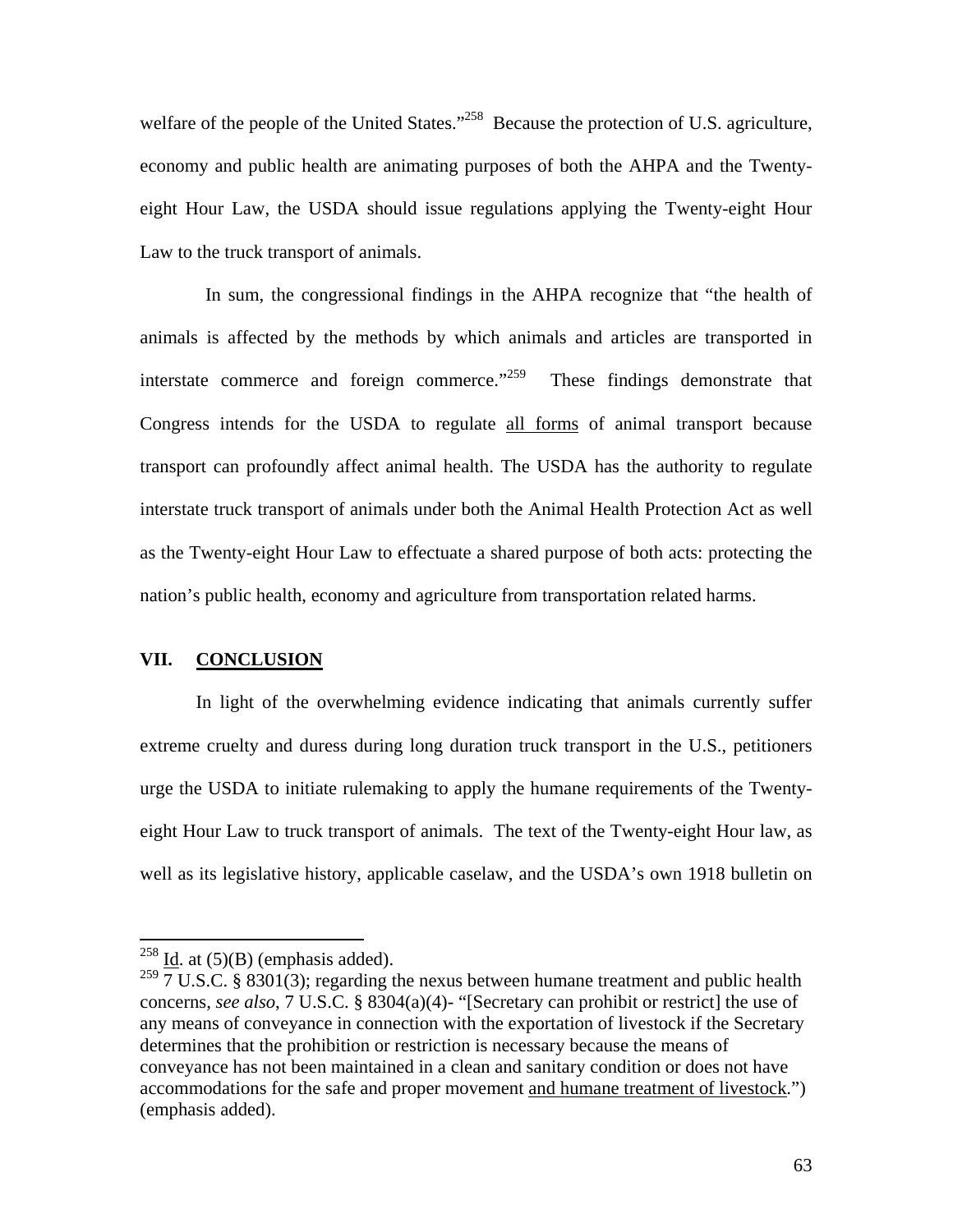the Act all point unequivocally to the conclusion that the Act's primary purpose is to make long-distance transport of animals more humane. Nevertheless, the USDA's regulations promulgated to date allow the overwhelming majority of animals to be transported without the benefit of even the minimal protections provided by the Twentyeight Hour Law. Accordingly, and without any delay, the USDA should engage in rulemaking as mandated by both the Twenty-eight Hour Law and the AHPA to regulate all land-based interstate animal transport.

Respectfully submitted,

Peter A. Brandt Litigation Fellow The Humane Society of the United States 2100 L St. N.W. Washington, DC 20037